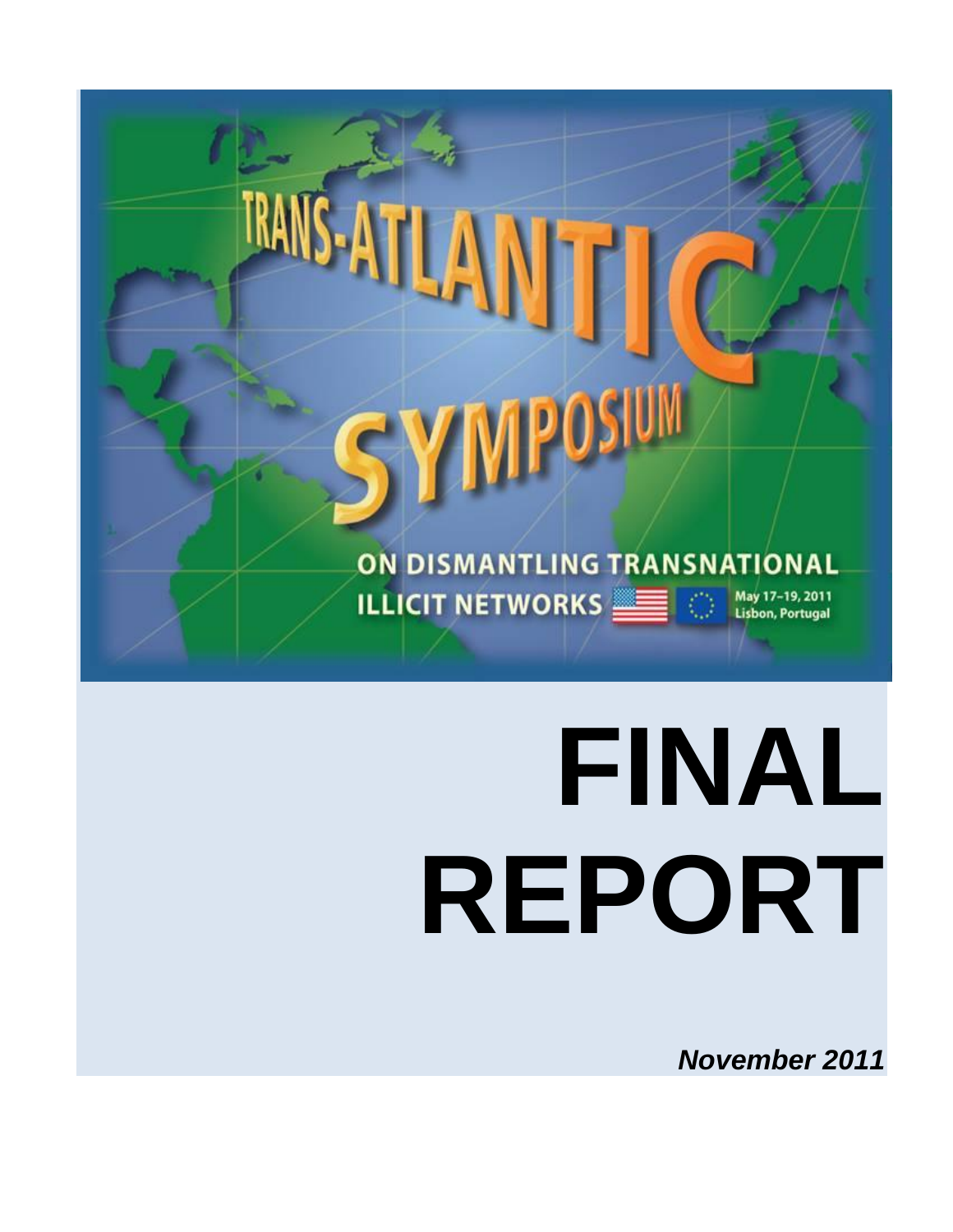

*Combating the lethal nexus of transnational crime, drug trafficking, and terrorism requires a multilateral approach. Raising global awareness about the new reality of transnational crime is the first step. Independently and together, we should strive to galvanize multilateral action to constrain the corruptive power of transnational crime, sever its enabling means, break its illicit power structures, shrink the threat it poses to citizens and governance, and ultimately defeat the transnational illicit networks that pose the greatest threat to international security. This conference is an opportunity for us to begin this important work together.*

#### **President Barack Obama, Message delivered at the Opening of the Trans-Atlantic Symposium**

*From the outset, we identified the challenge of "Fighting Networks with Networks" as the over-arching theme and main objective of the Symposium. Our intention in organizing this event was to build a shared commitment to true and enduring inter-regional collaboration, in order to combat the transnational criminal threats and illicit networks that have become increasingly prominent across the trans-Atlantic region.*

#### **Tomas Dupla del Moral, Director for the Americas, EEAS, EU, Co-Chair**

*We must build capacity and institutions. An operation, if successfully conducted, gives you a result for a day. Building capacity and institutions produces results for a generation. We must invest in our criminal justice sector across the spectrum from basic policing to investigators, prosecutors, courts and correction system. We must invest in information sharing across borders and frontiers because we know it works when information is shared between governments and between law enforcement organizations. We must build the political will of governments with regional partnerships. We must root out corruption in all of our governments through processes of transparency and accountability. We must strengthen our individual nations border controls because a border for an international criminal organization represents an opportunity. We must follow the money because international criminal organizations do their work as a business; they do it to earn money we therefore must find a way to separate them from their money.*

**Ambassador William R. Brownfield, US Department of State, Co-Chair**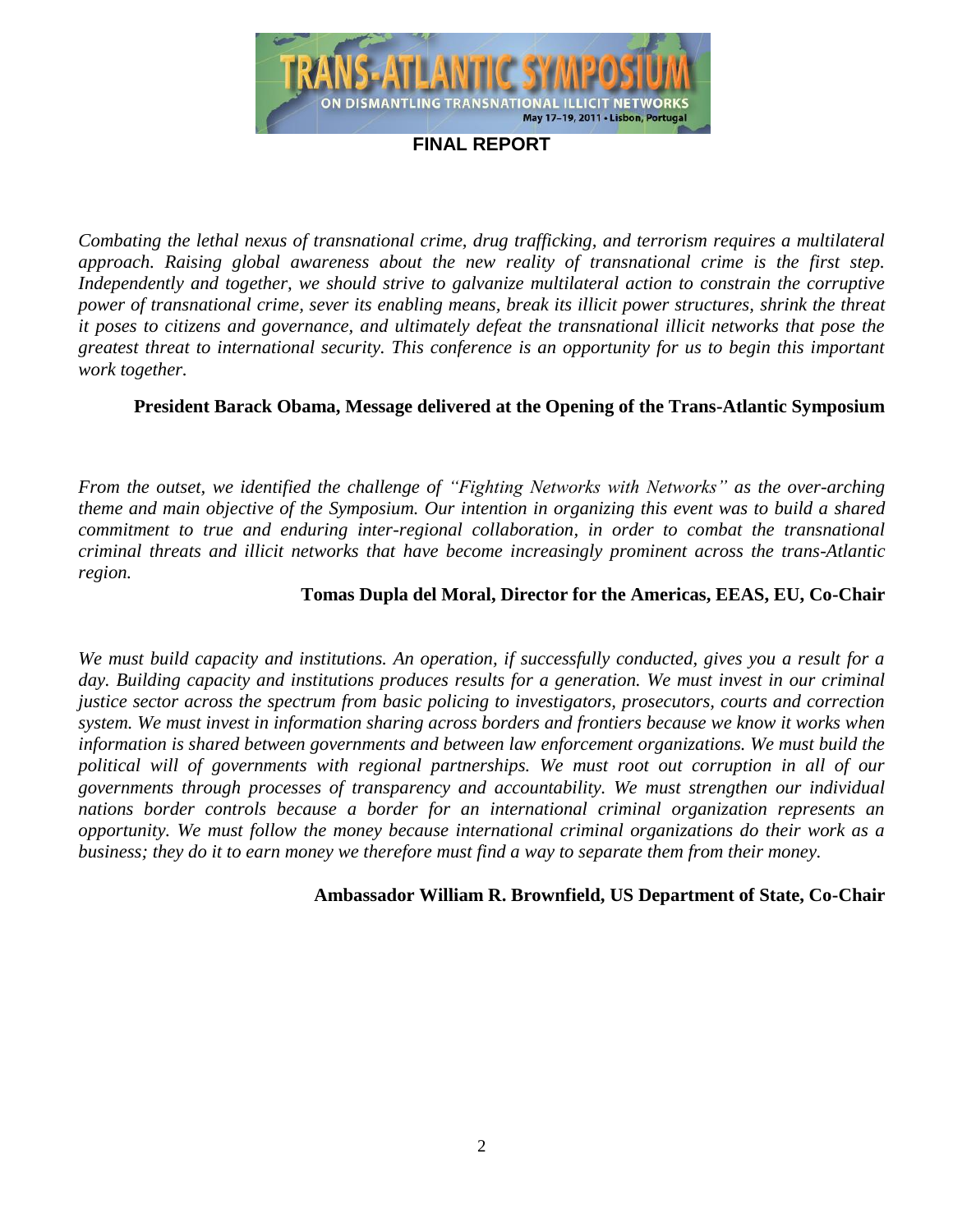

## **CHAIRS' EXECUTIVE REPORT**

The United States Department of State's Bureau of International Narcotics and Law Enforcement Affairs (INL) and the European Union (EU) European External Action Service (EEAS) co-hosted the Trans-Atlantic Symposium on Dismantling Transnational Illicit Networks on May 17-19, 2011, in Lisbon, Portugal.

More than 300 senior law enforcement and judicial officials from over 65 countries, including representatives from the United States, the European Union (represented by the EEAS and the European Commission including the European Anti-Fraud Office) and its Member States, Latin America, Canada, the Caribbean and West Africa, participated. Among senior representatives of international and regional organizations included officials from the G8, United Nations Office on Drugs and Crime (UNODC), Economic Community of West African States (ECOWAS), the Organization of American States (OAS), the World Customs Organization (WCO), INTERPOL, EUROPOL, the Maritime Analysis and Operation Centre – Narcotics (MAOC-N) and the Inter Governmental Action Group Against Money Laundering in West Africa (GIABA).

The theme of the Trans-Atlantic Symposium was "Fighting Networks with Networks," building on a theme that was first unveiled at the Trans-Pacific Symposium on Dismantling Transnational Illicit Networks, held in Hawaii in 2009. Similarly, this theme highlights the United States' and EU's mutually-shared objective and high-level commitment to inter-regional cooperation to counter transnational criminal threats and disrupt illicit networks that have emerged and expanded across the trans-Atlantic region.

Several well-thought articulations for ways and means to turn words into action emerged over the course of the Lisbon symposium, including a consensus by participants to:

- Launch an informal trans-Atlantic network to support the establishment of inter-connected law enforcement and judicial platforms and networks at the regional/sub-regional level;
- Operationalize and incentivize international cooperation beyond words;
- Target corruption of the upper echelons of power and deny safe haven to illicit actors;
- Promote effective law enforcement practices such as mutual legal assistance;
- Strengthen synergies between multilateral and regional efforts;  $\bullet$
- Broaden the understanding of emerging threats and identify gaps in information;
- Coordinate law enforcement assistance and training on threats in West Africa, Latin America, and the Caribbean;
- Encourage scientific collaboration to promote research, data collection, and analysis of the scope of transnational organized crime and the effectiveness of law enforcement practices;
- Seek opportunities to coordinate with key Latin American countries to help build capacity in West Africa;
- "Follow the money" to disrupt illicit financial flows;
- Recognize the importance of long-term development assistance in strengthening the rule of law.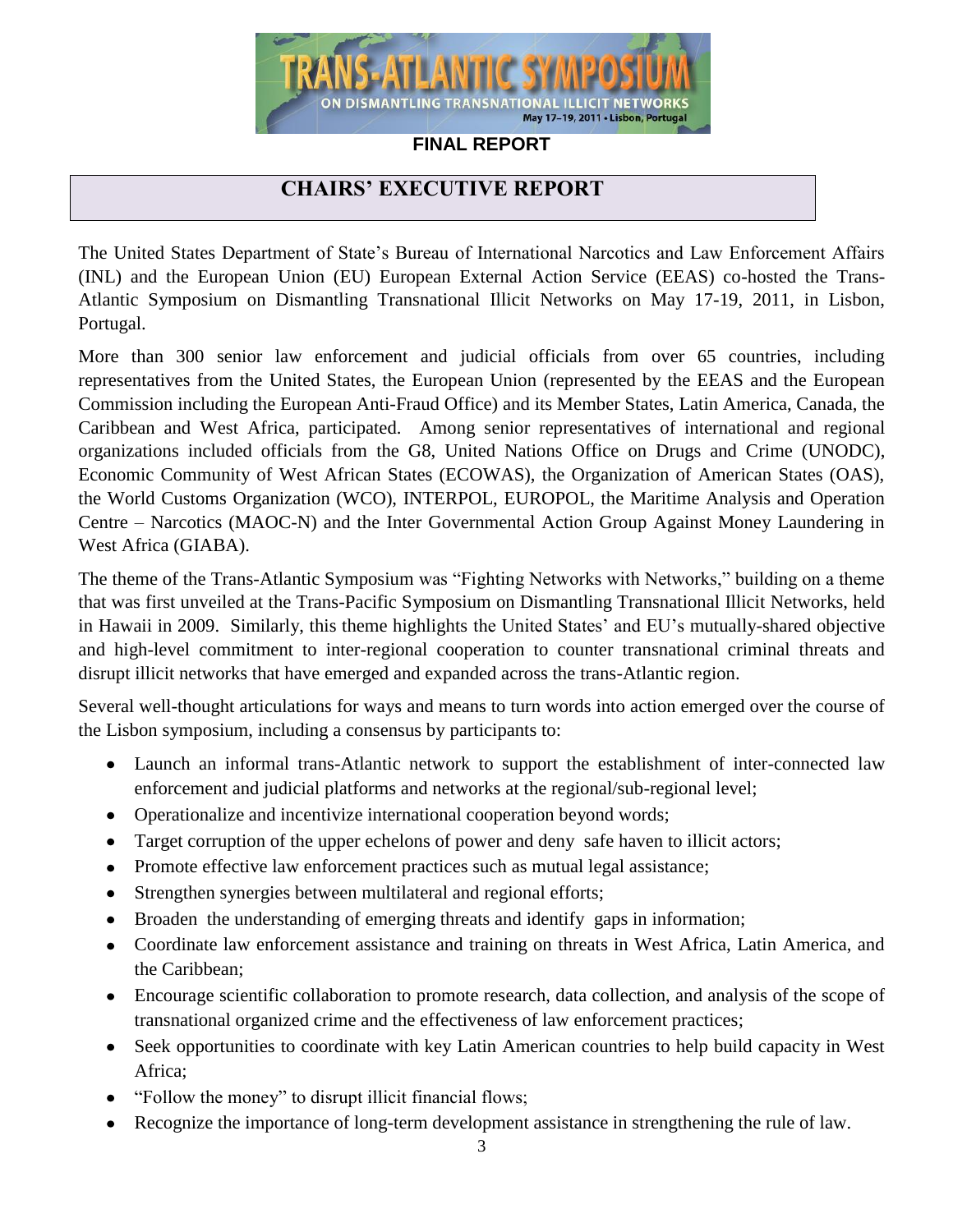

#### **THREAT COVERGENCE: THE CURRENT CLIMATE AND EMERGING THREATS**

Symposium participants all recognized that transnational organized crime has become a greater threat to global safety, security, rule of law and the global economy than ever before. Transnational organized crime, using tools like bribery, corruption, fear, violence and intimidation, can suborn government institutions and capture states.

Criminal actors and legitimate entrepreneurs are constantly evolving to take advantage of the new technological, financial, communications and market opportunities presented by globalization. Just as legitimate businesses are exploring previously untapped markets, outsourcing pieces of the supply chain, and entering into joint ventures with other firms, so criminal actors are exploiting globalization to diversify their activities, enter into alliances and joint ventures, outsource pieces of the supply chain and explore untapped markets for illicit goods and services.

To effectively combat the hold that these transnational illicit networks are gaining on states, markets, and communities around the world, international law enforcement networks must evolve as well.

The greatest criminal threat we face today is not stand-alone transnational criminal activities, such as drug trafficking, money laundering, smuggling of counterfeit products, or arms trafficking, but is rather the convergence of these threats as they leverage and reinforce each other. Transnational illicit networks are diversifying their activities, smuggling illegal goods across borders, trafficking in drugs, arms, humans and other contraband, smuggling counterfeit products, embezzling public funds, engaging in money-laundering, and hijacking legitimate businesses to mask their illicit activities —in many cases, all at once. These activities weaken societies, economies and government institutions, threaten the security of sovereign states and their citizens, and cost both developing and advanced industrial countries jobs and tax revenue.

Transnational illicit networks move between legal and illegal economies, creating safe havens, allying themselves with corrupt elements of national governments, and engaging in legitimate business on the side to disguise or supplement their criminal activities. The blurring of the legitimate and the criminal in many economies undermines regional security and prosperity and weakens trust and integrity in justice, markets, and communities.

Criminal threats are also converging geographically. Today's transnational illicit networks look upon borders as opportunities, not barriers. Their flexibility allows them to react and adapt to the countermeasures taken by individual states and regions, and to expand into different markets as demand grows. Converging geographic threats include drug flows between Latin America, West Africa, and Europe; illicit financial flows between West Africa, South America, North America and Europe; human smuggling from Africa and Latin America to Europe and North America; arms trafficking from North America to Latin America and the Caribbean; and other illicit activities that take advantage of modern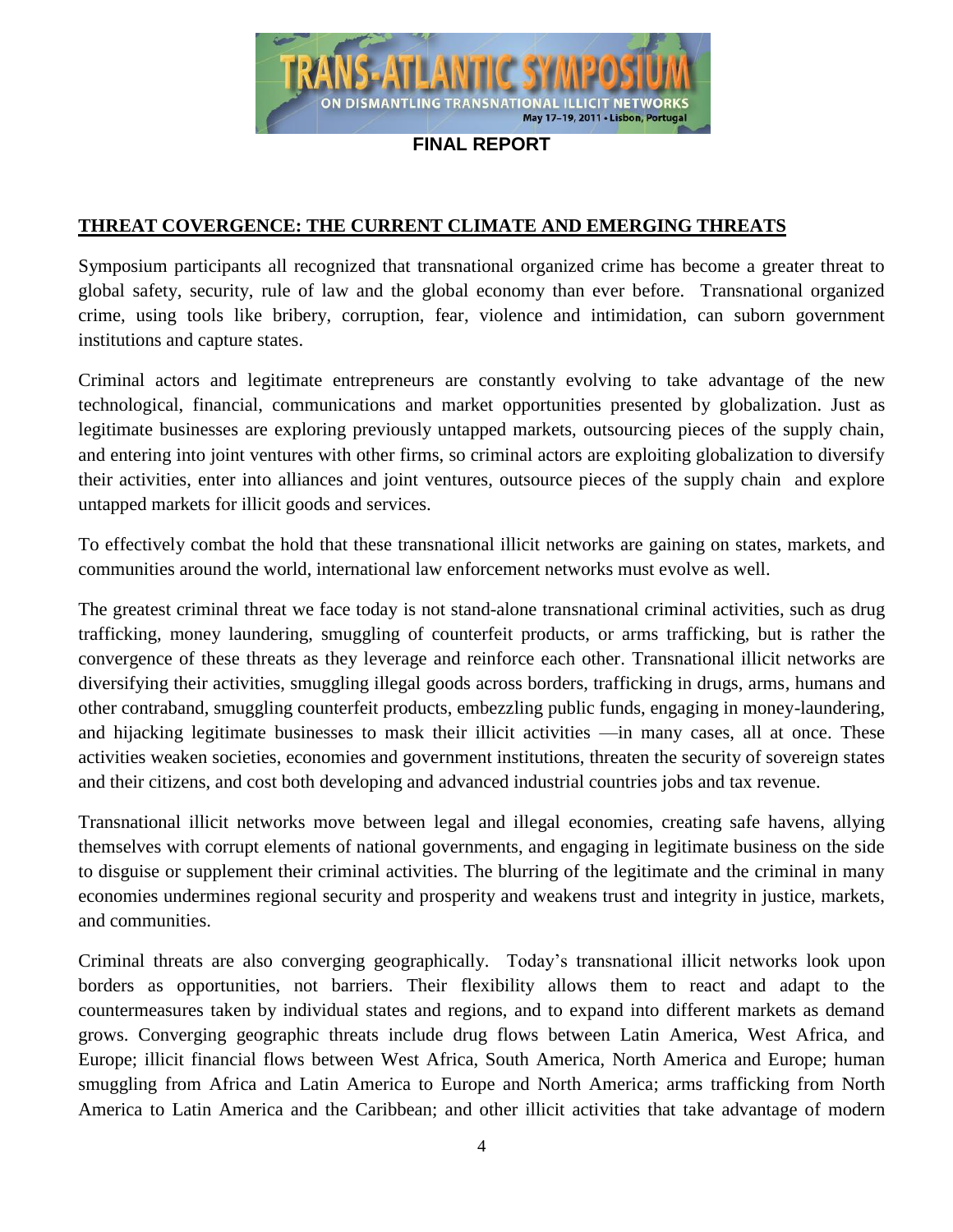

global transportation, communication and financial systems. These threats are compounded by corruption, porous borders, inadequate regulatory, law enforcement and criminal justice capacity and capabilities, and the dangerous alliances between the transnational organized crime and terrorist networks and organizations – often called the crime-terror nexus.

Symposium participants recognized the clear need for a coordinated response on the part of international law enforcement. No single state can combat these transnational threats alone. Communication, cooperation, coordination and collaboration are needed at both the policy and operational levels.

Countries must work together and with international law enforcement partners to meet transnational polycrime threats. Law enforcement agencies need to share information and best practices both within their countries with other agencies and also internationally with their counterparts.

More information is needed on the links between terrorists groups and criminal networks, especially with drug cartels in Latin America and the Caribbean, as well as better data collection, mapping and analysis of trafficking flows between Latin American cartels, Eurasian-based syndicates, and West African gangs.

Symposium participants expressed a new resolve for the international law enforcement community to become the predators and criminals to become the prey; fight networks with networks. The sessions and discussion outlined below all return to this idea. The first day's plenary sessions focused on current trends, challenges, and responses, while the second day's plenary breakout sessions highlighted specific threats and responses, including a panel on how best to implement existing multilateral instruments such as the UN Conventions on Transnational Organized Crime (UNTOC) and against Corruption (UNCAC). On the third day, speakers offered their proposals for how to strengthen international cooperation, capacity and capabilities.

Participants reinforced the conviction that political will is crucial but not sufficient. In order to effectively manage new and evolving transnational illicit threats, the international law enforcement community must work together to translate the political will that brought participants to the conference in the first place into concrete, deliverable results at the operational level.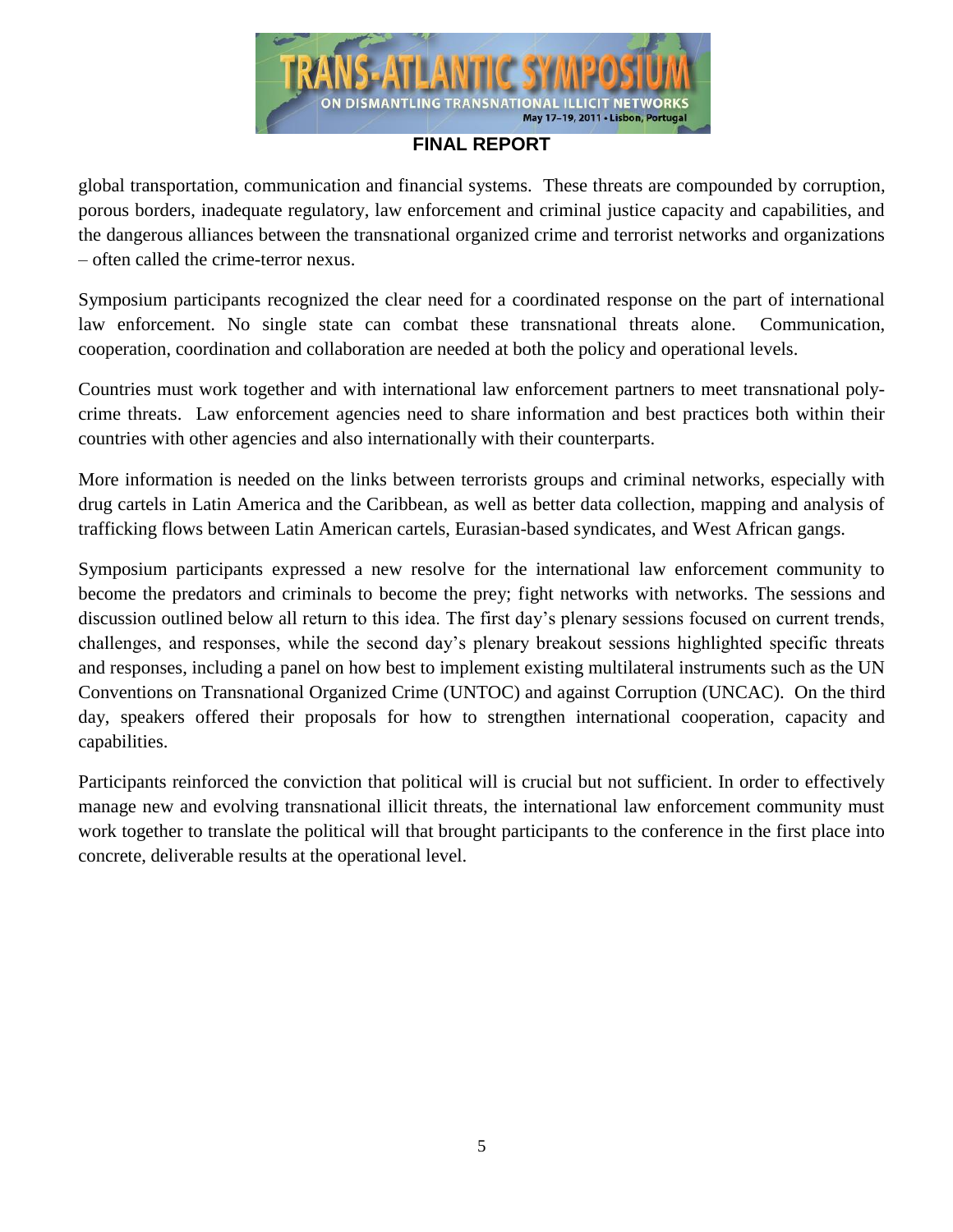

## **SUMMARY OF KEYNOTES AND PRESENTATIONS**

## **DAY 1**

## **Tuesday, May 17**

## **Setting the Context: Current Trends and Key Challenges**

## **OPENING PLENARY: KEYNOTES**

*During the first day's plenary and panel sessions, keynote speakers provided an overview of current threats and trends, described their countries' efforts to combat these threats, and outlined their visions for the character and structure of international cooperation.*

**João Cravinho**, Portuguese Secretary of State for Foreign Affairs and Cooperation, welcomed delegates to the symposium. His message carried a sense of urgency and stressed the need for greater innovation in the international response to transnational illicit threats. He expressed concern over the threat to international peace and security posed by organized crime, especially the crime-terror nexus, and warned that in some countries, the State risks "becoming prisoner of a parallel structure," namely powerful criminal networks.

Cravinho affirmed that analysis of transnational organized crime, especially in West Africa, is high on Portugal's agenda for the UN Security Council in 2011-2012. He expressed Portugal's support for the UN Office on Drugs and Crime (UNODC), the European Platform of Police Cooperation in West Africa (based in Dakar, Senegal), and the Maritime Analysis and Operation Centre – Narcotics (MAOC-N) in Lisbon. He acknowledged the Economic Community of West African States' (ECOWAS) 2008 Regional Action Plan to fight drug trafficking and organized crime and also lauded the European Commission and the European External Action Service (EEAS) for their efforts in developing a security and development framework for the Sahel. He cautioned, however, that increasing awareness of the problem does not amount to a solution.

Cravinho identified three primary areas in which greater cooperation is needed:

- 1. *Problem*: Fragmentation among international law enforcement. *Solution*: A UN Security Council resolution to provide a comprehensive political-strategic framework.
- 2. *Problem*: Risk of "contagion" by West African organized crime in other regions of Africa. *Solution*: International assistance in strengthening political and justice institutions.
- 3. *Problem*: Impunity for drug traffickers. *Solution*: Strengthening criminal justice systems.

Drawing on the innovative international response to piracy off the coast of Somalia, Cravinho proposed setting up either a regional court (through an ECOWAS treaty) or extra-territorial/delocalized national chambers (through agreement between the host country and country/countries of jurisdiction) dedicated to organized crime.

**Ambassador William R. Brownfield**, Assistant Secretary of State, Bureau of International Narcotics and Law Enforcement Affairs (INL), US Department of State, and co-chair of the Symposium delivered a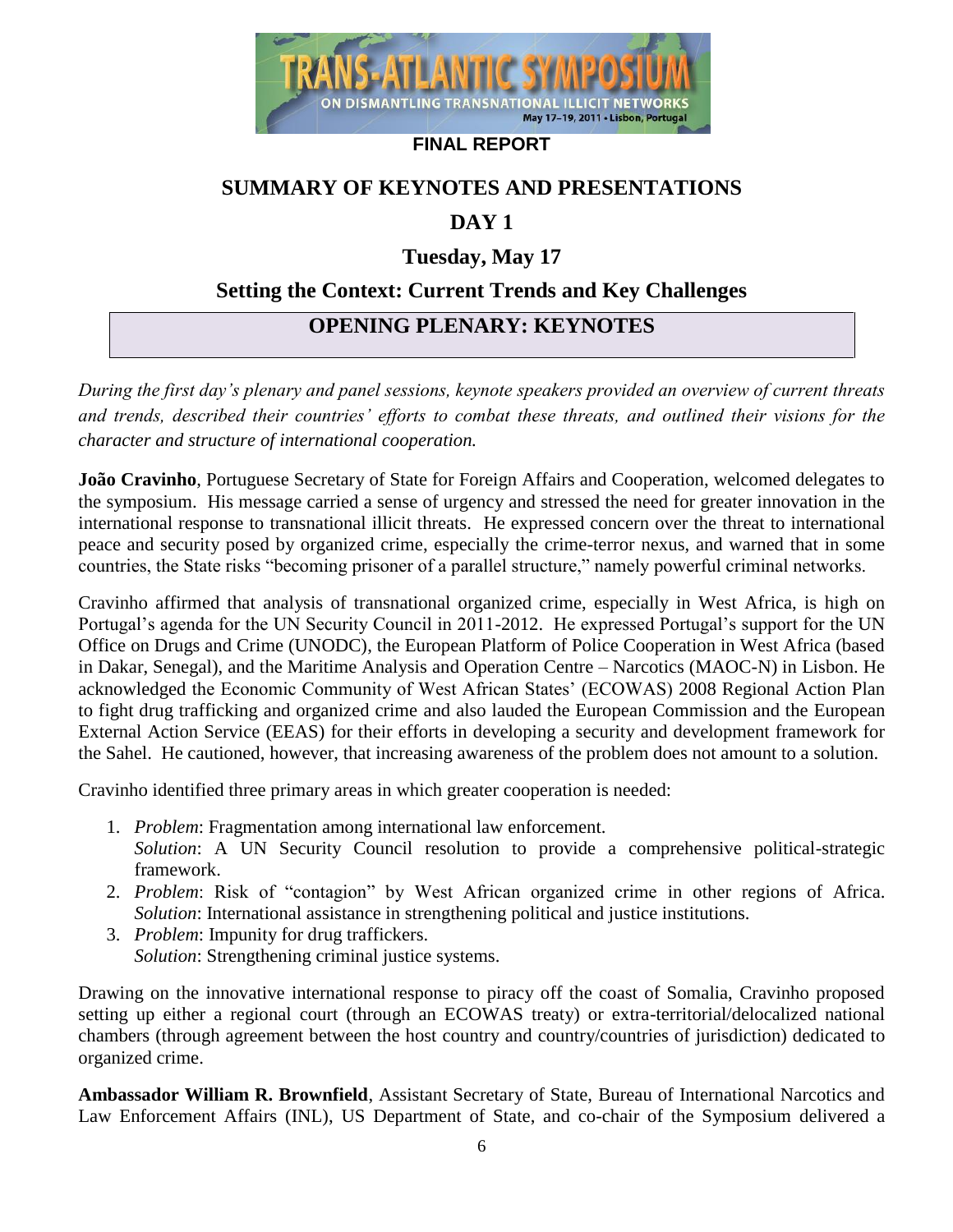

message from US President Barack Obama expressing his administration's commitment to dismantling transnational illicit networks, especially the crime-terror nexus, encouraging participating nations and organizations to work together, and recognizing the symposium as an important step towards that end.

Ambassador Brownfield then illustrated the "lessons learned" from the decades-long fight against drug trafficking. When the War on Drugs commenced, the major trafficking route began in South America and crossed into the southeastern United States via the Caribbean. Law enforcement agencies on both sides of the route addressed that problem, and the traffickers adapted their strategy and routes accordingly. This game of cat and mouse continued until the original North-South axis morphed into the current trans-Atlantic network extending from the two Americas to Europe via West Africa.

Setting the tone for the panels to come, Ambassador Brownfield emphasized the importance of building capacity and institutions—especially those involved in policing, investigation, prosecution, courts, and corrections—to produce results not for a day, but "for a generation." He noted that information sharing is an effective practice, and that regional partnerships are necessary to further build political will. He identified border security as an important area of concern, and encouraged actors to "follow the money," recognizing that criminals are fundamentally businessmen. Finally, he stressed the need to ratify and implement new and existing international legal instruments to combat transnational illicit threats.

## **OPENING PLENARY ADDRESSES**

*Opening plenary speakers outlined the current challenges, priorities, and efforts of their respective organizations and areas of action.*

In her introductory remarks, **Françoise Le Bail**, Director-General of the European Commission Directorate-General for Justice (DG Justice), highlighted the consequences of cocaine trafficking in source, transit, and consuming countries, citing UNODC assessments of the situation. She acknowledged Europe's appeal as a long-term investment area for organized criminal groups, noting that 25-30 million individuals in the EU have taken one illicit drug or another in the past year. Echoing Ambassador Brownfield, she emphasized capacity-building and good governance as the foundation for further action.

To this end, Le Bail praised the EU's Security and Development Strategy and the G8+ Ministerial meeting held earlier in May 2011, and pointed to several structures which facilitate information and intelligence sharing, such as regional platforms in Ghana and Senegal, MAOC-N, the Centre de Coordination pour la Lutte Anti-Drogue en Mediterranée (CeCLAD-M), and the US Joint Interagency Task Force South (JIATF-S). Finally, Le Bail encouraged the improvement of judicial cooperation across borders, building-up a law enforcement network, especially reinforcing the framework for extradition agreements and urged participants to think in terms of "a network based on a community of interests, which is the expression of values we all share."

**José Lopes Correia**, Cape Verde Minister of Justice, called attention to Cape Verde's strategic position in the Atlantic Ocean as a major stop-off point for drug and human trafficking routes between Latin America, West Africa, and the EU. He warned that Cape Verde, despite its commitment to combating trafficking,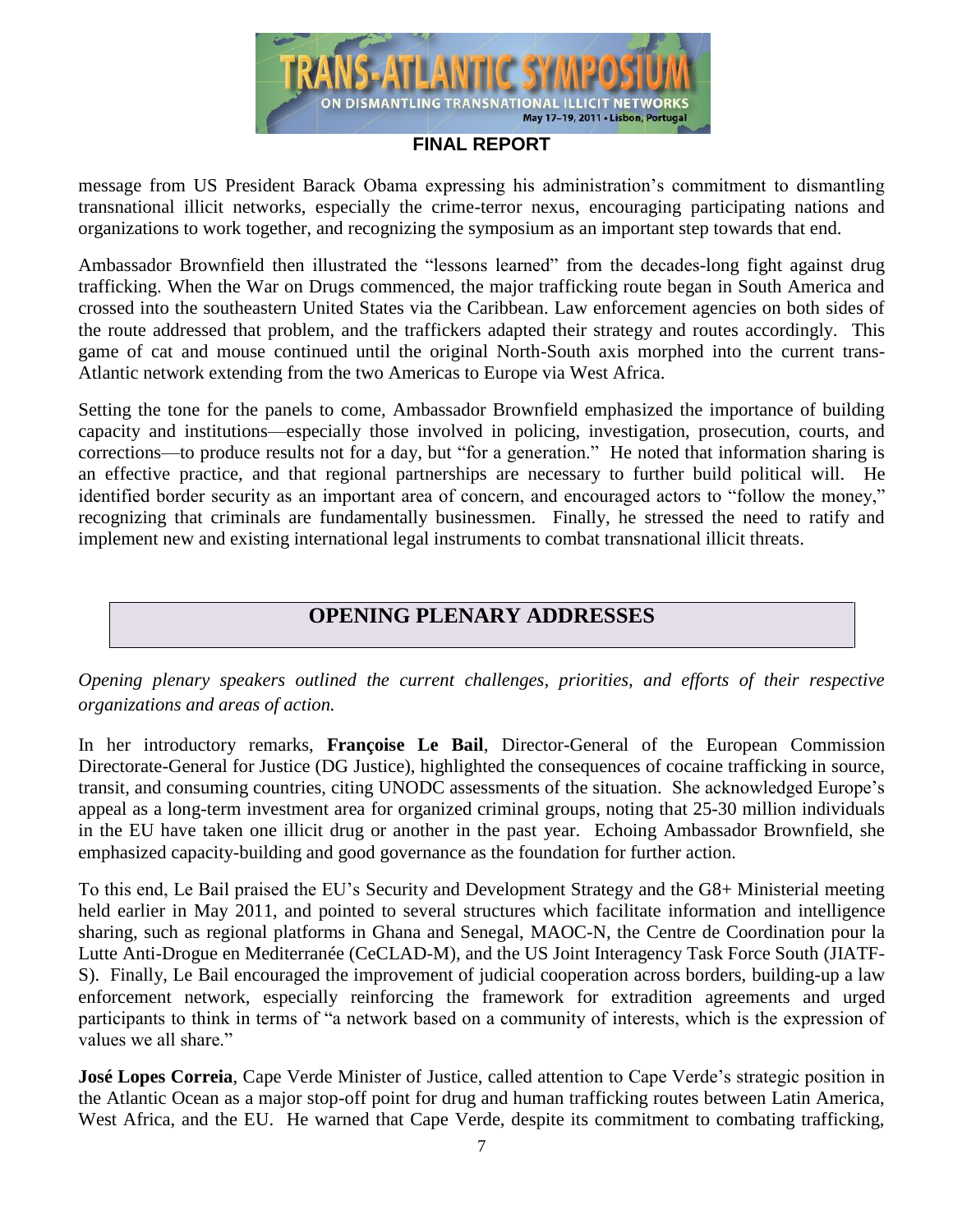

money laundering, and corruption, is too small to fight the battle against organized crime alone. Lopes Correia called on larger countries to help Cape Verde reinforce "weak points in our joint wall" and challenged the poorest nations of the world to take a more active role in designing and implementing a strategy and actions to keep up with the "change in paradigm" to a net-centric criminal underworld.

**Facundo Rosas Rosas**, General Commissioner of the Mexican Federal Police, warned that organized crime has undermined the notion of violence as a monopoly of the state. Citing the "change in paradigm" identified by Lopes Correia, Rosas Rosas affirmed Mexico's commitment to international law enforcement cooperation, but challenged other states to operationalize that commitment by "going from words to deeds." He said that Mexican authorities are expanding both structurally (in terms of human and institutional resources) and operationally, adopting a "new police paradigm" aimed at building logistical and technological capacity through, for example, the Federal Police Intelligence Center. Rosas Rosas expressed the will of the Mexican government to share every resource possible to fight the scourge of international organized crime, and vowed to "protect and serve" not just local communities but the international community as well.

Drawing on 25 years of experience fighting drug trafficking in Colombia, **Juan Carlos Acevedo Vanegas**, National Coordinator of Colombia's National Anti-Narcotics and Maritime Interdiction Unit, described the cooperation between police, prosecutors, and others during the War on Drugs of the 1990s that led to the successful "chasing out" of drug traffickers from Colombia to other countries in the region. He urged better police and judicial cooperation among Mexico, West Africa, and Europe, warning that the ongoing process in some European states may be too sluggish to keep up with fast, mobile international crime networks. Acevedo Vanegas commended the coordination among the special police units in Colombia, but reiterated that even there they need to be accompanied by judicial coordination to be effective.

**John Sandage**, Director, UNODC Division for Treaty Affairs, pushed for a new global strategy to incorporate crime and drug control into the security-development agenda, recognizing that political instability generates organized crime, and organized crime, in turn, perpetuates instability and poverty. Particularly in West Africa, Sandage warned, crime has "become macroeconomic," generating drug dependency, human rights concerns, and inefficient criminal justice systems. Criminal revenues dwarf the GDPs of the smallest countries. Sandage outlined four areas of UNODC intervention:

- 1. Strengthening states and the rule of law.
- 2. Prioritizing a transnational response over sovereignty concerns, using the UN Convention aagainst Transnational Organized Crime (UNTOC) and the UN Convention aagainst Corruption (UNCAC).
- 3. Intelligence sharing.
- 4. "Go for the money" through anti-money laundering and confiscation mechanisms.

**Myria Vassiliadou**, EU Anti-Trafficking Coordinator for the European Commission Directorate-General for Home Affairs (DG Home Affairs), delivered a thorough overview of EU anti-trafficking efforts, including the EU Drugs Strategy 2005-2012; the EU Internal Security Strategy (2010); EUROSUR, the European border surveillance system; EUROPOL; two information exchange platforms in Senegal, and Ghana; and the emerging EU Strategy for Security and Development in the Sahel. Vassiliadou pointed to several current challenges, including criminal penetration of legitimate markets, illicit financial flows, and the vulnerability of some European countries to corruption as well as the need to improve prevention and detection.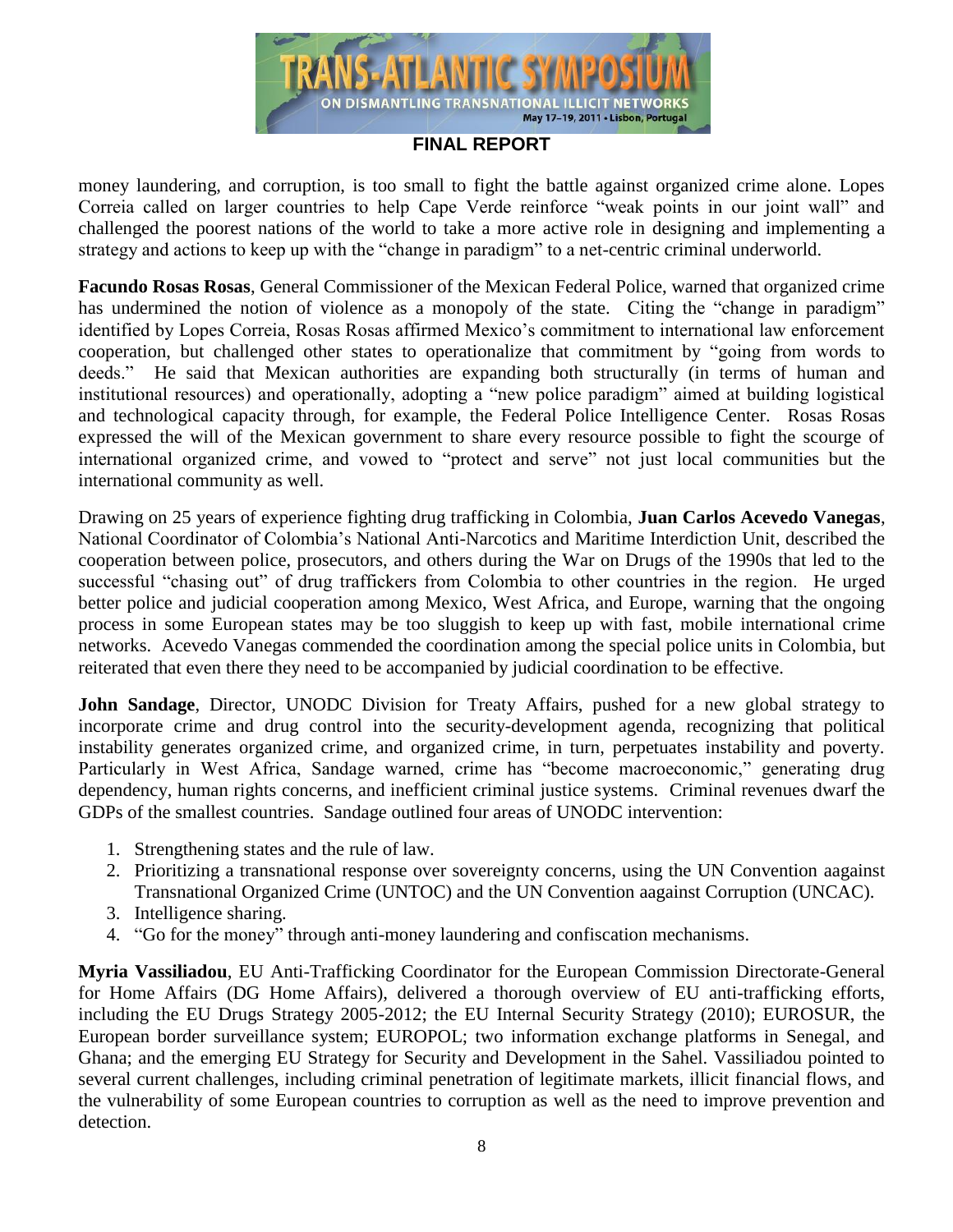

Moving forward, the European Commission will focus on implementing the tools and legal instruments developed over the last 10 years, especially financial investigations; an anti-corruption package aimed at monitoring member states next June; a new police training strategy beginning in 2012; and bilateral, regional, and multilateral agreements. The EU will also contribute to the Action Plan adopted at the G8+ Ministerial meeting on trans-Atlantic cocaine routes in May 2011. Finally, Vassiliadou urged the simplification of existing legal agreements and the conclusion of operational agreements allowing the boarding of vessels.

## **PLENARY SESSION I**

## **Threat Convergence and Current Transnational Crime Trends**

**Chaired** by David M. Luna, Director for Transnational Criminal Threats and Illicit Networks, Bureau of International Narcotics and Law Enforcement Affairs (INL), US Department of State, and Richard Wright, Director for Conflict Prevention and Security Policy, European External Action Service (EEAS). **Panelists**: Pierre Lapaque, Chief, Implementation Support Section, Organized Crime Branch, Division for Treaty Affairs, UN Office on Drugs and Crime (UNODC); John Picarelli, Social Science Analyst, US National Institute of Justice; Troels Oerting, Assistant Director of Operations, EUROPOL; Paula Llewellyn, QC, Director of Public Prosecutions, Jamaica; John Pokoo, Head of SALW Unit, Conflict Prevention, Management and Resolution Department, Kofi Annan International Peacekeeping Centre.

*Building on key themes of the opening plenary keynotes, the panel examined more in-depth the threat environment across the Atlantic including how some of these threats are evolving; outline the trends and conditions that allow international organized criminal networks to threaten the collective interests of jurisdictions across the Atlantic by leveraging the global illicit hubs and routes to advance their criminal enterprises; explore the latest strategic mapping of how some of today's criminal groups operate and how some of the fault-lines are being exploited to bring together criminals, facilitators, black market profiteers, and other illicit actors from across the globe; and discuss how some jurisdictions are responding to combat these converging threats by effective investigations, prosecutions, and regional intelligence-based policing.*

**Co-Chair David M. Luna** emphasized the inter-regional and interconnected ways in which these transnational criminal threats are developing. Luna underscored that when criminal and illicit actors and networks converge, they expose their memberships and operating procedures to greater scrutiny, and potential vulnerability. At the intersection of illicit nodes, we can better follow the leads, track financial flows, uncover corrupt channels, and understand the interconnected links between organized crime and other threats, and to unravel the web of criminality and corruption that often runs through the illicit underworld. Luna recommended a need for adopting regional intelligence-based policing and the importance of a committed network of law enforcement and security officials to work together to focus on the convergence of criminal activities at the critical nodes where illicit networks intersect, where corruption eases criminal transactions, and where illicit actors and their networked communities cross international borders.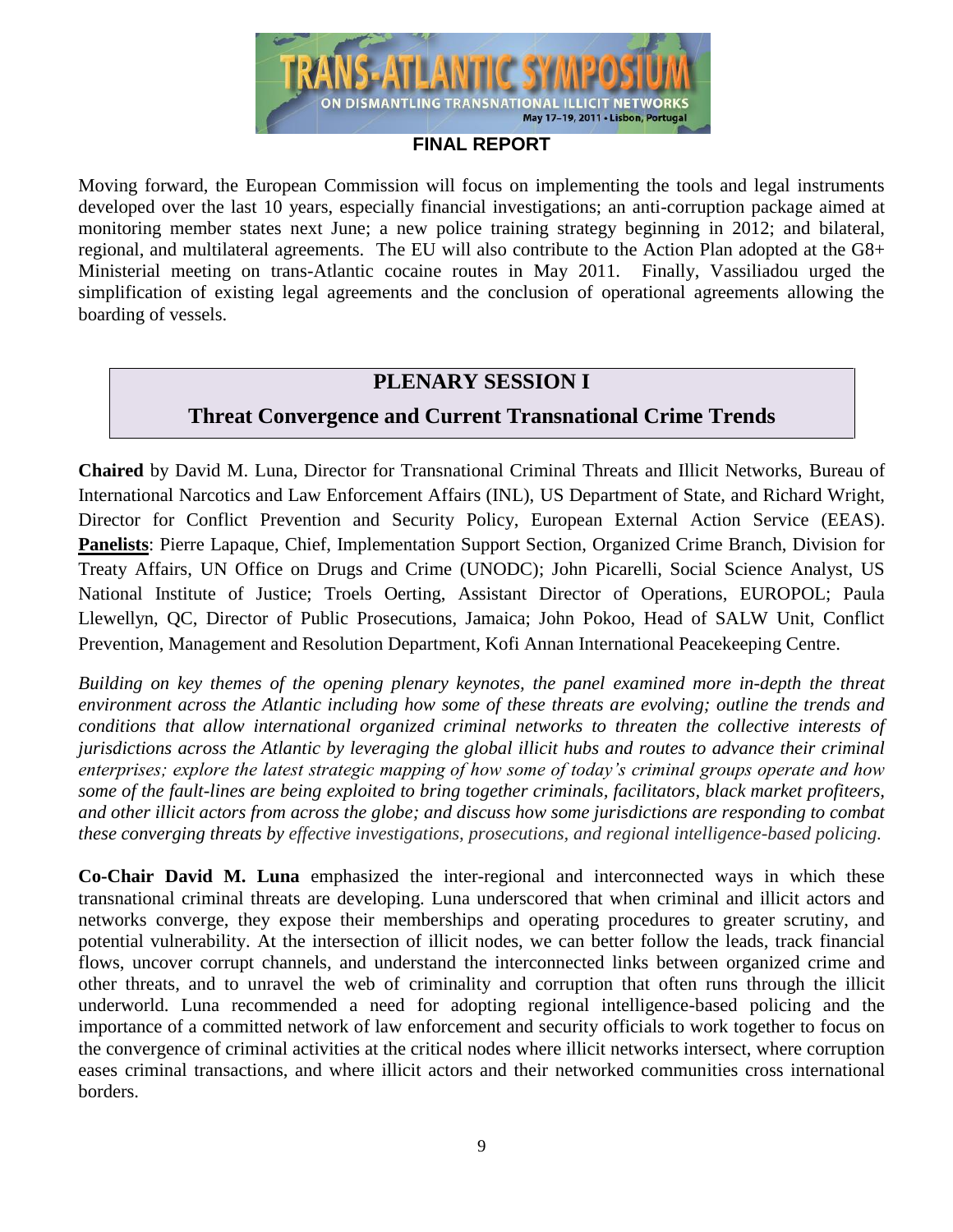

**Co-Chair Richard Wright** set the tone for the panel by describing "cycles of violence" fueled by illicit activities, and emphasized peace-building, state-building, and long-term policy engagement.

**Pierre Lapaque** delivered an overview of cocaine trafficking, heroin trafficking, and trafficking in persons as three of the most pernicious forms of transnational organized crime in the trans-Atlantic region. A theme common to all three crimes is the rise of Europe as a major receiving destination. In all three cases, Lapaque noted, transnational organized crime has had a strong negative impact on stability. He explained alarming threat convergence trends such as the correlation between terrorist/insurgent incidents and coca cultivation areas in South America and the rise in the murder rate on key cocaine trafficking routes through Central America.

Lapaque identified five main challenges facing international law enforcement: lack of data; poor development; threat convergence; implementation of the international legal framework; and corruption. He proposed a "4Cs approach" to address these problems, based on Coordination, Cooperation, Collaboration, and Capacity-Building against corruption.

**John Picarelli** introduced a chronological trajectory of the crime-terror nexus in which criminal groups and terrorist organizations first find a nexus—a point of mutual benefit—then gradually become symbiotic until they converge fully, forming a hybrid organization. Threat convergence does not take place in failed states, as one might expect, but where state authority is in question, corruption and violence are high, regulation is light, and there is adequate access to the infrastructure of globalization.

Picarelli then presented a world map entitled "The Potpourri of Scum" depicting main drug trafficking routes, piracy hotspots, and main opium or cocaine production areas superimposed on a backdrop of likely terrorist safe havens, failed states, and critically weak states. On this map, the safe havens are found in or near critically weak states and regions, such as the Sahel and West Africa, which serve as hubs for illicit activity. Picarelli urged African solutions for African organized crime, including bilateral, multilateral, and public-private partnerships as well as enhanced research. Too little is known about the scope of threat convergence in the region, he warned, especially in the field of environmental crime.

**Troels Oerting** presented a detailed snapshot of five European criminal hubs, the dynamics of organized crime (especially trafficking in drugs, human beings, and toxic waste) around those "centers of gravity," facilitating factors, and emerging issues. Several common threads leapt out, including the increasing use of light aircraft and airports to facilitate trafficking, and the globalization of crime in Europe, where many organized crime groups have developed ties with, Latin American counterparts. Oerting identified several worrying recent trends, including: the global economic crisis; cooperation between criminal and blackmailed/corrupt legitimate "specialists;" diversification of routes, modus operandi, and markets; an increasingly collaborative criminal atmosphere; and criminal penetration of the private sector.

Oerting then outlined EUROPOL's Scanning, Analysis and Notification (SCAN) system which issues Threat Notices to fill intelligence gaps within the framework of the European Criminal Intelligence Model (ECIM) and inform the Organized Crime Threat Assessment (OCTA) process. For a more effective response to the organized criminal threat, Oerting recommended a "unified command" with a special focus on criminal hubs and financial investigations, as well as increased public-private partnerships, international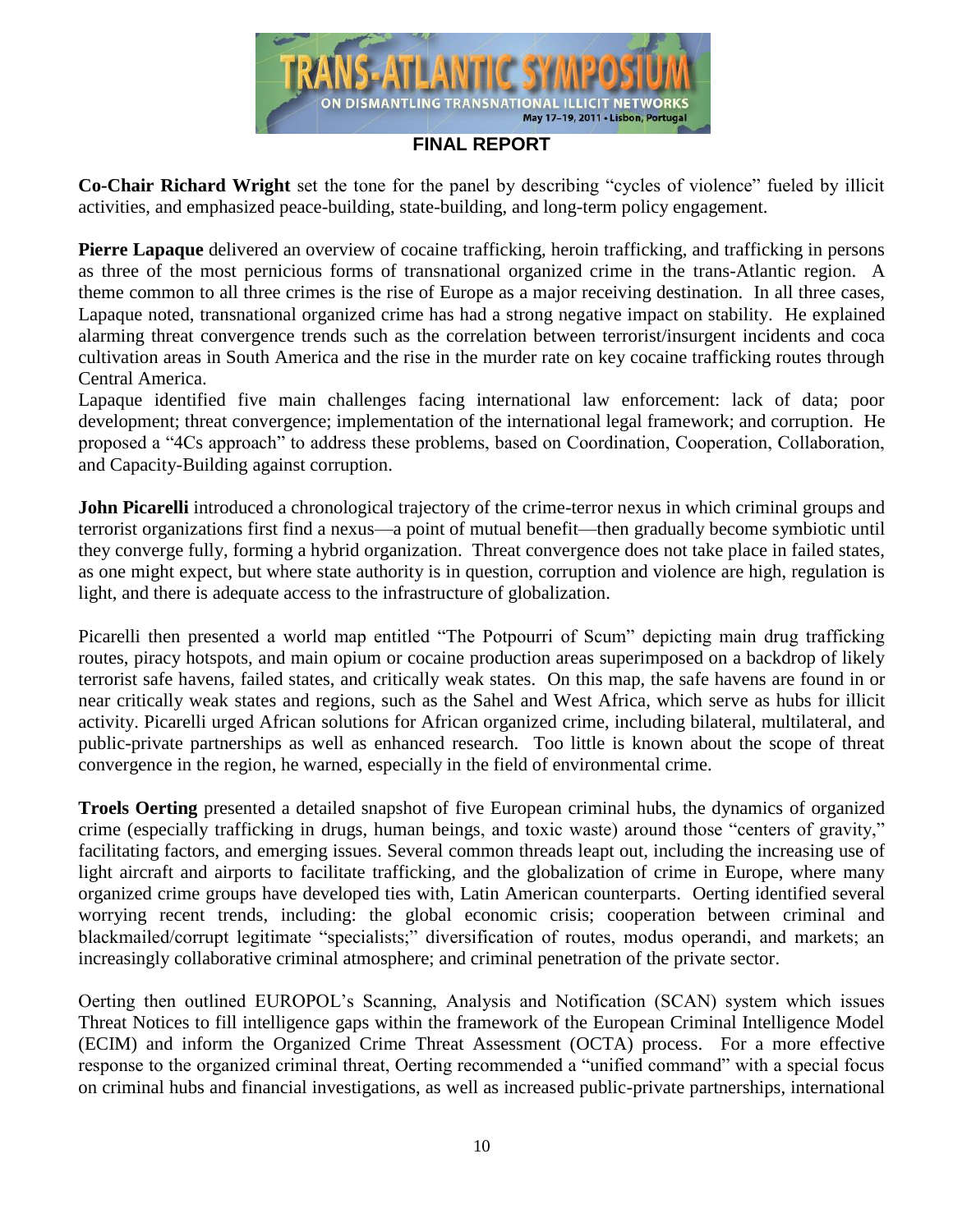

interagency coordination, and joint investigations teams. Oerting reiterated the sentiment, expressed earlier, that a commitment to international cooperation must filter all the way down to agents on the street.

**Paula Llewellyn** gave a prosecutor's assessment of gang violence in Jamaica, where 80% of the murder and serious crime rate is attributed to criminal gangs in the Caribbean. She warned that Jamaican gangs are rooted in poverty and lack of social/political mobility, and that if left unchallenged they could overtake the state, especially since many gangs have already made significant social investments in the neighborhoods they control. Noting the importance of political will, Llewellyn outlined Jamaica's legislative and administrative responses to gangs, including a draft Organised Crime Act to enable security forces to effectively dismantle gangs, and a proposed Anti-Gang Unit.

Drawing on the Jamaican experience, Llewellyn recommended a number of steps to combat transnational crime, including: denying gangs access to guns; cutting off their financial resources; denying access to civil and political support through anti-corruption efforts; denying legitimacy in communities by "embarrassing them to a point where they are scorned by civilians"; improving international cooperation between law enforcement and prosecutorial bodies; and emphasizing electronic surveillance, plea bargaining, witness protection, fast trials, and sentencing.

**John Pokoo** provided a threat assessment for West Africa that reinforced the notion that organized crime is often deeply rooted in local societies. In addition to weak government capacity and vast, ungoverned territories which make law enforcement difficult, Pokoo noted that a major challenge for the region is "political dualism": a formal national government in opposition to informal, mostly ethnic-based networks that inform the behavior of individuals. International cooperation is based on interaction with the former, while the latter is the real source of people's moral orientation vis- $\hat{a}$ -vis what is criminal and what is legitimate. Furthermore, many West African criminal organizations are seen as "heroes" for providing public services. Nevertheless, Pokoo urged greater international collaboration, especially on border security, and attention to trans-regional threats.

## **PLENARY SESSION II**

## **International Illicit Drugs Trafficking: trans-Atlantic Flows (Session One – The Challenges)**

**Chaired** by Troels Oerting, Assistant Director Operations, EUROPOL, and Rear Admiral Daniel B. Lloyd, Director, US Joint Interagency Task Force South (JIATF-S). **Panelists**: Lanny Breuer, Assistant Attorney General for the Criminal Division of the US Department of Justice; Dana Spinant, Head of Unit for Coordination of Anti-Drug Policy, DG Justice, European Commission; Mark Hamlet, Assistant Regional Director, Europe & Africa Region, US Drug Enforcement Administration (DEA); Lucinda Barbosa Ahukharie, Director of the Judicial Police, Guinea-Bissau; Jorge Luis Vargas Valencia, Permanent Executive Secretary of the CLACIP (Comunidad LatinoAmericana y del Caribe de Inteligencia Policial), Colombia; Caroline Edery, Head of Unit, Protection of Citizens and Enforcement of IPR, DG Taxation and Customs, European Commission*.*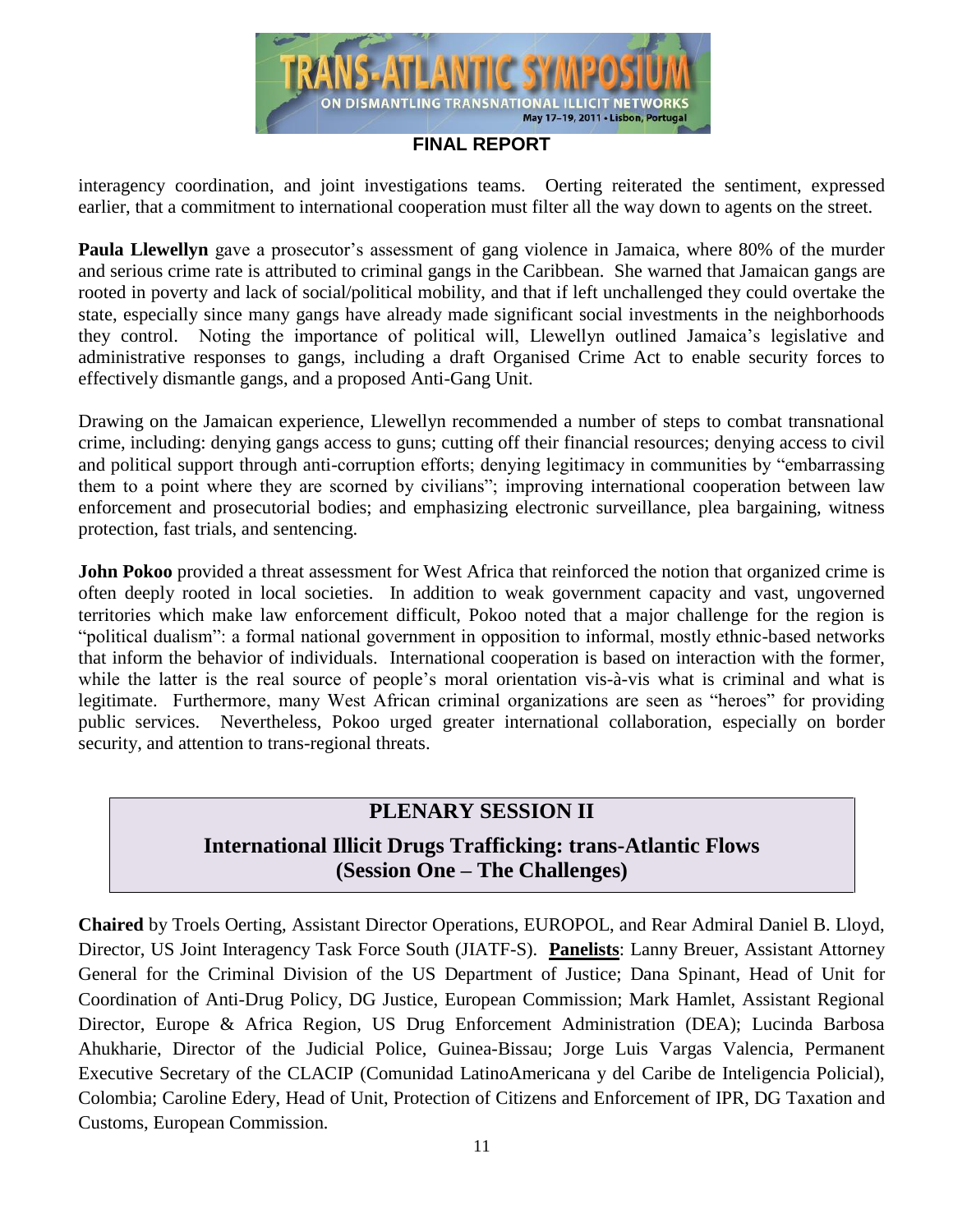

*The first session of the panel on International Illicit Drugs Trafficking: trans-Atlantic Flows emphasized integration of efforts from the international level to the street level, both within and among organizations and agencies. Panelists indicated the importance of "following the money" and disrupting not only the supply side of illicit drugs trafficking, but also demand. All articulated the need for judicial cooperation and a strong legal framework to aid international cooperation generally.* 

**Co-Chair Rear Admiral Daniel B. Lloyd** set the scene for the panel with five main challenges facing counternarcotics efforts: distance (far-flung networks and fewer assets to work with), detection, conveyance, information flows, and an "exponential resource challenge" (how to interdict large loads, distributed smaller loads, and street sales). Admiral Lloyd urged greater international cooperation as the first step to confronting all five challenges, and recommended specifically that counternarcotics efforts target loads at the source before they have a chance to work their way across the Atlantic.

Having made five trips to Mexico in recent years, **Lanny Breuer** declared that there is "no turning back for Mexico," and noted the capacity, resourcefulness, and commitment of drug trafficking organizations there—commitment that must be matched by the international law enforcement community. He reiterated a main theme of the Symposium that blocking the proceeds of international crime is just as important as interdiction itself. He applauded Presidential Proclamation 7750, which is used to deny kleprocrats and other corrupt actors entry into the United States, as an important step in that direction.

**Dana Spinant** painted a picture of the web of illicit transactions in European markets and EU initiatives to dismantle it, including the EU Drugs Strategy 2005-2012, EUROSUR, the Accra and Dakar information sharing platforms, and the new European Pact against international drug trafficking mentioned earlier in the symposium. She emphasized five areas in which greater cooperation and attention are needed, including: information sharing; financial investigations, especially confiscation of assets; judicial cooperation, especially extradition agreements; institutional/development cooperation; and reliable data collection and analysis. She called for a balanced and comprehensive drugs strategy aimed at taking away "clients," reducing demand, and treatment programs, noting, "As long as somebody wants to use drugs, someone will bring the drugs to them."

**Mark Hamlet** brought a law enforcement practitioner's perspective to the discussion. He related the results of interviews of drug cartel leaders about the business side of drug trafficking. First, drug trafficking is profitable, especially thanks to the size and openness of the European market. Second, they have found in corruption a successful business model through which they can evade law enforcement and navigate the international banking system. Third, they have employed standard risk management techniques to gain familiarity with US laws and loopholes. Hamlet pressed law enforcement leadership to take the initiative in transforming the "need to know" culture in law enforcement to "need to share"—not only at the policy-making level, but at the street level.

**Lucinda Barbosa Ahukharie** outlined the challenges facing Guinea-Bissau despite the country's commitment to combat drug trafficking, confirmed by its adoption of an Emergency Plan to Fight Drug Trafficking in October 2007 (with the help of the UN Office on Drugs and Crime (UNODC)) and the Africa-EU strategic partnership at the Lisbon Summit in December 2007. With its coastal location and 81 island archipelago (of which 60 islands are unsettled), Guinea-Bissau is a natural platform for drug trafficking, a position compounded by porous borders, weak institutional structure, and poverty. Two types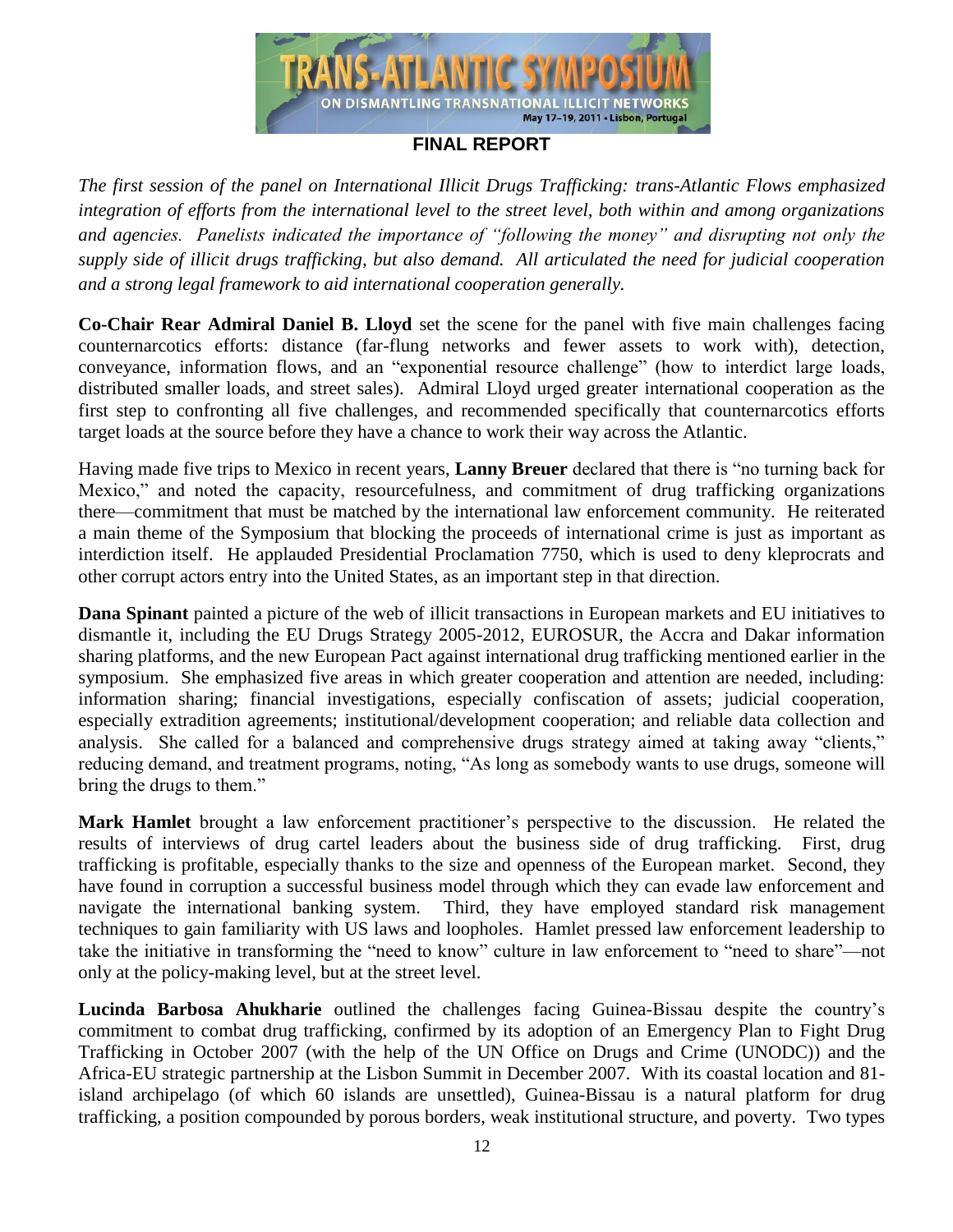

of drug traffickers use Guinea-Bissau as a transit or storage point: African criminals who traffic small quantities of illicit product (up to 20 kilos) and South American and European trafficking organizations who work with larger loads (several tons).

Barbosa Ahukharie also described the nexus of crime and terrorism/insurgency in Guinea-Bissau. Local autonomy movements have contributed to the proliferation of marijuana and hashish along the border, as well as firearms trafficking, while recent terrorist events in the sub-region have both perpetuated and benefited from the destabilizing effect of drug trafficking. The main challenge impeding the work of Guinea-Bissau's criminal police is the weakness of the judiciary, which has generally failed to bring traffickers to justice even after they have been captured. For this reason, Barbosa Ahukharie agreed with Cravinho's proposal for a regional or extra-territorial court for organized crime.

Although **Jorge Luis Vargas Valencia** indicated that the purity of drugs sold on US and Mexican streets has been compromised (and the price has risen) as a result of successful law enforcement efforts in Colombia, he warned that cartels are "like a balloon," where squeezing one side merely results in a shift of air to the other — in this case, the crackdown on coca plantations in Colombia has resulted in the transfer of cocoa cultivation to other countries, judging from seizures in Venezuela, Argentina, Peru, and Ecuador. The strategic shape of drug trafficking in the region has changed, as the Andean countries - namely Peru and Bolivia - have become new launching hubs for illicit activity in Colombia and, more recently, Mexico. Traffickers are increasingly working together to share the market, and the region has seen convergence of crime and terrorism in financial terms.

Vargas Valencia called for increased focus on Central America, which serves as a hub for supply to European markets through West Africa. He added that since organized criminal groups seek areas where the authorities are weak, a key step in fighting drug trafficking must be to improve the ability of democratic institutions to govern effectively. Vargas Valencia also warned that the attention focused on global terrorism has caused many politicians to neglect the fight against narcotics trafficking.

**Caroline Edery** spoke about precursor chemicals, of which the European Union is now a major importer. The challenge of multiple-use precursor chemicals is that, unlike illicit drugs, the trade cannot be prohibited, so monitoring and control to prevent product diversion are crucial. In addition to police work, customs cooperation, and the legal framework provided by the UN Convention against Illicit Traffic in Narcotic Drugs and Psychotropic Substances, industry reporting is the first line of defense.

According to Edery, the EU control of precursors faces three main challenges. First, medicinal preparations for human use are not part of the control system although substances like ephedrine and pseudoephedrine can be used to make amphetamines and methamphetamine. Second, the emergence of new precursors makes it difficult to keep up with traffickers, although the dissemination of Risk Information Forms (RIF) at airports allows customs to better track these substances. Third, the shift from liquids to solids in the production of synthetic drugs will require a shift in control strategy.

Edery noted that control of precursors is already largely managed at the international level. The European Union has concluded over a dozen bilateral agreements with the United States, Mexico, Colombia, China, and others, and is currently negotiating with Russia. Two multilateral law enforcement operations targeting key chemicals—Project Cohesion and Project Prism—provide frameworks for international cooperation under the supervision of the UN International Narcotics Control Board. The European Union is now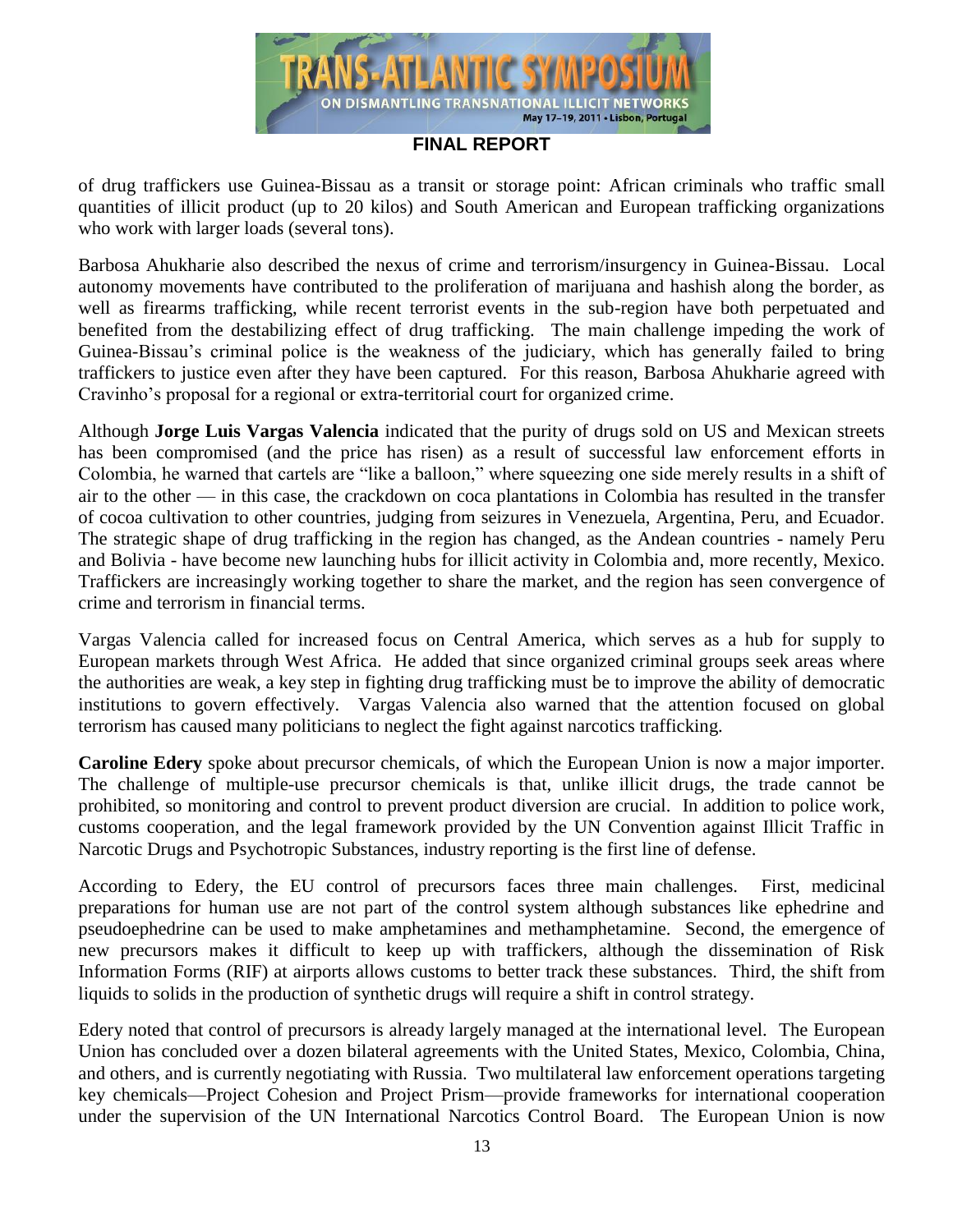

turning its attention to Latin America, following a symposium in Peru last year and an Action Plan developed by the UN Project Cohesion, with the objective of strengthening bi-regional cooperation.

## **PLENARY SESSION III**

## **International Illicit Drugs Trafficking: trans-Atlantic Flows (Session Two – The Responses)**

**Chaired** by Francisco Acosta, Deputy Head of Division for the Andean Countries, European External Action Service (EEAS). **Panelists**: Gianni Baldi, Acting Director, Specialised Crime and Analysis Directorate, INTERPOL; Robert Hauschild, Head of Unit, Organised Crime Networks, EUROPOL; David Armond, Deputy Director International, UK Serious Organised Crime Agency (SOCA); Commander Hamza Umar, Commander Murtala Muhammed International Airport Operations, National Drug Law Enforcement Agency, Nigeria; Jairo Enrique Osorio, Chief, Naval Intelligence, Colombia; Patrick Espagnol, Drugs Coordinator, Interior Ministry, France.

*In the second session of the panel on International Illicit Drugs Trafficking: trans-Atlantic Flows, panelists described the responses of their respective agencies and regions to the challenges identified in the previous session.* 

**Gianni Baldi** detailed the functions and capacities of INTERPOL, including the global communications system I-24/7, network of seven Regional Bureaus and two special representatives to the UN and EU, and Project White Flow, a merger of two projects focusing on intercontinental (Africa and South America) drug trafficking. INTERPOL further contributes to international cooperation and information sharing through its criminal identification process, operations-oriented training programs, meetings and workshops in Lyon, Incident Response Teams in Nigeria and Gambia, and coordination with the International Narcotics Control Board of the UN on implementing Projects Prism and Cohesion. INTERPOL has also created Project Baobab to raise awareness of the crime-terror nexus in West Africa.

**Robert Hauschild** called for a reassessment of the cocaine trafficking situation in Europe, warning that the European consumer market is poised to overtake the United States, and that Colombian and Mexican cartels are increasingly looking at Europe because it is "less risky to be arrested" there. He also reminded participants that there also exist European organized criminal groups that receive drugs. Hauschild recommended that countries use EUROPOL as a centralized information hub, with data sharing leading to operational results. He expressed an interest in coordinating with INTERPOL to extend EUROPOL's reach in areas where EUROPOL has no presence or authority, which is particularly important in the context of fighting trans-continental networks. Hauschild affirmed his organization's commitment to the European pact on drug trafficking and cooperation with Colombia and the United States in combating cocaine cartels at the source. Echoing others at the conference, he reiterated that Africa is gradually becoming not only a trans-shipment route, but a consumer market in its own right.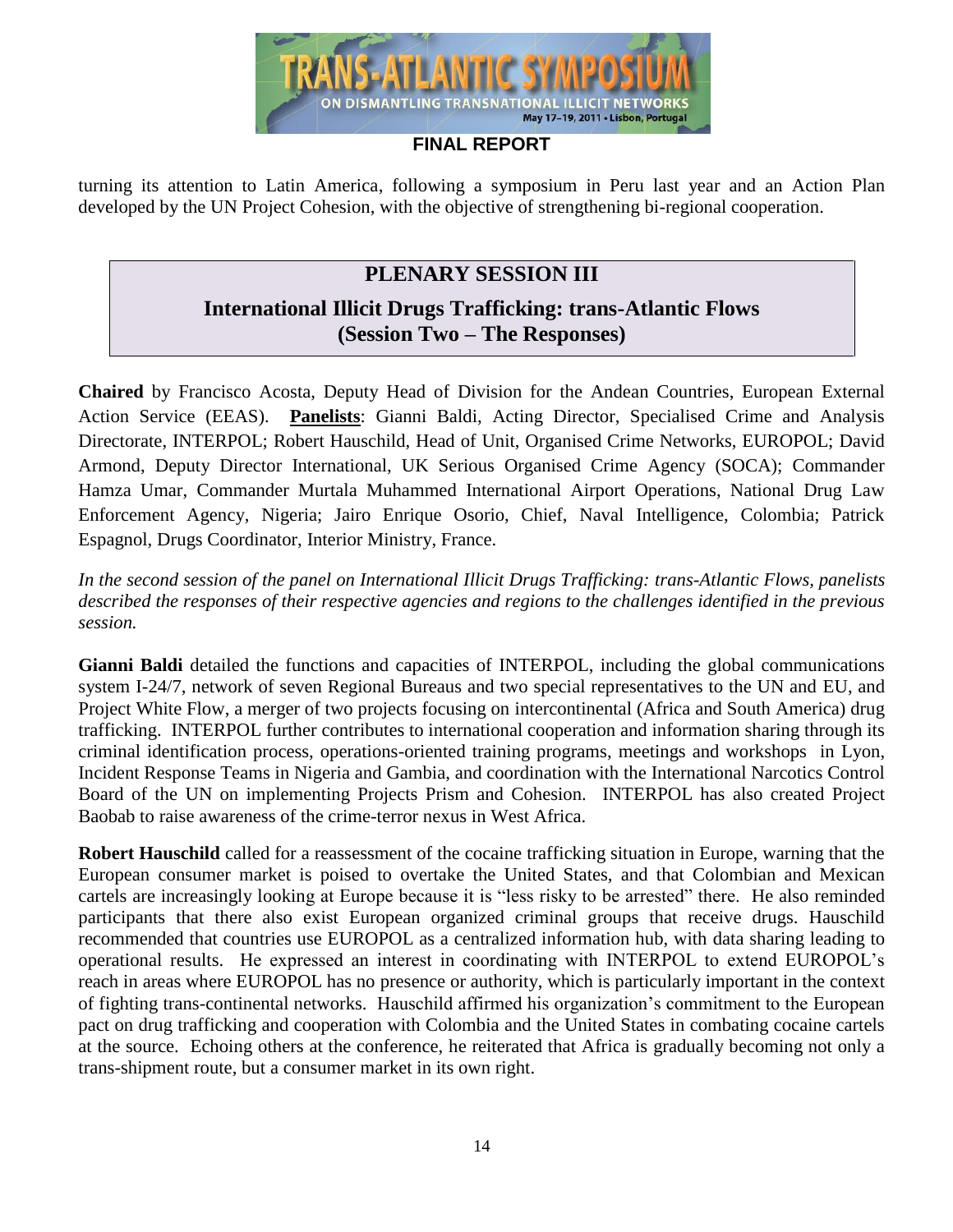

**David Armond** confirmed that Vargas Valencia's observation on the rising prices and falling purity of illicit drugs in Mexico and the United States also holds true for the United Kingdom, with the caveat that more needs to be done about targeting drug trafficking in the early stages from source to transit, a priority reflected in the UK Organised Crime Control Strategy. By focusing efforts on disrupting the criminal supply chain at the source, Armond argued that the costs of enforcement would be borne entirely by the criminals themselves. In the long term, Armond said that SOCA aims to develop working relationships with regional partners, as they have done with Operation Westbridge (Ghana) and other initiatives. Armond further emphasized the importance of intelligence sharing to enhance interdiction capability.

**Commander Hamza Umar** spoke on the changing nature of the trans-Atlantic cocaine trade from the West African perspective. West Africa, Commander Umar said, is becoming a "consumer nation." Cocaine is trafficked from South America to West Africa on board aircraft, small vessels, and above all container ships. Commander Umar described the phenomenon of home-based couriers working for closeknit, family-style organizations, as well as couriers based in Europe with legal student visas. Challenges facing the region include: absence of a regional intelligence coordination center; lack of operational patrol boats; rivalry among regional seaports; and overdependence on the government with not enough collaboration with the private sector. Drug trafficking has a negative impact on the region in terms of image, stability, corruption, and drug-related acts of terrorism (e.g. kidnapping). Commander Umar affirmed Nigeria's commitment to taking a sub-regional leadership role in implementing international counternarcotics and anti-crime agreements.

**Jairo Enrique Osorio** offered insight into the Colombian cocaine supply chain from bottom to top. Growers, Osorio said, are the virtual slaves of "terrorist" cartels, forced to cultivate a plant with a destructive impact on local biodiversity. Colombian authorities currently use three methods to eradicate coca plants: providing economic support for growers seeking to switch to a different cash crop; forced eradication of crops; and herbicide. Once coca leaves are harvested, they are processed into paste at "kitchens" in the middle of the jungle. The paste is then purified in other remote locations, which the authorities attempt to locate using military intelligence. Osorio said that stopping raw material from reaching production areas is crucial to dismantling the supply chain. Eighty percent of shipments exit Colombia, which, with 6 million square nautical miles of coastline to protect, presents a challenge for law enforcement. Osorio underlined the importance of cooperation to attack every stage in the supply chain, in particular the exchange of information relating to maritime interdiction.

**Patrick Espagnol** presented on French actions to counter illicit drug trafficking from the Caribbean to West Africa. For this stage of the supply chain, France works primarily through the Dakar platform for international information exchange, the Central Office against Illegal Narcotics Trafficking in the Caribbean (OCRTIS), and the Centre de Coordination pour la Lutte Anti-Drogue en Mediterranée (CeCLAD). As traffickers step up their maritime activities, the French navy aggressively deployed its ships to protect local populations and seize shipments of illicit drugs in the Caribbean and elsewhere, a mission seen as complementary to the traditional mission of the French navy.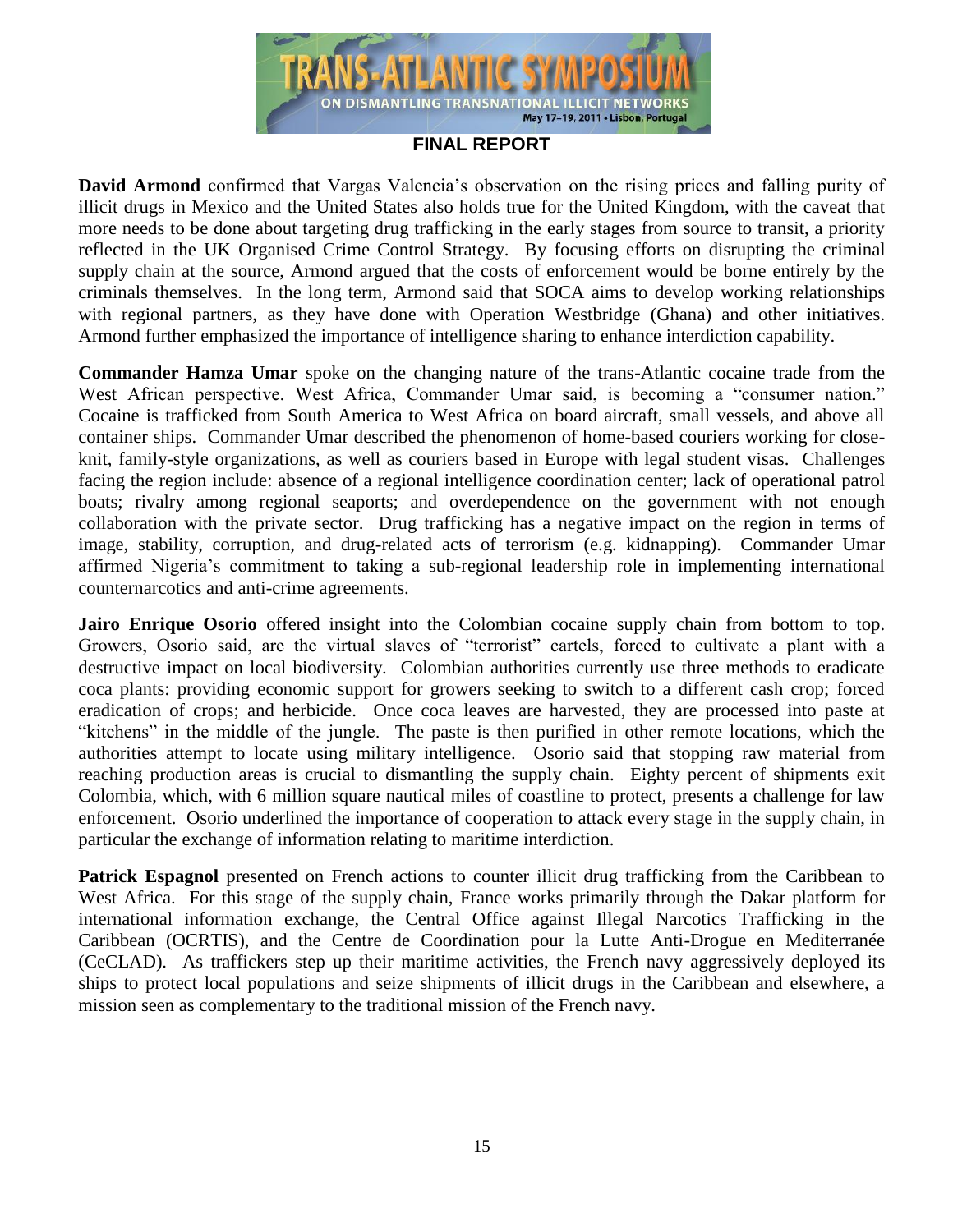

## **DAY 2**

## **Wednesday, May 18**

## **Examining the Threats: Major Challenges and Possible Responses**

# **DAY 2 KEYNOTE**

*During the second day's panel and breakout sessions, speakers provided greater detail on the major challenges confronting international efforts to disrupt and dismantle transnational illicit networks, from financial investigations to prosecutions.* 

**Manuel Lopez Blanco**, European External Action Service (EEAS) Director for West and Central Africa, focused the keynote address on the EU Strategy for Security and Development in the Sahel. Lopez Blanco explained the complexity of challenges facing the region, including poverty, weak state capacity, lack of development, internal tensions, and widespread unemployment, all of which contributes to cross-border threats from terrorism (e.g. Al-Qaeda in the Islamic Maghreb (AQIM)), religious radicalization, interlinked rebellions, and transnational organized crime.

The EU Sahel Strategy recognizes that security and development are interlinked, requiring a regional and comprehensive response with a geographic focus on Mauritania, Mali and Niger. In addition to strengthening rule of law and civil society, the Sahel Strategy aims to make the criminal economy and terrorism less attractive—or necessary—by increasing employment and other economic opportunities and strengthening the effectiveness of decentralized governments to provide services. The Sahel Strategy is guided by the notion of an African solution for African organized crime, and places great emphasis on the political will and leadership of Sahel countries and organizations.

# **PLENARY SESSION IV**

# **Denying Safe Havens: Targeting Corruption and Illicit Financial Hubs**

**Chaired** by US Ambassador Jane E. Becker, Senior Advisor, Bureau of International Narcotics and Law Enforcement Affairs (INL), US Department of State, and Professor Jürgen Stock, Vice-President of the Federal Criminal Intelligence Office (BKA), Germany. **Panelists**: Robert McBrien, Associate Director, US Department of Treasury/Office of Foreign Assets Control (OFAC); Deborah Morrisey, Group Supervisor, Operation Cornerstone Money Laundering Group, US Department of Homeland Security/Immigration and Customs Enforcement (ICE); Hans Abma, Senior Policy Advisor International Criminal Cooperation, Ministry of Justice, Netherlands; Sandra Morelli, Comptroller General of Colombia; Ian Walton-George, Director, Investigations & Operations II, European Anti-Fraud Office, European Commission.

*The panel on Denying Safe Havens: Targeting Corruption and Illicit Financial Hubs summary focused on targeting the factors that enable the transformation of gangs into networks. The ability to hit targets emotionally through asset forfeiture was highlighted. Panelists noted that an important goal of*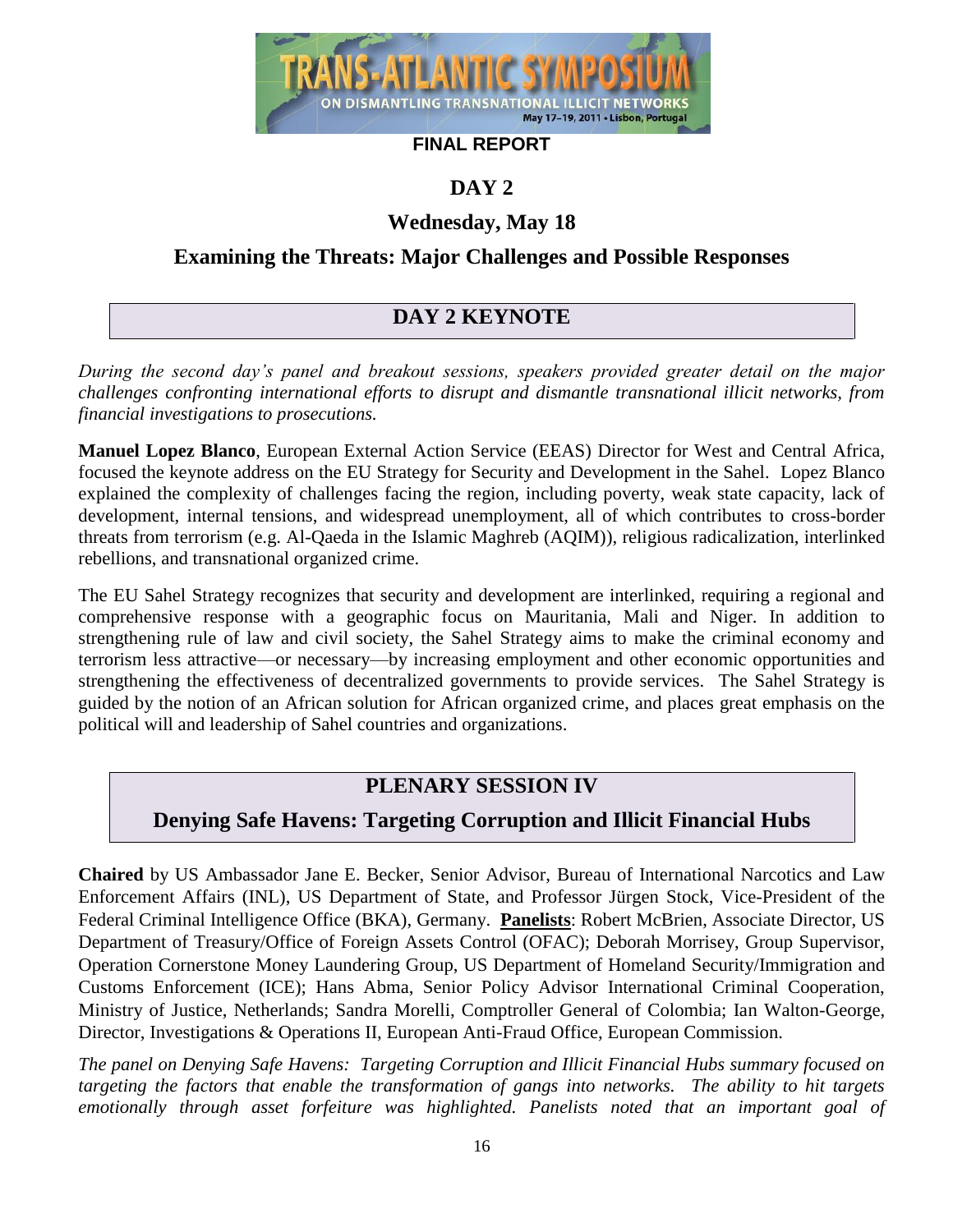

*international cooperation must be the extension of jurisdiction through extra-territorial legal tools, which will help strengthen enforcement networks and national capacity. Panelists also agreed that there is a link between corruption, organized crime, prosperity, and good governance; poverty eradication efforts are pointless as long as crime and corruption provide barriers to investment.*

**Co-Chair Professor Jürgen Stock** opened the session with strong words against corruption, calling for a broad interpretation of the word to include nepotism and kleptocracy, and severe punishment for corrupt officials to be a deterrent effect. He reminded participants that corruption is never an end in itself when organized crime is involved, but is always associated with further offenses.

**Co-Chair Ambassador Jane E. Becker** noted that there are two aspects to safe haven denial: operations and the policy support framework (for example, the UN Convention against Corruption (UNCAC) and UN Convention against Transnational Organized Crime (UNTOC)). Ambassador Becker also highlighted immigration laws as another means of preventing networks from forming in the first place by blocking criminals and their assets at their most vulnerable point: the border. To this end, Presidential Proclamation 7750, which denies entry to the US of persons involved in corruption and their families, has proven to be an effective tool.

**Robert McBrien** explained the logic and legal basis of targeted economic sanctions and clarified the implementation process run by the US Department of the Treasury Office of Foreign Assets Control (OFAC). Sanctions on corrupt individuals and entities are considered a "non-kinetic use of force" and "the hard edge of soft power." They are an instrument of administrative, not criminal, law and require compliance, with criminal and civil penalties under legislation such as the US Foreign Narcotics Kingpin Designation Act (1999). McBrien listed the objectives of economic sanctions as the "4Ds": deny, disrupt, degrade, and delegitimize. The primary objective is to break the financial backbone of transnational organized crime and illicit actors, and to make the costs of corruption personal by confiscating prized assets. Sanctions can help reverse the criminal penetration of the legitimate economy, a major theme of the symposium. McBrien also emphasized the importance of international unity of effort as sanctions are becoming more and more an international tool.

**Deborah Morrissey** discussed another anti-corruption tool, the Foreign Public Corruption Task Force of US Immigration and Customs Enforcement (ICE). Its goal is two-fold: to take away the "toys" (gains) of corruption—or repatriate stolen funds—and deny safe havens in the US financial system to kleptocrats and corrupt foreign officials. For example, the Task Force may receive requests from Central American authorities for the recovery of assets of foreign officials in the US, which ICE can then confiscate. And under the Foreign Corrupt Practices Act, a US citizen involved in corruption outside the US can also see his assets seized.

**Hans Abma** spoke on the link between organized crime, political corruption, and poor development, citing the findings of Jan van Dijk in his 2008 study "The World of Crime: Breaking the Silence on Problems of Security, Justice, and Development across the World." "Where no rule of law exists," said Abma, "poverty eradication is purposeless." Organized crime and corruption serve as barriers to investment, and consequently slow development. Abma argued that aid should be redirected to improving governance, and working with leaders who have the political will to reform. Citing Singapore, Chile, Mauritius, Botswana, Taiwan, and Hong Kong as examples of countries that have successfully lifted themselves out of poverty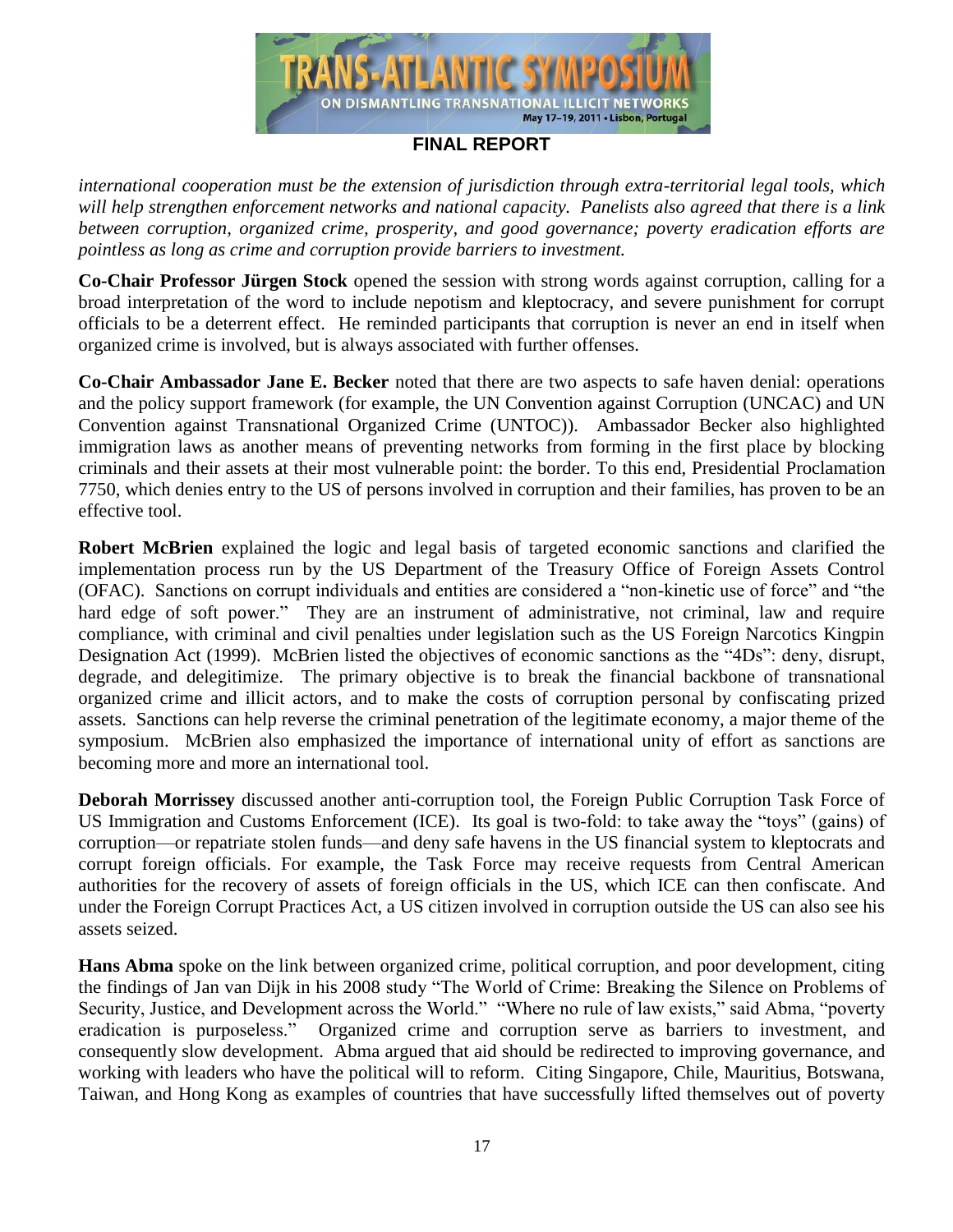

by focusing on rule of law and anti-corruption efforts, Abma warned that the War on Drugs encourages corruption by failing to address the underlying conditions that drive people to engage in drug trafficking.

**Sandra Morelli** described the "critical moment" when private entities enter into contact with the state and engage in corrupt practices. In the past, this moment has occurred as states privatize national industries, a process that often occurs when the state is already under-resourced and thus vulnerable to corruption. The combination of a weak public sector and a strong private sector enables the misuse of public assets as private entities vie for lucrative state contracts. Morelli said that South American fiscal authorities are at a disadvantage compared to their European counterparts because they lack police powers and do not invoke existing international anti-corruption instruments. Colombian fiscal authorities, for example, cannot recover assets outside of Colombia without a judicial entity, leaving them somewhat toothless in the transnational fight against corruption.

**Ian Walton-George** illustrated the revenue side of the anti-corruption equation by focusing on how to prevent the loss of state tobacco revenues due to fraud. Emphasizing "unity of effort," he outlined the legal basis for EU-US cooperation, the 1997 EU/US Agreement on Cooperation and Mutual Assistance in Customs Matters and the January 2010 Cooperation Arrangement with the US Bureau of Alcohol, Tobacco, Firearms and Explosives (ATF). Walton-George offered several examples of successful cooperation in cigarette smuggling cases, including RANA and RICO cases, the ongoing MIAMI and ANNE SCAN cases, the BARRIE case (finalized in 2010). Walton-George stated that impediments to success include disconnects between investigators and prosecutors, and the "Robin Hood" image of cigarette smugglers who are mistakenly viewed as heroes. He noted that it is in the interest of both the United States and the European Union to arrive at a strong Protocol to eliminate illicit trade in tobacco products as part of the WHO Framework Convention on Tobacco Control (FCTC) by 2012.

## **BREAK-OUT SESSIONS: SESSION IA Joint Investigations**

**Chaired** by Nicola Conforti, Carabinieri General Headquarters, International Cooperation Office, Italy. **Panelists**: James Soiles, Assistant Special Agent in Charge, Special Operations Division, US Drug Enforcement Administration (DEA); Steve Harvey, Senior Specialist, EUROPOL; Facundo Rosas Rosas, Mexican Federal Police, Executive Secretary of AMERIPOL; Dimitrios Souxes, Operations Coordinator, INTERPOL; Austin Rowan, Head of Unit Customs II, European Anti-Fraud Office, European Commission, and Deborah Morrisey, Group Supervisor, Operation Cornerstone Money Laundering Group, US Department of Homeland Security/Immigrations and Customs Enforcement (ICE).

**Chair Nicola Conforti** called for the development of a comprehensive approach to dismantling transnational illicit networks from the political/strategic level down to the tactical level. He also described the crime-terror nexus as economic-driven, "customer-oriented," and adaptable, much like a "criminal supermarket" in terms of diversity of products (types of crime.

**James Soiles** confirmed the convergence of crime and terrorism in West Africa and elsewhere, and offered examples of best practices in combating this trend, including integrating efforts by analysts and investigators. He described the Bilateral Investigations Unit (BIU) of the US Drug Enforcement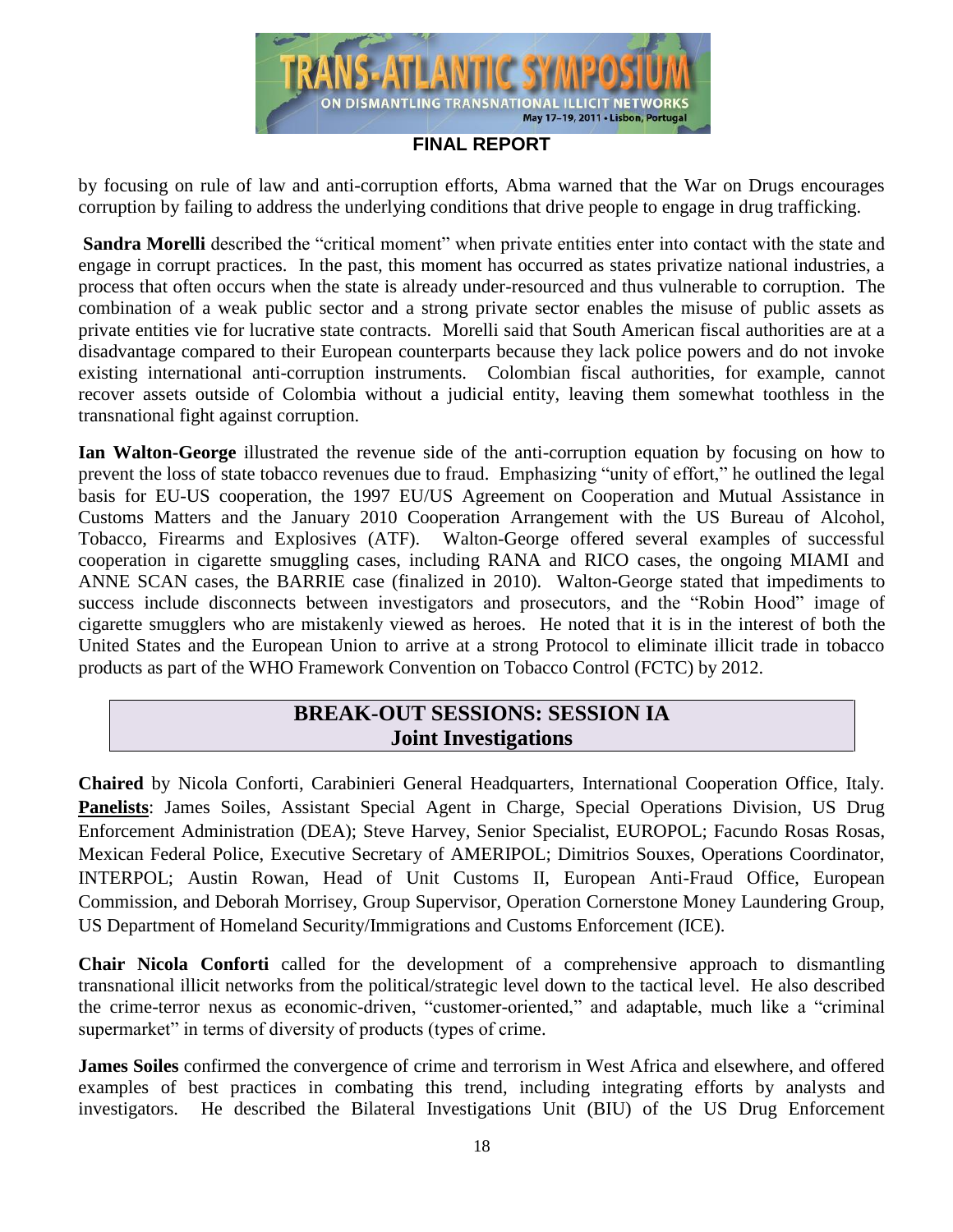

Administration (DEA), which works with foreign counterparts to investigate, arrest, and convict high-value targets. Soiles explained the legal scope of US extra-territorial jurisdiction (e.g., aimed at Colombian cartels and targeting the insurgent-drug trafficking nexus in Afghanistan). He illustrated the convergence of terrorist groups and drug trafficking networks, including cooperation between Colombian drug trafficking organizations, Lebanese cash smuggling, and extremist groups such as Hezbollah and Al-Qaeda in the Islamic Maghreb (AQIM).

**Steve Harvey** discussed the European experience of joint international investigation. He described EUROPOL's support for join investigations teams (JITs) and operational support, including a "mobile" office" to share intelligence in real time and provide technical analysis. There are currently thirteen JITs supported by EUROPOL across many crime areas including trafficking in human beings, cigarette smuggling, money laundering, piracy, and cybercrime. Harvey stressed that "Day 1 is crucial" to set the tone for interagency and international cooperation from the beginning of an operation.

**Facundo Rosas Rosas** explained the dynamics of major Mexican cartels. Although there is a high profit margin to be earned for cocaine in the United States, Rosas Rosas warned, as borders tighten in response to drug trafficking, violence and consumption move closer to the origin of the illicit goods. He also described the efforts of the Mexican government to fight drug trafficking, including limits placed on imports of chemical precursors. Above all, Rosas Rosas stressed the importance of sharing regional tools and conducting joint operations to fight the "new" trends in drug trafficking; for example, the trade in local synthetic drugs using materials imported from abroad.

**Dimitrios Souxes**, a Greek police officer seconded to INTERPOL, described operational support to South America through INTERPOL's Operation INFRA-SA (International Fugitives Round-Up and Arrest – South America) launched in Buenos Aires in March 2011. INFRA-SA is currently pursuing over 200 fugitives wanted by 34 countries. Souxes indicated that the next campaign would be INFRA-SEA (International Fugitives Round-Up and Arrest – Southeast Asia), which beginning in November 2011 will focus on child sex offenders in Thailand, Cambodia, Vietnam, Laos, and the Philippines.

**Austin Rowan** and **Deborah Morrisey** provided a joint presentation on the successes of international cooperation in the fight against transnational organized crime. They focused on a case involving a cigarette smuggling ring that required the creation of a joint US-EU investigation team. In this investigation, the European Anti-Fraud Office (OLAF) partnered with US Immigration and Customs Enforcement (ICE) because although the loss in revenue affected only European countries, the United States served as a key transit point for the contraband cigarettes. Rowan and Morrisey reinforced Harvey's point that it is crucial to determine an appropriate chain of command and cooperation structure early on in an investigation to ensure smooth cooperation over time.

## **BREAK-OUT SESSIONS: SESSION IB**

## **Fighting Human Smuggling and Trafficking in Human Beings**

**Chaired** by James Chaparro, Assistant Director, Office of Intelligence, US Department of Homeland Security/Immigration and Customs Enforcement (ICE), and Manuel Albano, National Commission for Citizenship & Gender Equality, Portugal. **Panelists:** Pierre Reuland, Special Representative of INTERPOL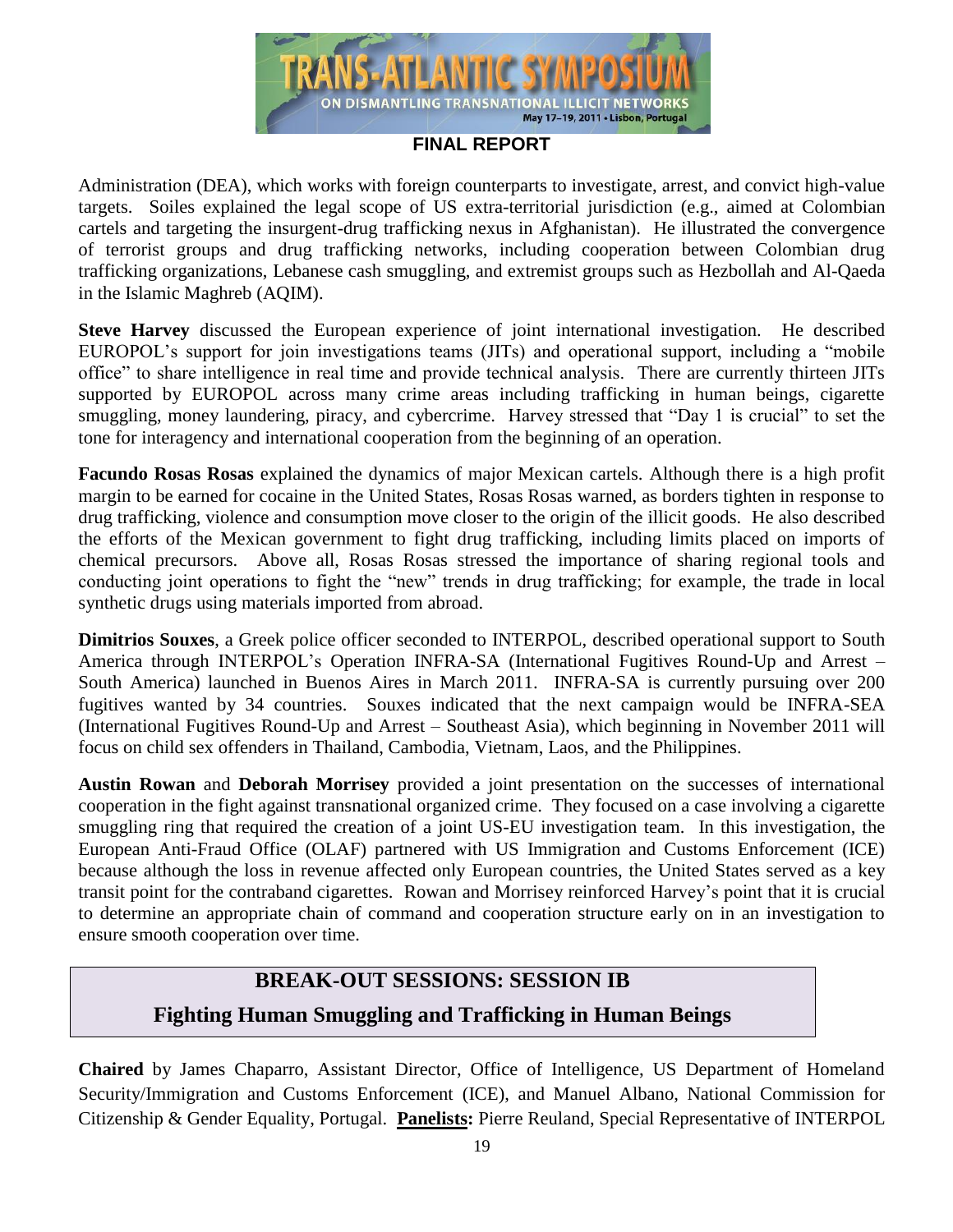

to the European Union, INTERPOL; Bernd Hemingway, International Organization for Migration Regional Representative, Brussels Office; Teresa McHenry, Unit Chief, US Department of Justice/Criminal Division/Human Rights and Special Prosecutions Section (HRSP); Myria Vassiliadou, EU Anti-Trafficking Coordinator, DG Home Affairs, European Commission; Simon Egede, Executive Secretary, National Agency for the Prohibition of Trafficking in Persons (NAPTIP), Nigeria.

**Co-Chair Manuel Albano** branded trafficking in human beings a "new form of slavery," while **Co-Chair James Chaparro** reiterated that the best way to fight human trafficking and smuggling networks is through networks that bring together both government agencies and NGOs—agencies to go after the criminals, and NGOs to care for the victims.

**Pierre Reuland** presented a short video to contextualize the problem of migrant smuggling and trafficking in human beings.

**Bernd Hemingway** followed up with a presentation on the role of the International Organization for Migration (IOM). He noted that human smuggling and trafficking are converging with other transnational organized crimes. For example, IOM is now witnessing the same boats that traffic women from Somalia to Yemen are now carrying arms back to Somalia for use in armed conflict and piracy there. Hemingway outlined the magnitude of trafficking in human beings and noted that it is above all a lucrative business for traffickers, with very low risk of being caught or penalized. He presented IOM's "3+1 P" approach to dismantling trafficking networks: Prevention, Protection, Prosecution + Partnership. With 20,000+ victims to care for, Hemingway cited civil society partnerships as particularly valuable. In the post-panel discussion, Hemingway urged participants to be aware of the "feminization" of migrant smuggling for labor exploitation, as many of the industries exploiting migrant labor are now service-oriented.

**Teresa McHenry** clarified the difference between migrant smuggling (the largely voluntary illegal movement of people across borders) and trafficking in human beings (involuntary). Revenue for smugglers comes from two sources, she said: smuggling fees and "ransom" that migrants are forced to pay to smugglers after they have crossed the border. Smuggling has a destabilizing effect on rule of law since it relies on corruption to be successful. Like Hemingway, McHenry observed a convergence of threats: migrants forced to smuggle drugs, women sexually abused en route, and the smuggling of al-Shabaab terrorists to the United States. Repeating the idea that "Day 1 is crucial," she suggested that the most effective way to dismantle smuggling networks is cooperation between prosecutors and investigators early on.

**Myria Vassiliadou** presented an overview of the EU approach to smuggling and trafficking of human beings. She reiterated that the key word is "partnerships," especially between governments and NGOs and private entities such as victim support groups. Vassiliadou informed participants that recent EU legislation on trafficking in human beings takes a zero-tolerance approach, provides a common definition of crime that is new for the European Union, and calls for more punishment for crimes such as the use of false documents. New legislation also offers the possibility to prosecute EU nationals for crimes committed in other countries. An informal network already exists in the EU with one national rapporteur from each Member State, a forum for exchanging information and data that she is chairing herself with the EU Presidency. She reiterated the need for greater cooperation across borders and cited the EU-AU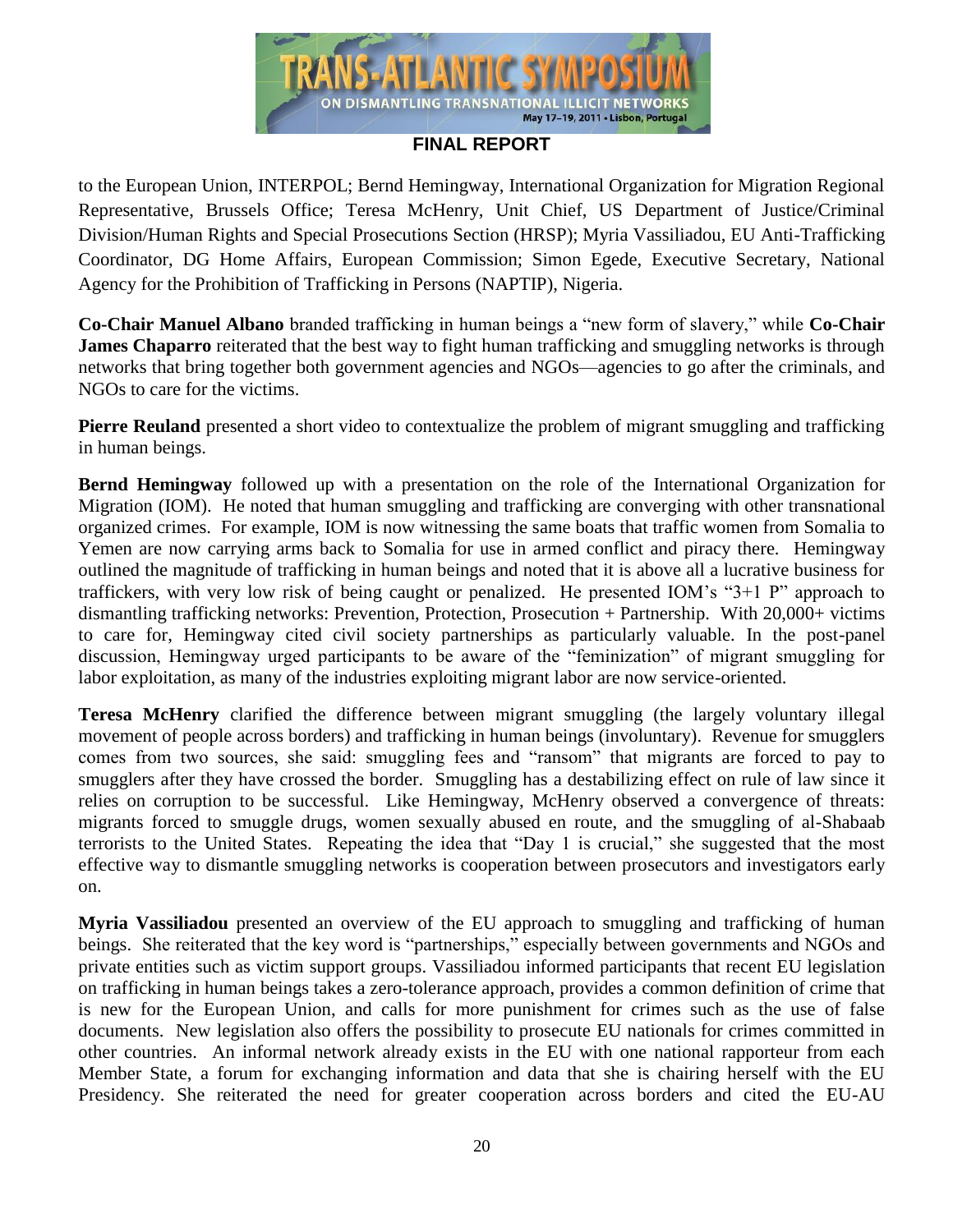

Ouagadougou Action Plan to Combat Trafficking in Human Beings, Especially Women and Children (2006) as one successful example.

**Simon Egede** presented on anti-trafficking efforts in West Africa, focusing on Nigeria. He said that there had been no such trafficking of human beings from Africa since the abolition of slavery until the 1990s, after which it took some time for NGOs to recognize the problem. In 2003, Nigeria adopted the Trafficking in Persons (Prohibition) Law Enforcement and Administration Act (TIPLEA) as an instrument complementary to the related UNTOC Protocol and other international conventions. That same year, the National Agency for the Prohibition of Traffic in Persons and Other Related Matters (NAPTIP) was created with the mandate to combat trafficking in human beings. Egede reiterated Hemingway's "Prevention, Protection, Prosecution + Partnership<sup>"</sup> approach to the issue, and said that although international cooperation with Europe has been successful, cooperation at the West Africa sub-regional level was still lacking. He cited as remaining challenges the clandestine nature of the trade, the reluctance of victims to talk, the lack of effective biometric technology, the deportation of victims rather than traffickers, and lack of legislation and budget capacity.

## **BREAK-OUT SESSIONS: SESSION 2A**

## **Transnational Trends in Illicit Finance: Money Laundering, Illicit Finance and Bulk Cash Smuggling**

**Chaired** by Kristen Hecht, Policy Advisor & Liaison to AFRICOM, Office of Terrorist Financing and Financial Crimes, US Department of the Treasury, and Lieutenant Colonel Tullio Gervasio, Head of Unit for Money Laundering, Terrorism and Protection of Financial Market by Illicit Activities, Guardia di Finanza, Italy. **Panelists:** Dr. Abdullahi Shehu, Director General of GIABA (Inter Governmental Action Group Against Money Laundering in West Africa); David May, Assistant Regional Director, Europe & Africa Region, US Drug Enforcement Administration (DEA); Alejandro Montesdeoca, Secretary General, GAFISUD (Financial Action Task Force on Money Laundering in South America); Burkhard Muehl, EUROPOL, Secretariat for Camden Assets Recovery Inter-Agency Network (CARIN); Craig Sorrie, Money Laundering Coordinator, Proceeds of Crime, Royal Canadian Mounted Police.

**Co-Chair Lt. Col. Tullio Gervasio** offered a brief introduction to the session before passing the baton to **Kristen Hecht**, who provided an overview of her office, which leads the US delegation to the Financial Action Task Force (FATF) and FATF-style regional bodies and the functions of the FATF, including the international review process. Hecht spoke about converging threats, using the example of the Lebanese-Canadian Bank, a transnational case involved the convergence of money laundering, corruption, terrorism and drug trafficking.

**Dr. Abdullahi Shehu** offered an overview of the scope of illicit financial flows, noting that between 1970 and 2008, African countries lost more revenue than they received in foreign aid. Dr. Shehu described the mission of the Inter Governmental Action Group against Money Laundering in West Africa (GIABA), a FATF-style body operational since 2005 that is part of the regional framework for combating illicit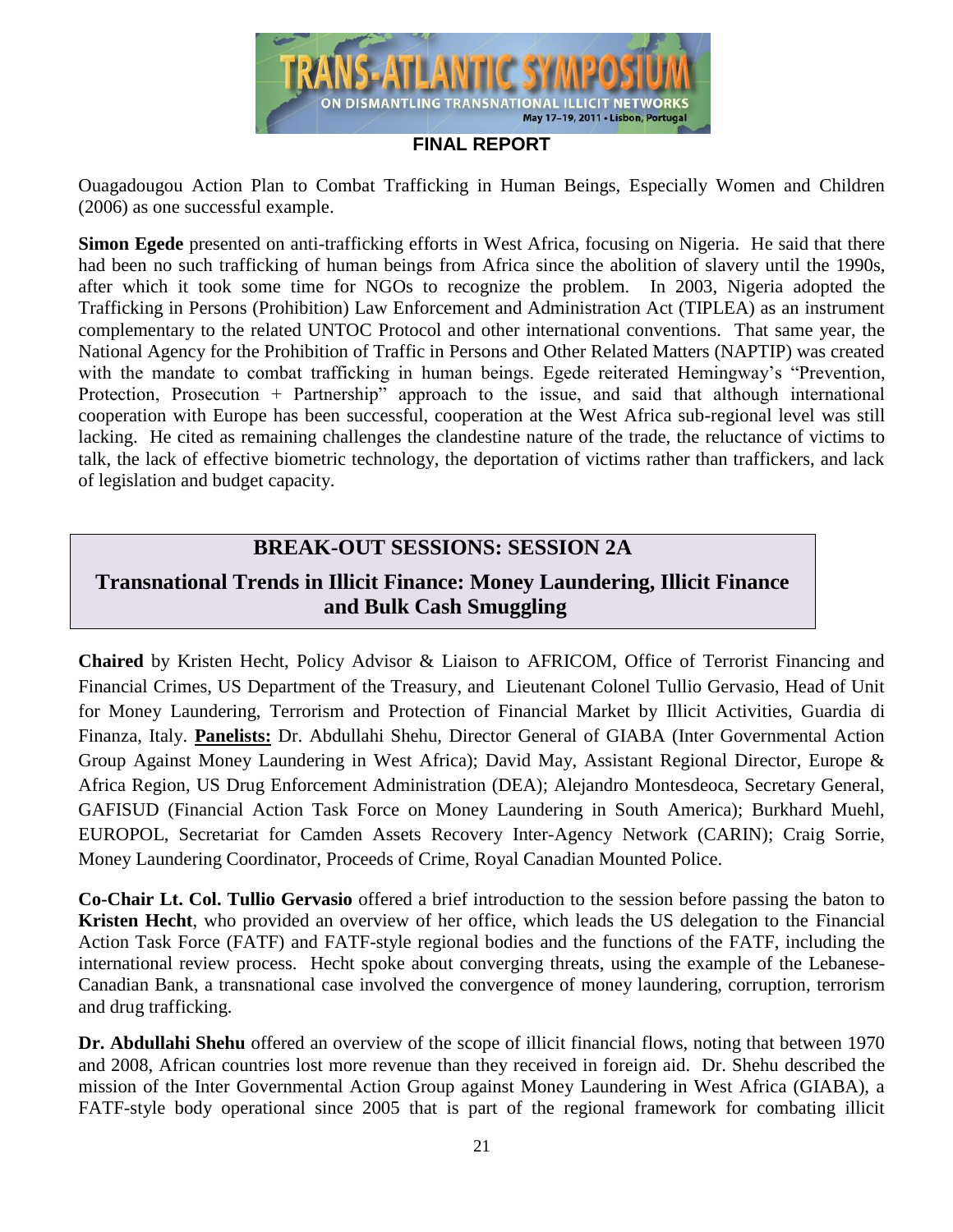

financial flows. He identified several challenges facing GIABA in the early stages of its development such as low member state compliance, spotty customer identification and monitoring, limited political attention to money laundering and terrorist financing, and under-resourced control institutions. He noted several successes, most notably the fact that all GIABA members states have passed anti-money laundering (AML)/countering financing of terrorism (CFT) legislation. He closed by observing that most proceeds of crime from Africa are stored in foreign financial institutions and requested technical assistance for developing countries combating illicit financial flows.

**David May** argued that law enforcement can inflict the most damage on the financial infrastructure of drug trafficking organizations at the proceeds repatriation stage. May described DEA's undercover money pickup (MPU) operations, which involve penetrating the drug trafficking organization, laundering money for the organization as part of the operation (with Department of Justice authorization), and transferring the money via undercover bank accounts. He called this process "investigative exploitation," or the handing over of criminal proceeds in order to personally identify criminals and obtain their phone numbers for tracing. Interagency and multilateral cooperation is crucial at each stage of the operation. May warned that it is crucial for undercover agents to quickly obtain authorization to hand over criminal proceeds in a timely manner, otherwise the subjects of the investigation will turn to "competitors" in the money laundering industry.

**Alejandro Montesdeoca** began with a brief history of GAFISUD, a FATF-style regional body in South America. Since starting from zero in 2000, GAFISUD member states have achieved several successes, including the criminalization of money laundering connected to drug trafficking; the creation of Financial Intelligence Units (FIUs); obligatory Suspicious Transaction Reports (STRs); and the criminalization of terrorist financing. Montesdeoca stressed the need for greater focus on asset recovery, since South American judicial systems typically target only the criminals themselves, not their proceeds. GAFISUD, with the support of Germany, is currently drawing up a regional risk analysis of money laundering in the non-banking financial sector for designated non-financial businesses and professions (DNFBPs). Montesdeoca highlighted the creation of GAFISUD's asset recovery network, RRAG (Red de Recuperación de Activos de GAFISUD), with the support of the UN Office on Drugs and Crime (UNODC) and the Inter-American Drug Abuse Control Commission of the Organization of American States (CICAD/OAS). The network brings together the prosecution and investigation sides to identify, track, and recover criminal assets.

**Burkhard Muehl** described the role of EUROPOL and the Camden Asset Recovery Inter-Agency Network (CARIN) in asset recovery. The European Criminal Assets Bureau (ECAB) of EUROPOL targets decision-makers within criminal organizations and views asset recovery as a deterrent to crime insofar as it dispels the belief that crime pays. In addition to holding the permanent Secretariat of CARIN, ECAB oversees a network of Asset Recovery Offices which cooperate with one another through the EUROPOL SIENA System. CARIN, on the other hand, is an informal network of English-speaking practitioners that corresponds to ARINSA (Asset Recovery Inter-Agency Network of Southern Africa) and RRAG (Red de la Recuperación de Activos de GAFISUD). CARIN facilitates the exchange of ideas, information, and general advice; organizes asset recovery training events; transmits operational requests between investigators and prosecutors in different jurisdictions; and provides access to the website of the EUROPOL Financial Crime Information Centre (FCIC). To those who say, "Fight networks with networks," Muehl responded, "Fight networks with CARIN."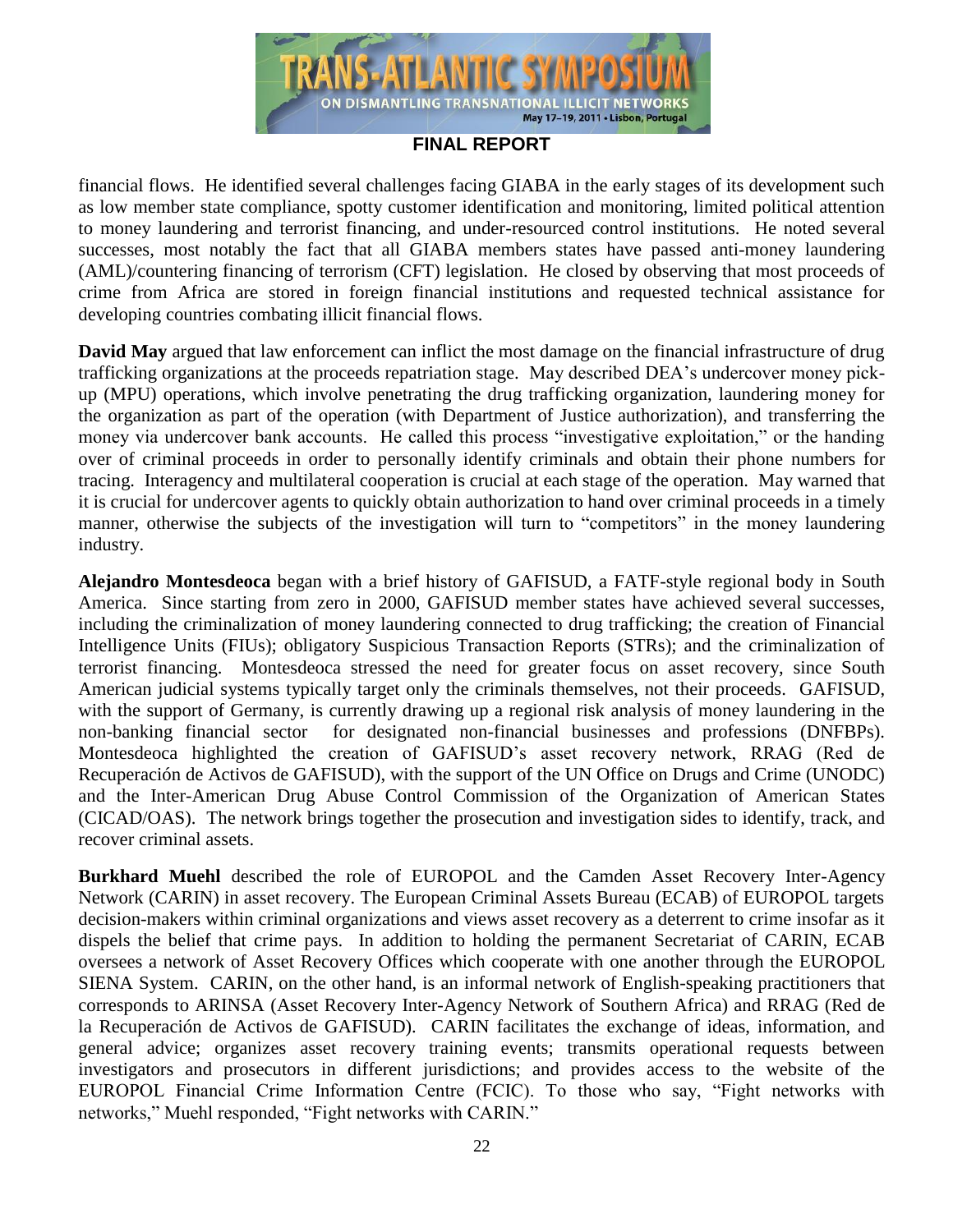

**Craig Sorrie** gave an in-depth presentation on a specific trend: the movement of funds between Guyana (a transit point for cocaine to North America and Europe) and Canada. The central issue in this case is foreign currency trading by *cambios* (dealers) using Canada to exchange funds and wire the money overseas. Sorrie indicated that the level of activity is increasing and requested any additional intelligence from the plenary that would link these financial activities to predicate offences such as drug trafficking.

# **BREAK-OUT SESSIONS: SESSION 2B Maritime Responses**

**Chaired** by Barry Clarke, Senior Manager, Military and Maritime Intervention Cell, UK Serious Organised Crime Agency (SOCA), and John R. Raidt, Senior Fellow, Atlantic Council. **Panelists**: Joaquim Pereira, Director of the National Unit for Fighting Drug Trafficking, Portugal; Conor Shields, Operations Manager, Maritime Analysis and Operations Centre - Narcotics, (MAOC-N); Louis Orsini, Senior Maritime Law Enforcement Advisor, US Coast Guard; David Asante-Appeatu, Deputy Commissioner of Police, Ghana; Dr. Roger Bencze, Chief, International Affairs Division, US Joint Interagency Task Force South (JIATF-S).

**Co-Chair John R. Raidt** categorized the primary maritime criminal threats as "3Ts" (terror, theft of oil, and trafficking) and "3Ps" (piracy, pollution, and poaching). He urged the international community to leverage legal instruments, material assets, training capacity, and other collective resources to build "domain awareness," an emergency response system, and rule of law in areas where it is lacking. Raidt said that the pillars of any new strategy ought to be better strategic planning combined with regional coordination, especially the sharing of assets such as boats. He encouraged participants to engage with the private sector where necessary and to begin coordinating action without "waiting for the next level up" to sign off.

**Co-Chair Barry Clarke** reiterated Ambassador Brownfield's observation that drug traffickers are changing their tactics in response to every action the international law enforcement community takes. He noted that the adaptability of criminals makes it difficult to measure success, but that this should not be a deterrent.

**Joaquim Pereira** noted that Portugal occupies a geostrategic location for drug traffickers thanks to its long coastline and position as a gateway into Europe from Africa and the Atlantic Ocean. Portuguese response efforts focus on the centralization of information under the Polícia Judiciária, National Unit for Fighting Drug Trafficking (UNCTE). Portugal cooperates with Europol , Interpol, Centre de Coordination pour la Lutte Anti-Drogue en Mediterranée (CeCLAD-M), and MAOC-N, and places liaison officers in South America and Portuguese-speaking African Countries (PALOP). Pereira explained that the bulk of cocaine and hashish seizures take place at sea, and noted that traffickers are increasingly using container ships and legitimate cargo to conceal drug shipments. He agreed with other panelists that systematic information sharing, legal instruments, and judicial cooperation are necessary tools in the fight against drug trafficking at sea.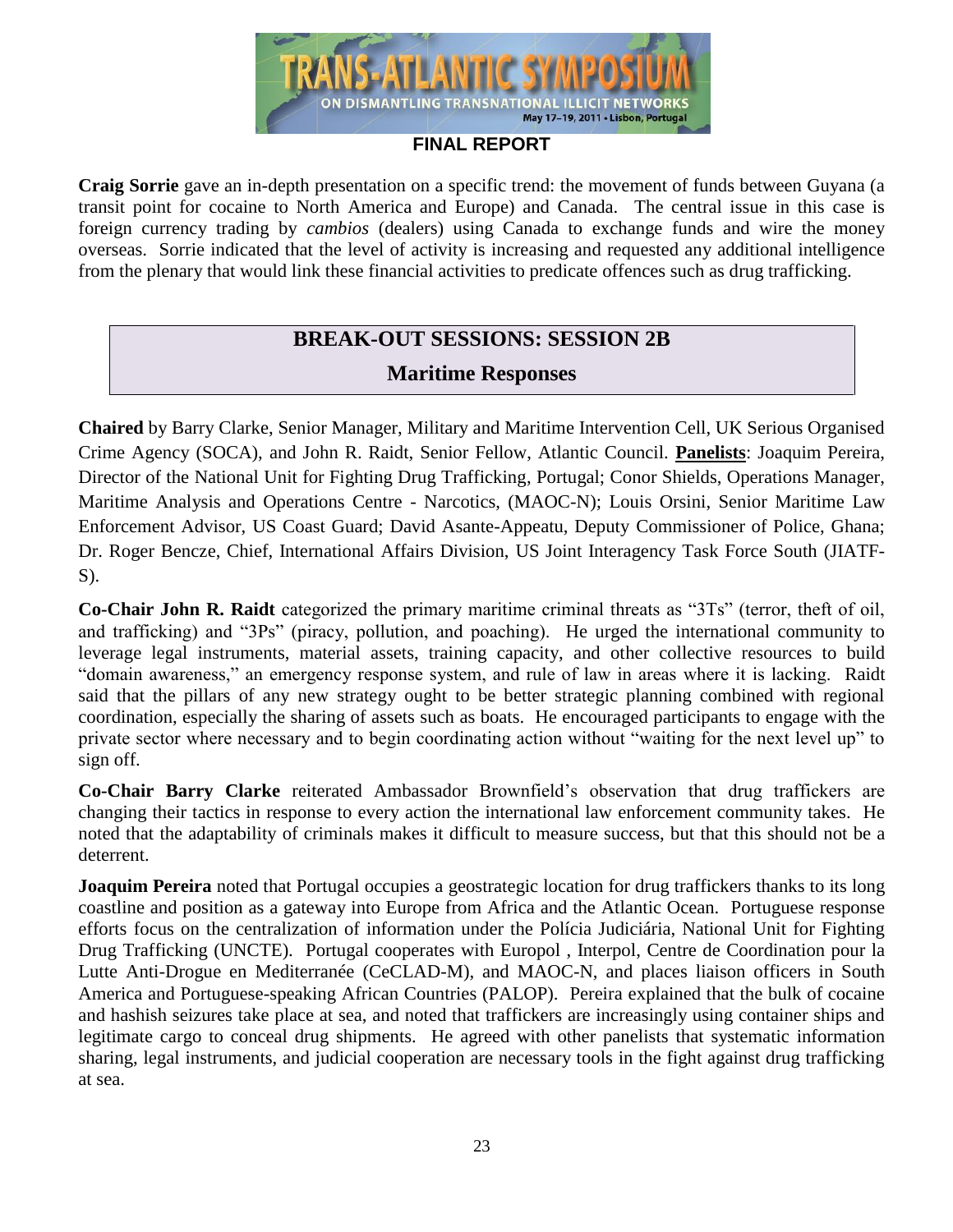

**Conor Shields** explained that the concept of MAOC-N is based on the sharing of assets and resources. MAOC-N, he said, deals with "uncanalized traffic," not shipments with scheduled arrival times and other features of legitimate international maritime commerce. Although he acknowledged that law enforcement is generally "three to four years behind the drug traffickers," Shields expressed confidence in the MAOC-N model: law enforcement with military support. He was particularly pleased with the number of successful prosecutions to which MAOC-N's efforts have contributed, by connecting with African partners providing assistance and assets. However, Shields warned that counternarcotics efforts still have not obtained the same level of political commitment as counterpiracy efforts, which are similarly based on a civil-military partnership. Shields stressed the need for more information to bridge the intelligence gap, and noted that national militaries that already have a maritime presence can be of great help in this area, as can the intelligence community, embassy staff, ship pilots, and others.

**Louis Orsini** explained the strong linkage between maritime law enforcement and a nation's ability to enhance national security and economic vitality. To this point, he demonstrated the criticality of effective maritime law enforcement to security in Africa. He acknowledged that laws and resources vary from country to country, but insisted that every country needs to be able to recognize the gaps "because the drug traffickers do." Orsini spoke of the "tyranny of time and distance" as the primary challenge in patrolling vast oceans, especially now that drug traffickers are beginning to redistribute large loads into smaller, easyto-conceal shipments. He lauded the sharing of assets, but warned that donating material is useless without follow-up support and sustainment, citing donated inoperable patrol boats propped up on blocks because the receiving countries did not have the resources and/or capability to maintain them. Finally, Orsini remarked that leveraging bilateral agreements can be very effective in preventing smugglers from violating national sovereign waters to escape, while also noting that approximately 50 percent of US Coast Guard seizures since 2000 have been conducted by law enforcement officers deployed on board US Navy or allied ships.

**David Asante-Appeatu** spoke about the risks and conflicts of interest generated by Ghana's recent discovery of off-shore oil reserves. With the discovery of oil, the Ghana Police Service took responsibility for maritime operations for the first time and are now responsible for: protecting life and property off the coast of Ghana; providing emergency response to terrorist threats; taking a proactive/reactive approach to crime, including drug trafficking; protecting fisheries from criminal exploitation; and prosecuting offenders. The police engage in training exercises with the US Embassy and the US Navy. Asante-Appeatu said that the police currently take a community policing approach to crime, but lack the proper resources and skills to be completely effective.

**Dr. Roger Bencze** described the integrated command structure of JIATF-S, which brings together officers from international and US agencies and armed forces. Noting that JIATF-S receives 80 percent of its intelligence from US law enforcement partners and allies such as SOCA and the Central Office against Illegal Narcotics Trafficking (OCRTIS), Dr. Bencze outlined the "Detection and Monitoring/Interception and Apprehension" information flow continuum, which covers every step of the process from threat detection to prosecution. The backbone of this continuum is an "integrated information architecture" that includes Tactical Analysis Teams (TATs) and Liaison Officers working with MAOC-N. Two integral pieces of this system are a Participating Nations Network (PNN) a limited protected website that includes a real-time translation tool similar to Google Translate and a Counternarcotics Intelligence Exchange System (CNIES), which enhances the PNN by releasing air and maritime unclassified information to participating nations. Referring to these two mechanisms, Dr. Bencze remarked, "information sharing *can* be done."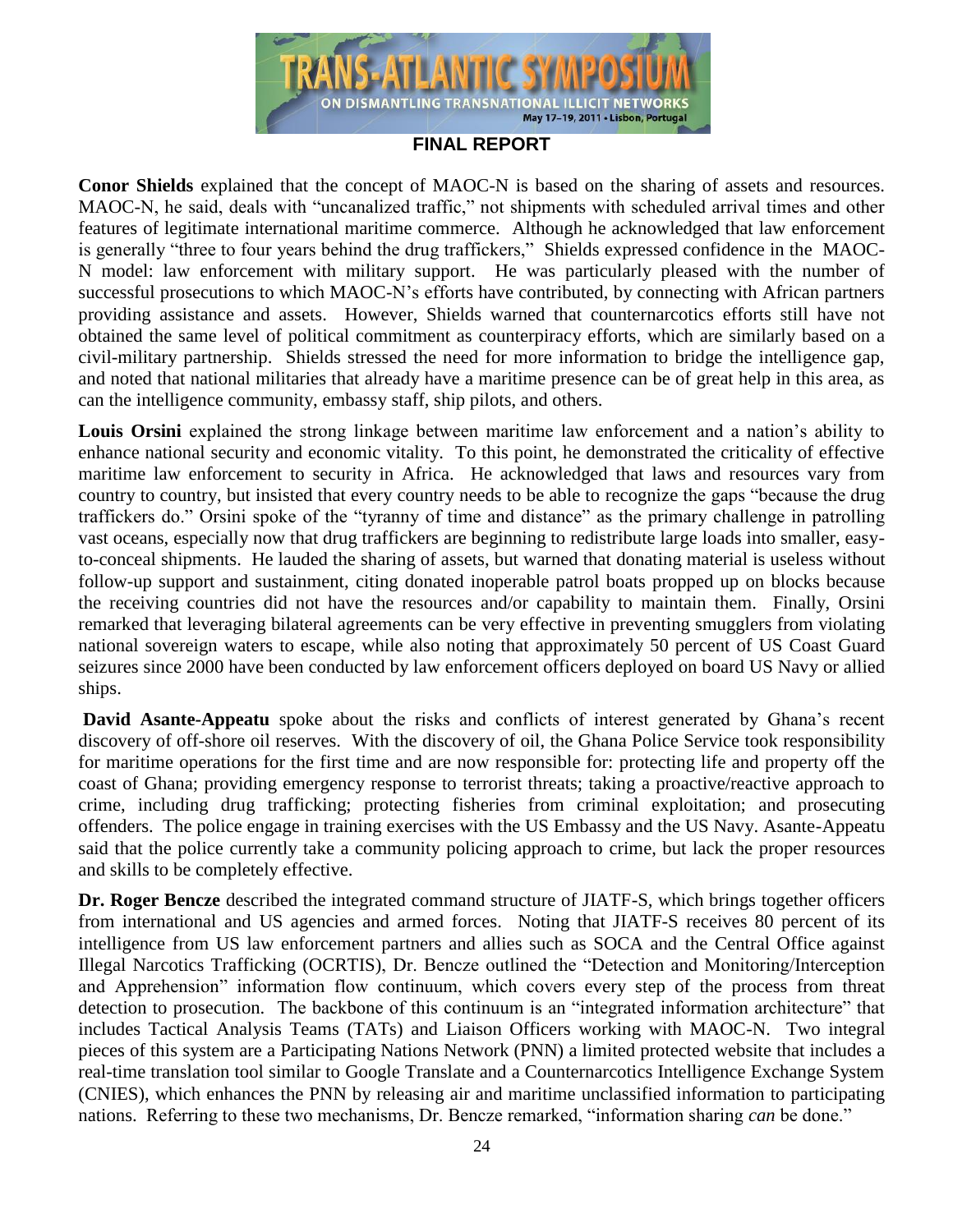

## **PLENARY SESSION V**

## **Implementing International Legal Frameworks & Cooperation (UNTOC, UNCAC, MLATs, Networks)**

**Chaired** by Gordon Duguid, Executive Director, Organization of American States, Inter-American Committee against Terrorism (OAS/CICTE), and Dr. Vincenzo Delicato, International Relations Service, Ministry of Interior, Italy. **Panelists**: Pierre Lapaque, Chief, Implementation Support Section, Organized Crime Branch, Division for Treaty Affairs, UN Office on Drugs and Crime (UNODC); Donald Ashley, Associate Director, US Department of Justice/Office of International Affairs (OIA); Victor Moreno Catena, Secretary General, Conferencia de Ministros de Justicia de los Países Iberoamericanos (COMJIB); Luiz Pontel de Souza, Police Attaché, Federal Police, Brazil; José Ferreira Leite, Director, Maritime Analysis and Operations Centre-Narcotics (MAOC-N).

*The panel on Implementing International Legal Frameworks and Cooperation presented challenges that remain in spite of widespread adoption of conventions such as the UN Convention against Corruption (UNCAC) and the UN Convention against Transnational Organized Crime (UNTOC). Panelists cited a*  lack of political will as the reason for any lack of implementation, and identified strong central legal *authorities, bilateral agreements, mutual legal assistance, and informal information exchange arrangements as effective instruments to complement the existing international legal framework.*

**Co-Chair Gordon Duguid** explained the work of the Organization of American States (OAS) vis-à-vis the implementation of the international legal framework against transnational organized crime. **Co-Chair Dr. Vincenzo Delicato** identified two predominant philosophies in the fight against transnational organized crime: first, a unilateral, extra-territorial legal framework providing for the international application of national laws; second, international cooperation supported by bilateral agreements and multilateral conventions such as the UNCAC, UNTOC, and others.

**Pierre Lapaque** outlined UNODC's role in implementing three key legal instruments in the fight against transnational organized crime: the UN Convention against Illicit Traffic in Narcotic Drugs and Psychotropic Substances (1988), UNTOC (2000), and UNCAC (2003). Lapaque highlighted the breakthrough asset recovery provisions of the UNCAC and the Stolen Asset Recovery (StAR) World Bank/UNODC initiative, which aims to build the capacity of prosecuting agencies, financial intelligence units, and other relevant bodies. Finally, Lapaque delivered an overview of mutual legal assistance, which he called a key weapon of the justice system—provided acceptance is obligatory.

**Donald Ashley** identified three pillars of an efficient and practical legal cooperation framework: a broad framework for providing legal assistance; an active and effective central authority to make and receive requests; and full utilization of informal mechanisms and channels. A central authority "should not function simply as a mailbox" but should be a single entity that is easily accessible 24/7, adequately staffed, fully equipped, and supported by domestic prosecutors, judges, and police officers. Ashley defended the legality of informal cooperation, including "spontaneous sharing of evidence," which is permitted under Article 18(4) of UNTOC and limited only by lack of political will. Ashley concluded with suggestions on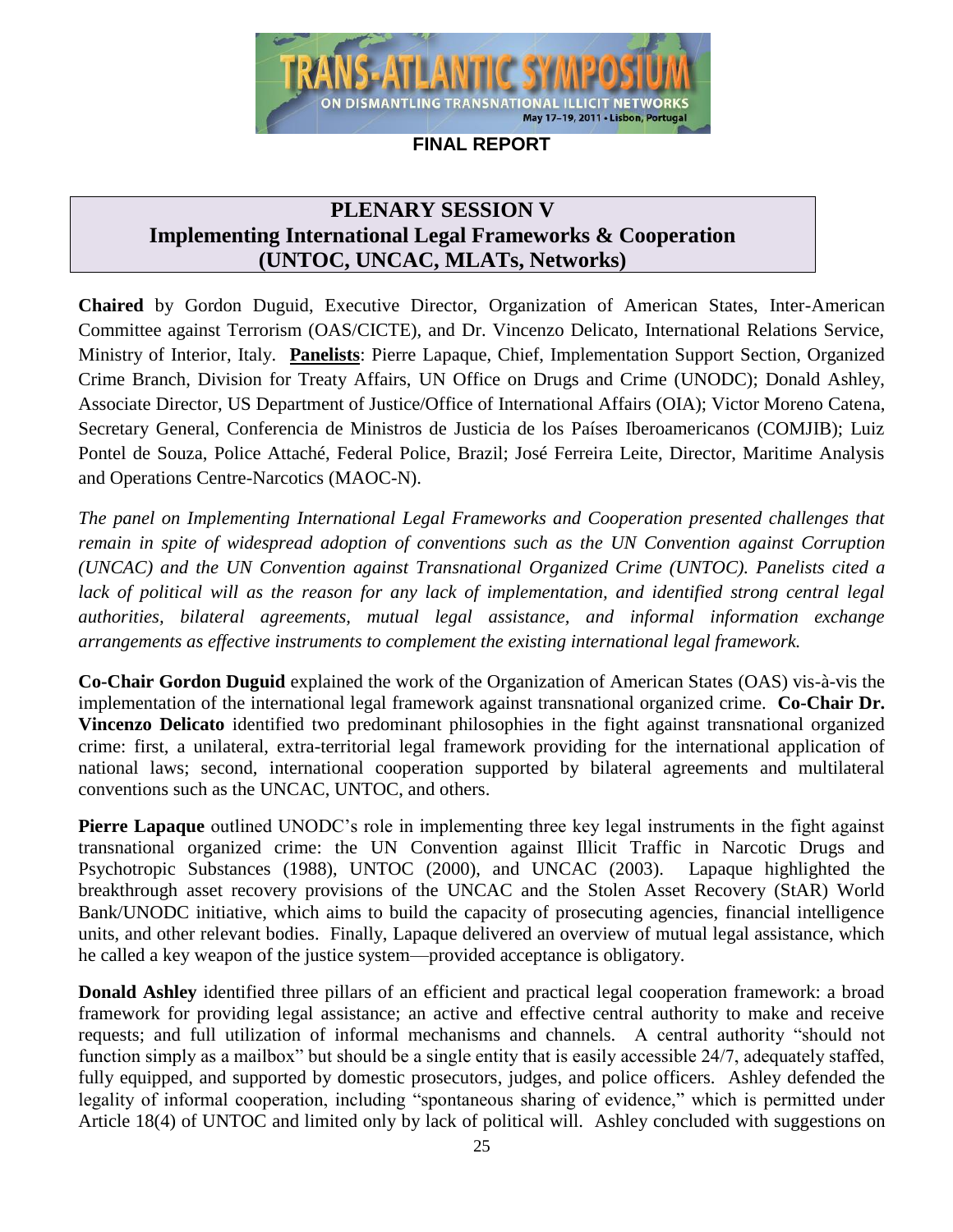

how to maximize limited resources by seeking alternative sources of funding, conducting short-term exchanges of liaison police officers and prosecutors, and keeping support staff small and efficient.

**Victor Moreno Catena** argued that a sovereignty-based approach to international law enforcement is no longer effective against transnational organized crime. He recommended greater harmonization of policies and reforms through conventions, international frameworks like the G8+ Ministerial, and mechanisms such as video conferencing. Moreno Catena noted that the common threat of organized crime has the power to overcome a lack of international integration. He referenced the Ibero-American Legal Assistance Network (IberRed) as an example of this process. IberRED seeks to enhance transnational legal cooperation between judges, prosecutors, officials of Ministries of Justice and central authorities of the 21 Ibero-American countries. The network facilitates making evidence available between countries and implementation of bilateral and multilateral legal frameworks, including extradition agreements. He cited cooperation between IberRED and Eurojust and the European Judicial Network.

**Luiz Pontel de Souza** identified cocaine, crack, and cannabis as the three substances most heavily trafficked through Brazil thanks to its strategic position on sea and air routes to West Africa and Europe, its vast network of waterways, dense forests, long coastline, and plethora of airports. He explained that border security is a priority for the Brazilian Federal Police, and is the focus of technological investment (such using unmanned aircraft to patrol the borders) and interagency cooperation. Pontel de Souza said that Brazil has concluded bilateral agreements with Bolivia, Peru, Paraguay, and Colombia, which have led to law enforcement/border security successes.

**José Ferreira Leite** explained that MAOC-N aims to establish an information exchange platform with a view to detaining vessels and aircraft, relying on agreements with third countries, flag states, and criminal jurisdiction on ships. He noted that flag state jurisdiction concerns make joint operations doubly important in dismantling the maritime link of transnational networks and cited the Caribbean as an area where such coordination has been achieved while still protecting the sovereignty of participating states.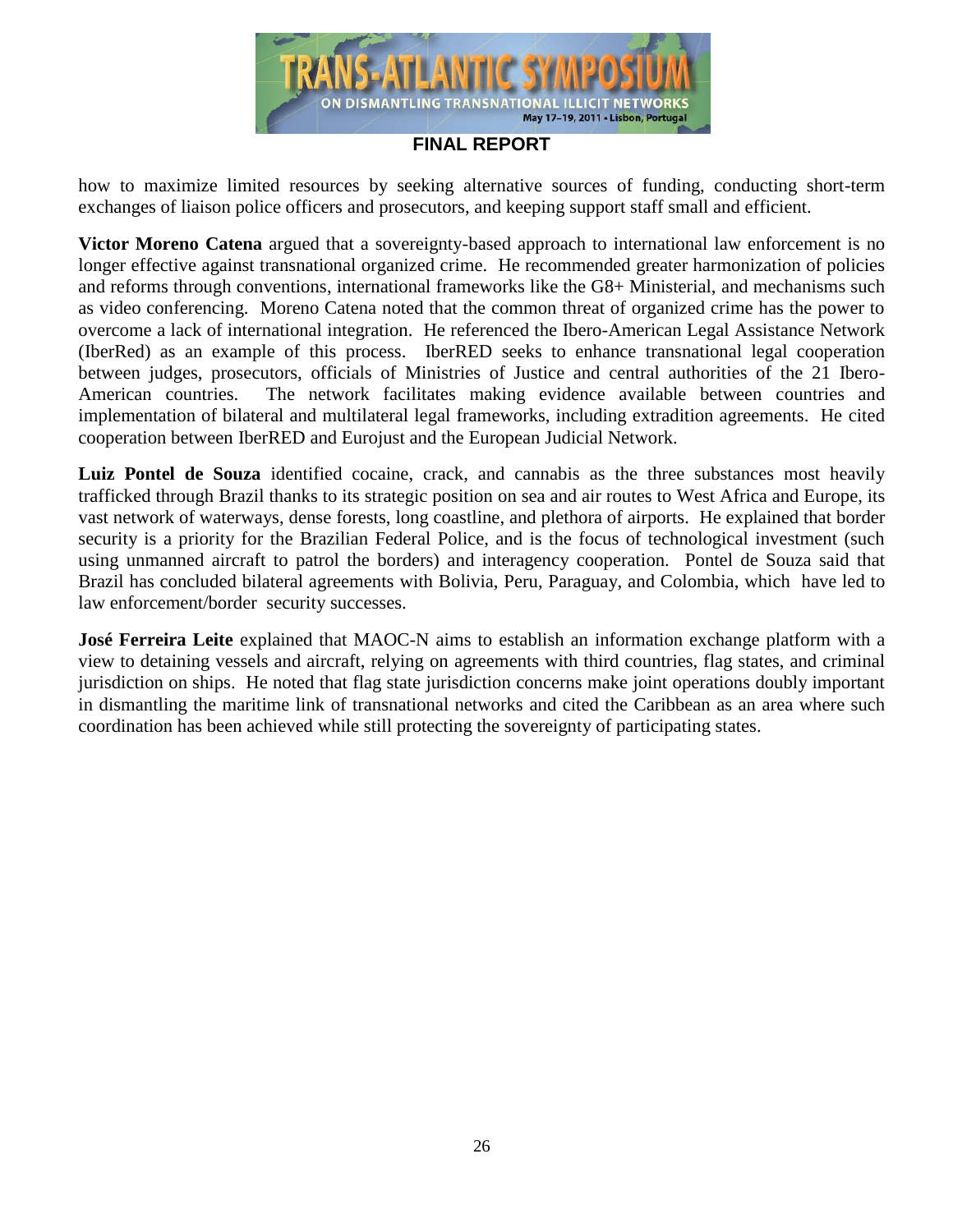

# **DAY 3**

## **Thursday, May 19**

## **Next Steps: The Way Forward and International Cooperation**

## **DAY 3 KEYNOTE**

**Geneviève Bourdin**, Diplomatic Advisor for the French Interior Ministry, reported on the G8 Ministerial conference on trans-Atlantic cocaine trafficking, which brought together 22 states and 10 international organizations earlier in May 2011. Bourdin lauded the success of the conference at the political level in terms of the articulation of common interests and the development of common guidelines, including several ―landmark principles‖: joint responsibility, an integrated approach, and the global nature of the trade. Bourdin also conveyed the Plan of Action created at the conference:

- 1. Stronger implementation of legal conventions against drug trafficking,
- 2. Improved intelligence collection using existing platforms and possibly creating new ones,
- 3. Facilitation of maritime interceptions,
- 4. Identification and confiscation of criminal assets, for example through the Camden Asset Recovery Inter-Agency Network (CARIN),
- 5. Countering the destabilizing effects of cocaine trafficking and consumption,
- 6. Stronger state/unit capabilities, and
- 7. Financial support for initiatives decided at the conference, such as an international trust fund fed by criminal assets once confiscated.

## **PLENARY SESSION VI**

## **Improving Border Security and Border Control**

**Chaired** by Joseph Oliver, Chief Superintendent, Royal Canadian Mounted Police, and Dr. Luigi Iandoli, Immigration Service, Ministry of Interior, Italy. **Panelists**: Luisa Maia Gonçalves, Head of the General Directorate of the Investigation, Research and Data Analysis, Portugal; Brad E. Schultz, Assistant Director, National Targeting Center, US Department of Homeland Security/Customs and Border Protection (CBP); Werner Ovalle Ramirez, Central American Integration System (SICA); Harald Arm, Assistant Director for Operational Police Support, INTERPOL; William Kullman, Deputy Chief, US Bureau of Alcohol, Tobacco, Firearms and Explosives (ATF), International Affairs; Pierre Bertrand, Principal Technical Administrator, Compliance and Facilitation Directorate, World Customs Organization (WCO).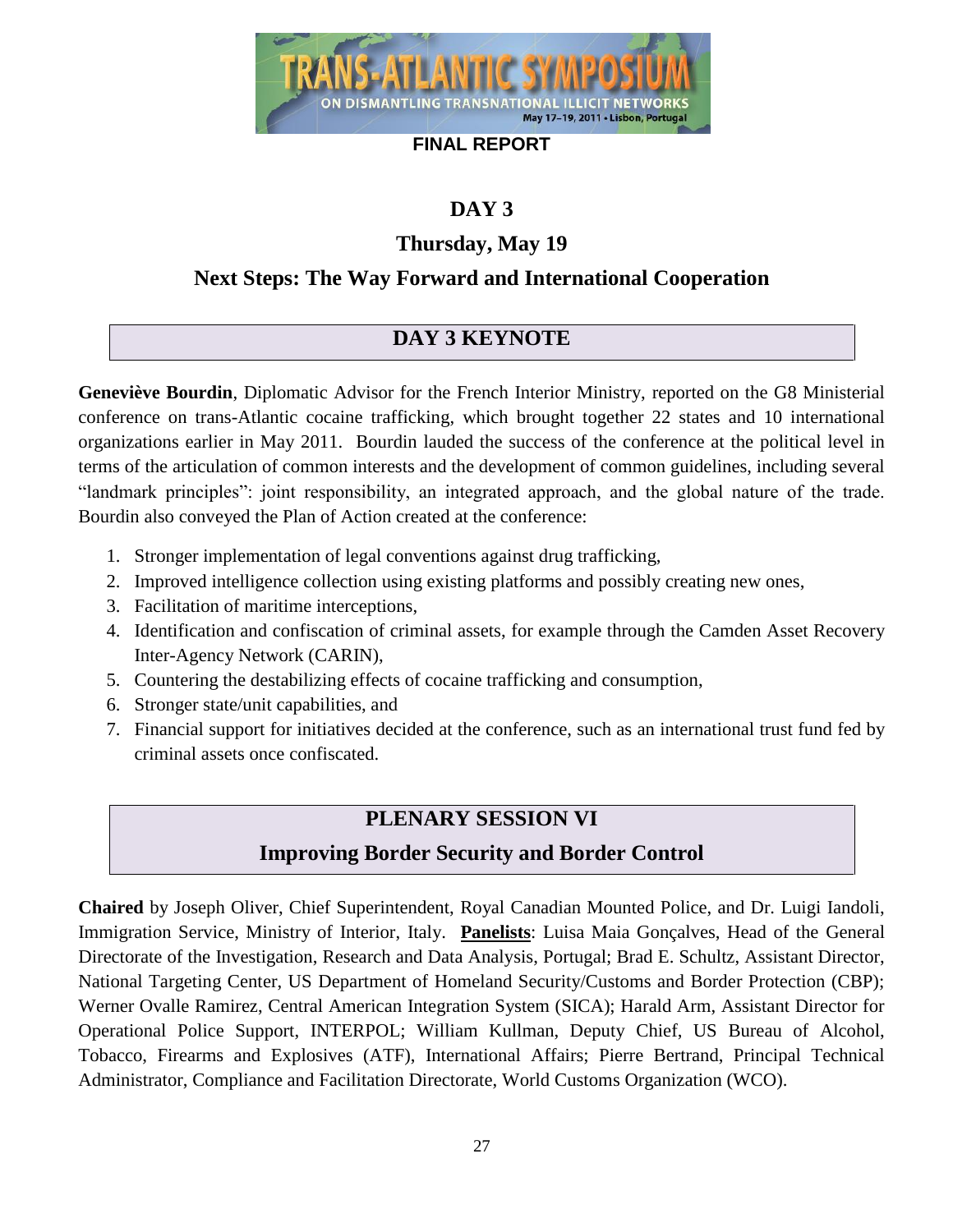

*In the panel on Improving Border Security and Border Control, speakers discussed regional initiatives to enhance border security and described measures such as tracking fraudulent travel documents and tracing trafficked firearms. Panelists noted that border security has a two-fold mission: securing borders against illicit trafficking in persons and goods while facilitating the entry of legitimate goods and legal migrants. All agreed that intelligence sharing— before a criminal crosses a border, while a criminal is at the border, and after a criminal enters — is key to secure borders.*

**Co-Chair Dr. Luigi Iandoli** outlined the central dilemma of the panel: balancing the need to secure borders with the need to facilitate legitimate trade and passage.

**Co-Chair Joseph Oliver** suggested that border security ought to be about "working smarter, not harder." He stressed pre-border, at-border, and post-border steps, and emphasized the central role of intelligence in segregating legitimate trade and immigration from illicit trafficking.

**Luisa Maia Gonçalves** said that the internal border openness within the EU means that external borders must be doubly secure. She noted that several European agencies collaborate to this end, including Frontex, EUROPOL, and National SIRENE Bureaus (Supplementary Information Request at the National Entry), which is an information exchange system within the Schengen zone. On the technological front, Gonçalves described the Portuguese e-Passport system, and the PASSE entry and exit system. She pointed to recent trends in border-related violations such as sham marriages, trafficking in human beings for labor, forgery, and cybercrime, some of which are addressed by recent amendments to the Portuguese Immigration Act.

**Brad E. Schultz** reiterated the dual mission of border security authorities to enhance security while facilitating the legitimate movement of people and goods across borders. After a snapshot of "A Day at the US Border," Schultz explained that one of the objectives of US CBP is expand border security through international partnerships, and collaboration in areas such as illicit migration and threat identification. For the former, the United States participates in the Caribbean Advanced Passenger Information System with Caribbean states , the Immigration Advisory Program to prevent terrorists and other illicit travelers from boarding commercial aircraft, and the Carrier Liaison Program. He described threat identification programs, including: a tactical information sharing operation targeting drug trafficking organizations operating between the United States, EU, and West Africa; the Container Security Initiative; and training and technical assistance for Ghanaian, Nigerian, and Senegalese border control officials (West Africa Border Initiative or WABI).

Speaking on behalf of the Central American Integration System (SICA), **Werner Ovalle Ramirez** described two phenomena affecting Central America: a high level of criminality and violence and aggressive action by organized criminal groups to gain territorial control. He explained that Central American countries are currently re-assessing the risks and threats facing the region, and have recently produced a Central American Security Strategy which provides an integrated regional response to crime. Countries cooperate both bilaterally and through the US Central American Regional Security Initiative (CARSI) at the regional level. In June 2011, Ovalle Ramirez said that Central American states would continue to build international cooperation at the International Conference for Strategic Security Support in Central America.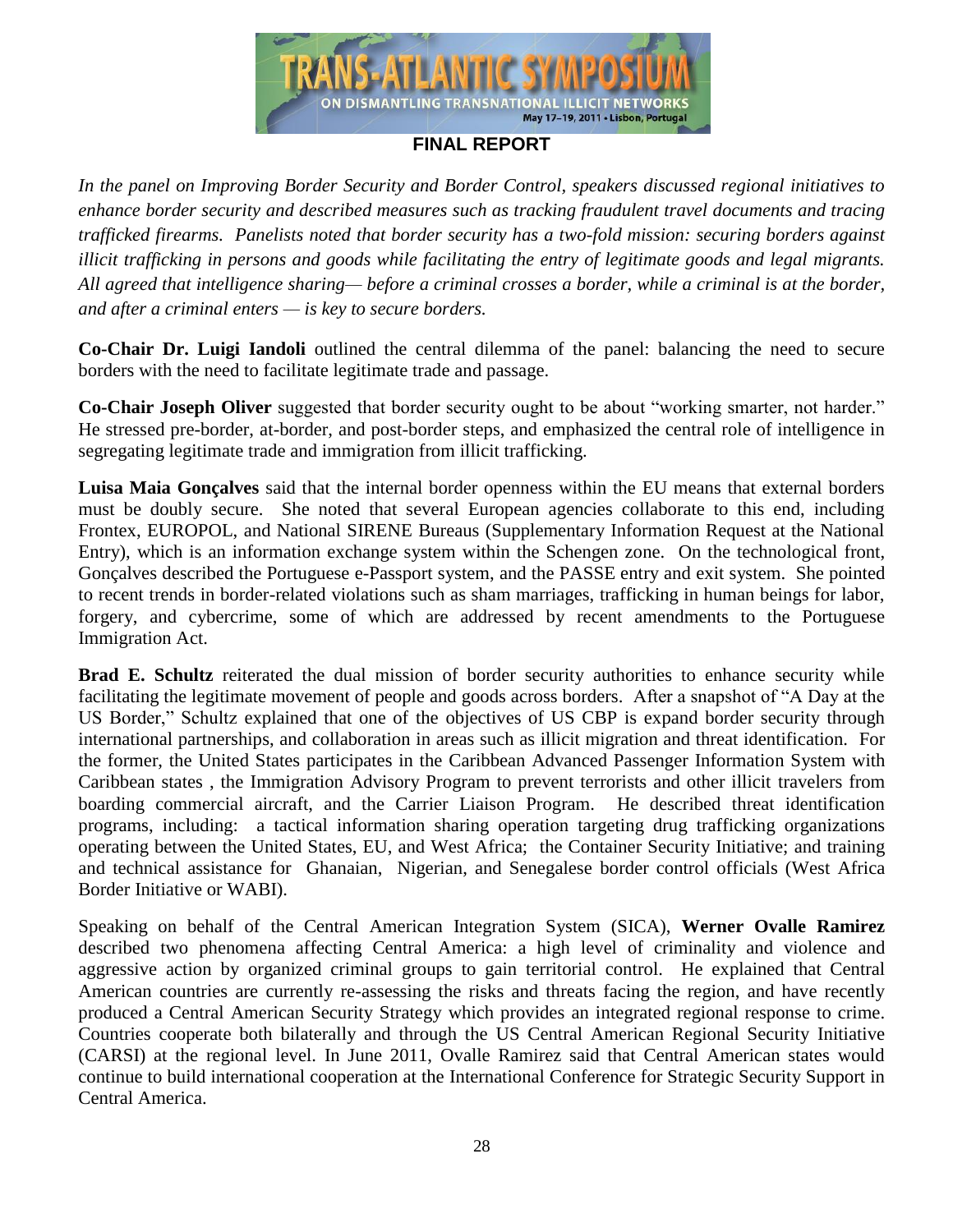

**Harald Arm** described INTERPOL's initiative to enhance border management and security, the Stolen and Lost Travel Documents (SLTD) database. Through STLD, INTERPOL has linked 26,629 travel documents to international fugitives. He also described the Dial-Doc (Digital INTERPOL Alert Library) and EdisonTD programs, which are available to law enforcement officials through INTERPOL's I-24/7 communications system and website, and a biometrics database that INTERPOL is developing to track fraudulent travel documents.

**William Kullman** outlined several tools to combat firearms trafficking, the most effective of which is firearms tracing. Tracing helps link suspects to guns, identify traffickers, and detect patterns in sources and types of guns used in crimes. "A weapon is an informant," said Kullman as he detailed the US Bureau of Alcohol, Tobacco, Firearms and Explosives (ATF) Comprehensive Crime Gun Tracing Initiative and webbased e-Trace system. More than 22,000 law enforcement agencies, including 30 countries (now 31) have e-Trace. Kullman encouraged participants to leverage ATF's resources and e-Trace, noting that the system is comprehensive, free and user-friendly.

**Pierre Bertrand** discussed Project AIRCOP, a joint UNODC-WCO-INTERPOL project financed by the European Commission and Canada. AIRCOP enables real-time operational and secured communication between European and African airports, with projected expansion to South America and the Caribbean, using WCO's CENcomm and INTERPOL's I-24/7. He described the Joint Airport Interdiction Task Forces (JAITFs), which bring together customs and law enforcement agencies to work together in select airports (in West Africa and Brazil). Bertrand indicated that the goal is to make AIRCOP available to all countries and described two related Operation COCAIR projects to detect and seize drugs.

## **PLENARY SESSION VII**

## **Strengthening International Cooperation, Capacity, and Global Partnerships on Combating Transnational Threats**

**Chaired** by Brooke Stearns Lawson, Counter Narcotics and Crime Advisor, USAID, and Peter Storr, Director, International Directorate, Home Office, UK. Panelists: Carl Alexandre, Director, Office of Overseas Prosecutorial Development and Training (OPDAT), US Department of Justice; Pierre Reuland, Special Representative of INTERPOL to the European Union, INTERPOL; Pierre Cléostrate, Security Policy Division, European External Action Service (EEAS); General Charles Okae (Ret.), Director of Peace and Security, Economic Community of West African States (ECOWAS); Adriana Mejia-Hernandez, Director of the Department of Public Security, Organization of American States (OAS); Thomas Pastor, Secretary, International Commission Against Impunity in Guatemala (CICIG).

**Carl Alexandre** expressed the US Department of Justice's commitment to assisting partner countries with criminal justice reform. The main providers of technical assistance and training at the Criminal Division's Office of Overseas Prosecutorial Development, Assistance, and Training (OPDAT) and the International Criminal Investigative Training Assistance Program (ICITAP). OPDAT assists foreign prosecution, investigative, and judicial bodies to develop effective criminal justice programs, while ICITAP focuses on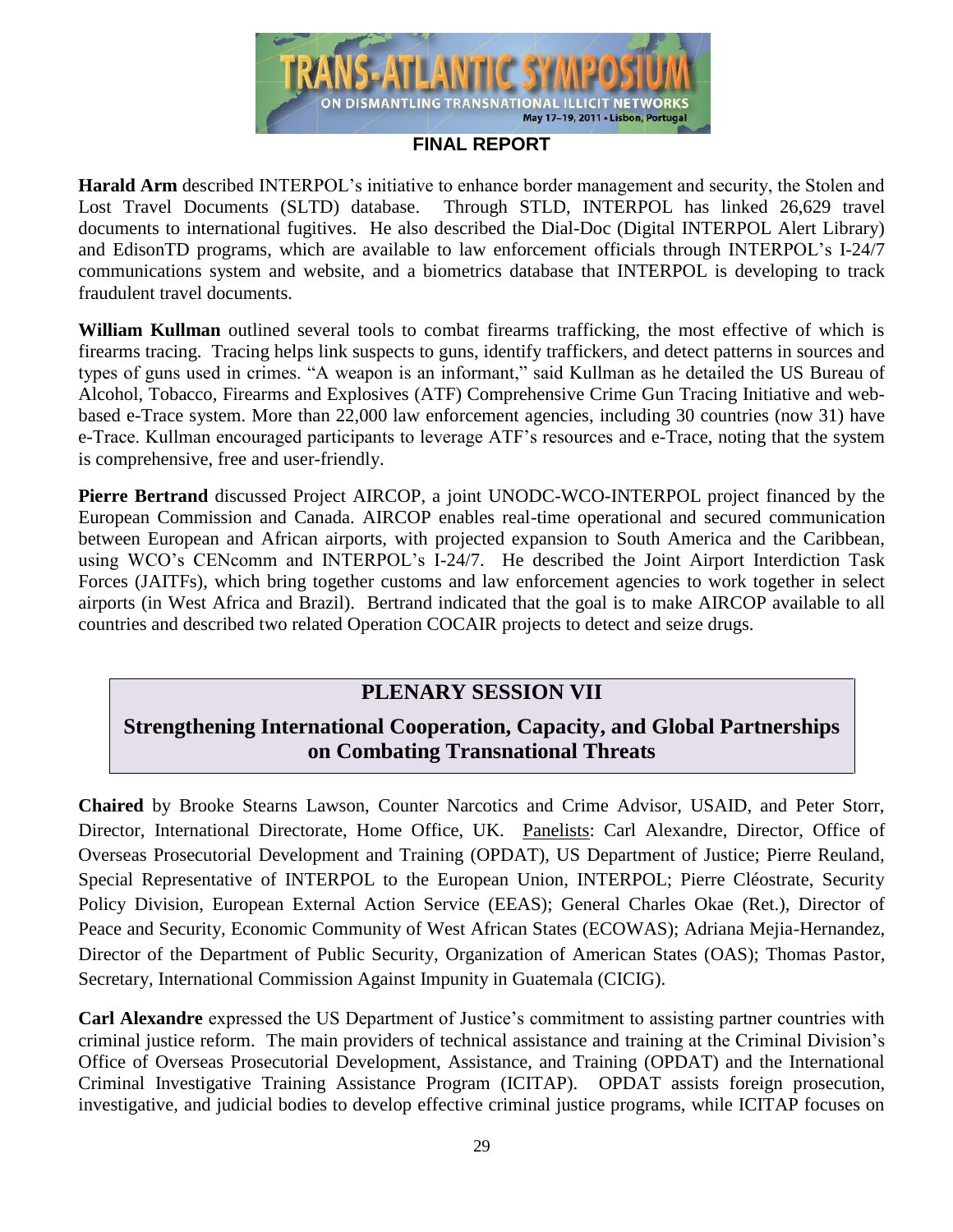

police and prisons specifically. Funded by the US State Department's Bureau of International Narcotics and Law Enforcement Affairs (INL), these programs are currently active in 70 countries. At the core of OPDAT are Resident Legal Advisors who assist host countries develop legislation, institute justice sector reform, and develop prosecutorial and judicial skills. OPDAT is currently partnering with ten international organizations, including UN Office on Drugs and Crime (UNODC), the EU, OAS, and the African Union  $(AU)$ .

**Pierre Reuland** discussed how INTERPOL is changing its strategy towards crime to reflect former UN Secretary-General Kofi Annan's "three pillars" for West Africa: peace and security; development; and human rights and the rule of law. INTERPOL and the EU held a symposium on police cooperation in West Africa in Brussels in October 2010. Reuland warned that the situation is not improving and that there remains a pressing need to build basic police capacities in all West African countries so that no single state becomes a weak link to be exploited by criminals. He described INTERPOL's West African Police Information System (WAPIS), which consists of 16 national platforms for police information exchange.

**Pierre Cléostrate** broke down the EEAS's Instrument for Stability (IfS), designed to address the security and development challenges identified by the EU External Security Strategy, into three elements:

- 1. A rapid crisis response mechanism,
- 2. Longer-term European Community actions to counter global and trans-regional threats such as organized crime and terrorism, and
- 3. Capacity-building measures to strengthen international organizations and non-state actors.

The Long-Term Component (2007-2013) of the IfS aims to build capacity and support interagency and international synergies on the basis of complementarity; that is, to be deployed only when a threat cannot be addressed by another instrument. In West Africa, for example, the IfS provides for European assistance to ECOWAS in implementing the Praia Response Plan (2008). IfS also involves the SEACOP Project to strengthen cooperation (e.g. joint operations and intelligence sharing) against cocaine trafficking in West Africa, and supports Project AIRCOP. Cléostrate emphasized the complementarity principle, which governs all IfS activities involving the crime-terror nexus in the Sahel, the reinforcement of the Inter Governmental Action Group against Money Laundering in West Africa (GIABA), the establishment of AMERIPOL, support for GAFISUD, and other programs.

Speaking on behalf of ECOWAS, **General Charles Okae (Ret.)** discussed the crime-terror nexus in West Africa. Gen. Okae described West Africa as a safe haven for illicit actors of all stripes thanks to its natural resources, low population density, strategic location on trafficking routes, weak rule of law, abundance of desperate "henchmen," and ongoing threats such as civil wars, piracy, and small arms proliferation. Gen. Okae illuminated the origins, key players, and standard operating procedures of Al-Qaeda in the Islamic Maghreb (AQIM), which he said is now seeking to diversify its revenue by tapping cocaine routes through the Sahel. Other terrorist groups active in the region include the Movement for the Emancipation of the Niger Delta (MEND) and Boko Haram. Gen. Okae then outlined the legal framework and military/police structures within ECOWAS responsible for security, singling out GIABA as the best-organized of the legal regimes. He stated that political will to counter crime and terrorism exists in West Africa, but added that the region needs of technical assistance.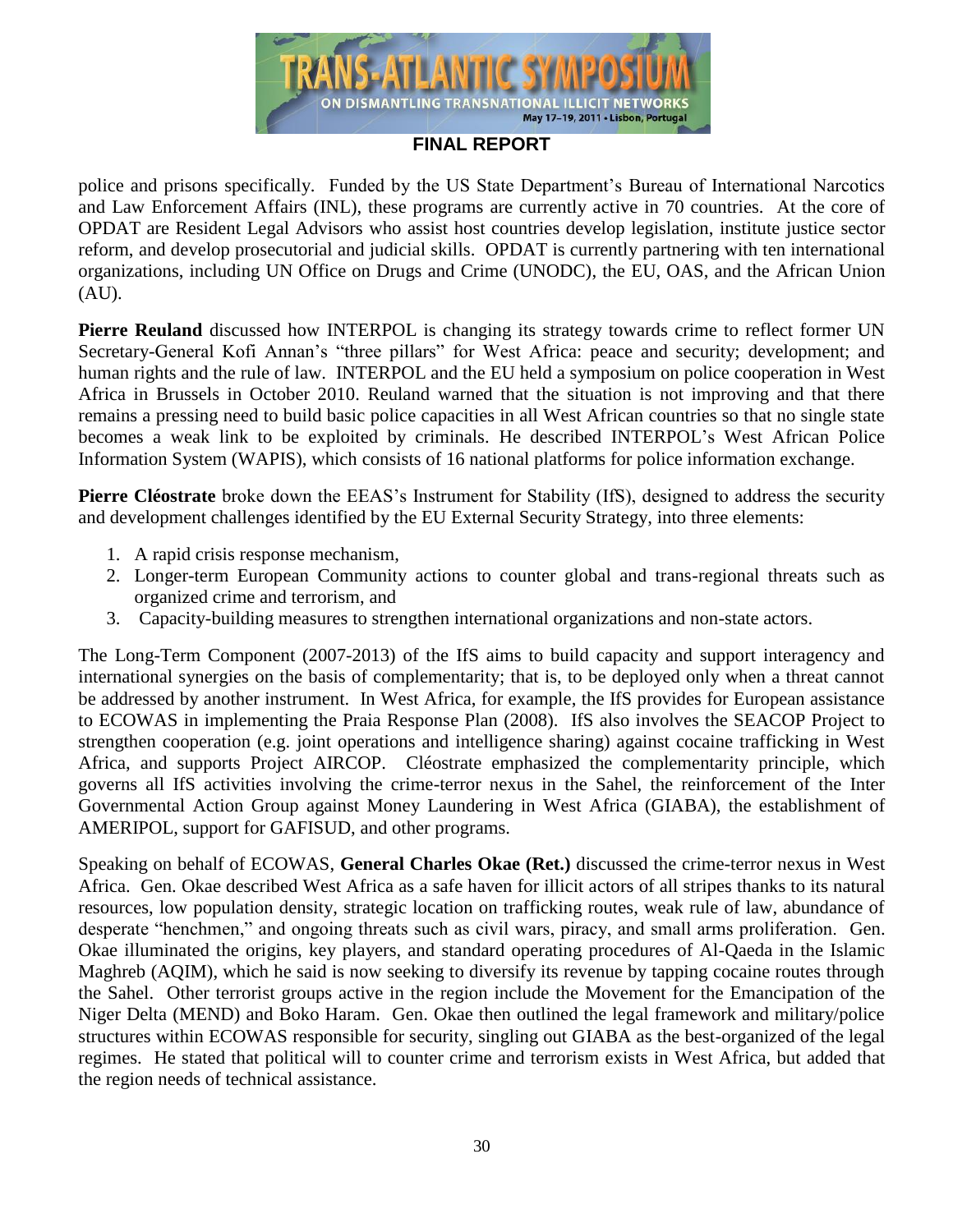

**Adriana Mejia-Hernandez** spoke on institutional capacity development and citizen security in the Americas. She described OAS countries as "a region of contrasts," with some of the highest and lowest homicide rates in the world. After a decade of crime expansion in the region, Mejia-Hernandez outlined several lessons learned, including the importance of community interaction, interagency coordination, transcending the political debate, working within a democratic framework, managing expectations, strengthening institutions, and improving data collection and assessment. Many of these depend more on political will than budget appropriations, she said. The Inter-American Approach developed by the OAS draws on these lessons as it calls for harmonizing legal and crime prevention instruments, with an emphasis on drug treatment programs.

**Thomas Pastor** spoke on behalf of the UN International Commission against Impunity in Guatemala (CICIG). Pastor reiterated the impression among many participants that some states—especially Guatemala—appear to be losing the monopoly on the legitimate use of force. He warned that the "drug" state…could well be the future" for Guatemala, and urged states in similar straits to regain "fronts" such as salaries so that cartels do not move in and impose their own laws.

## **CLOSING PLENARY**

## **The Way Forward: Fighting Networks with Networks and Building Capacity**

**Chaired** by David M. Luna, Director, Transnational Criminal Threats and Illicit Networks, Bureau of International Narcotics and Law Enforcement Affairs (INL), US Department of State. Speakers: Waldemar Krawczyk, Head, International Operations Unit, Central Bureau of Investigation, National Police Headquarters, Poland; US Ambassador to Portugal Allan J. Katz.

**Waldemar Krawczyk** outlined the EU policy cycle on organized crime and serious international crime that would take effect when Poland assumed the EU presidency on July 1, 2011. The policy cycle consists of four phases:

- 1. Development of policy based on EUROPOL's Serious Organized Crime Threat Assessment (SOCTA).
- 2. Establishment of priorities and multi-annual strategic plans.
- 3. Preparation of operational action plans.
- 4. Evaluation.

One priority, for example, is to prepare an EU pact on synthetic drugs, while another is to promote cooperation in countering drug crime with Eastern European countries. A conference on drugs will be held in Warsaw in July 2011 to allow EU Member States, Eastern European countries (including Russia), and international organizations such as INTERPOL to exchange information and strengthen cooperation. The Polish presidency will focus on the issue of synthetic drugs, with activities aimed at drugs, precursor chemicals, and tobacco smuggling.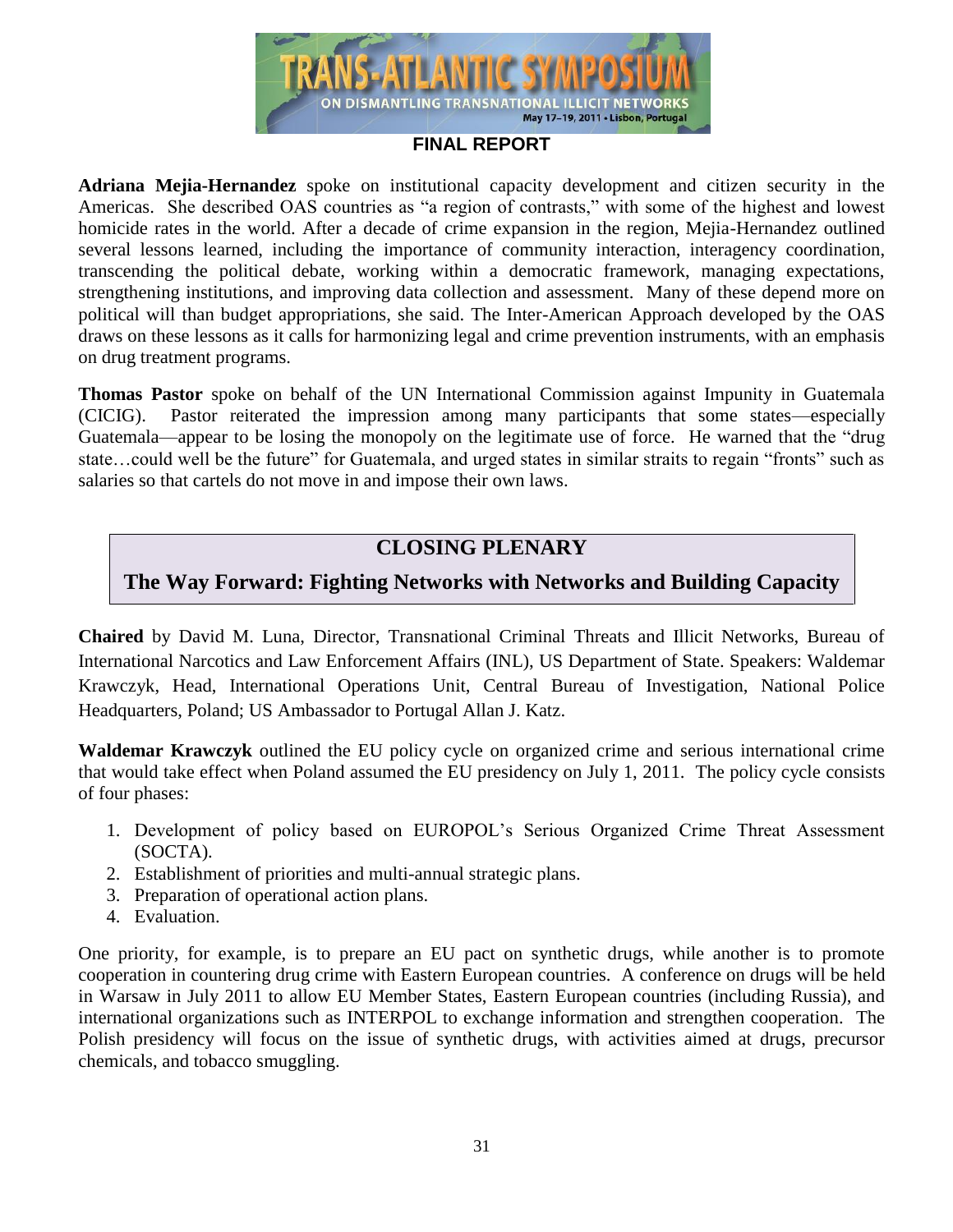

**Ambassador Allan J. Katz** reaffirmed the need to work together to leverage resources, knowledge, and expertise to disrupt and dismantle illicit networks. He identified three "streams of cooperation" for the way forward:

- 1. A comprehensive and common understanding of criminal activities and emerging crime trends through information sharing and increased cooperation.
- 2. Effective law enforcement practices and mutual legal assistance in investigating and prosecuting corruption and organized illicit networks.
- 3. Training and synchronized capacity-building efforts to maximize the impact of law enforcement assistance in the face of increasingly limited resources.

Above all, information sharing and internalizing the concept of "fighting networks with networks" are the keys to achieving making international cooperation a reality.

# **CLOSING REMARKS**

**Tomas Dupla Del Moral** thanked the chairs, speakers, participants, security, staff, and sponsors of the Symposium. He explained that the intention of the organizers was to build a shared commitment to interregional collaboration to meet the challenge of "Fighting Networks with Networks," and declared that that objective had been met.

Dupla Del Moral then summarized the major challenges and threats highlighted during the course of the proceedings, including: the diversification of criminal interests; criminal penetration of the licit world through safe havens and corruption; the increasingly transnational and adaptable nature of organized crime; the crime-terror nexus; and the need for proactive measures. In response to these threats, Dupla Del Moral identified a number of areas where increased cooperation could lead to practical outcomes, including: building trust between agencies; establishing an informal trans-Atlantic network; mutual legal assistance; intelligence sharing; and incentivizing the "need to know" culture into a "need to share" attitude. He then briefly summarized the conclusions of each session. He also mentioned preventive measures such as demand reduction, awareness raising and education aspects on which the Symposium was not focused but which were important.

Finally, Dupla Del Moral reiterated that "fighting transnational crime and dismantling illicit networks is not something that any one government can do alone." He urged participants to consider the outcome of the Symposium in the context of the G8 Political Declaration, which made political commitments to fighting trans-Atlantic cocaine trafficking. He expressed his hope that the "network of networks" would become a reality after the Symposium, and reminded participants that their contact details would be made available to all to facilitate the creation of such a network.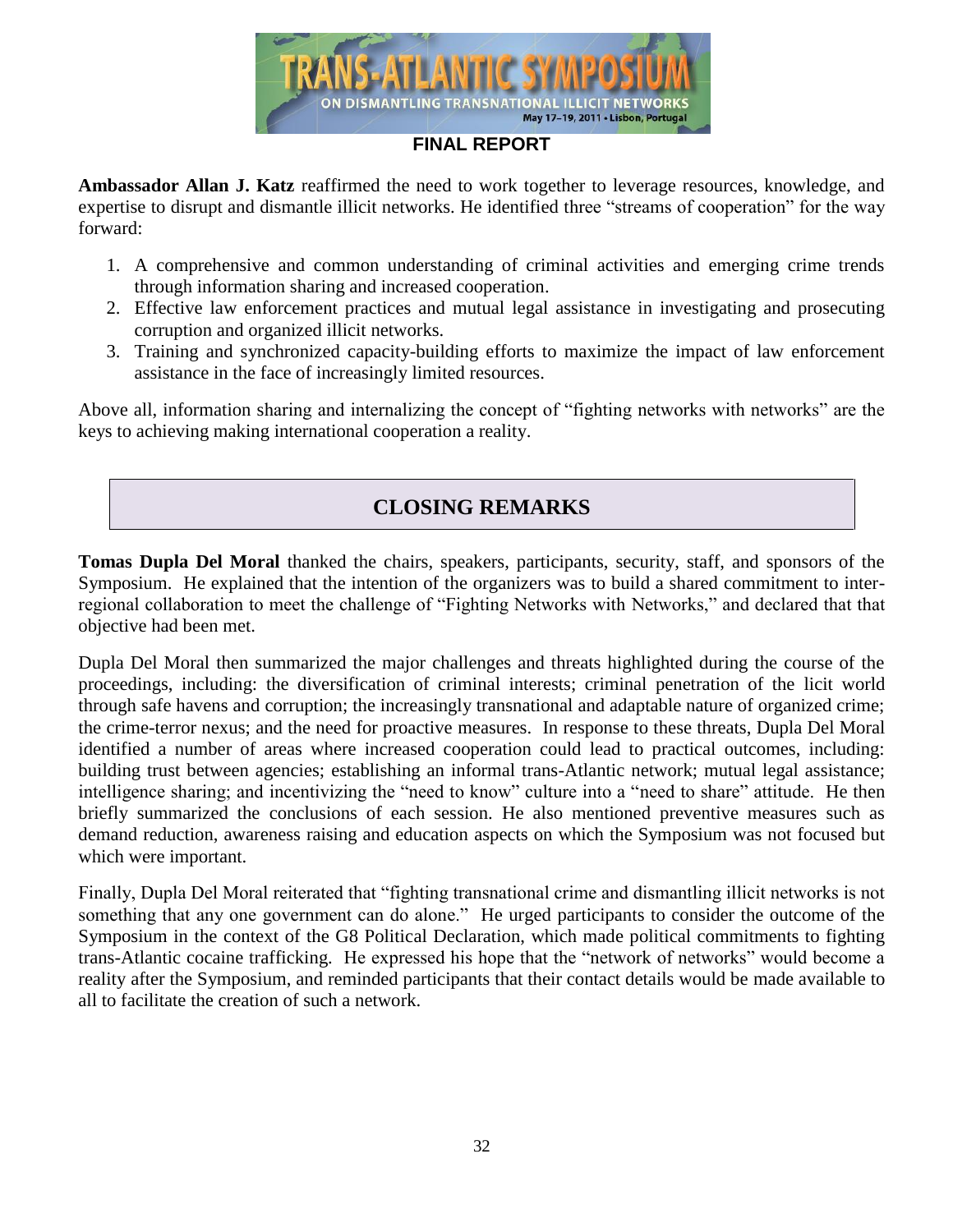

## **SUMMARY BY THE CO-CHAIRS OF THE PROCEEDINGS OF THE SYMPOSIUM**

- 1. More than 300 senior law enforcement and other government officials from over 65 countries on both sides of the Atlantic – including from the Americas, West Africa, and Europe – as well as representatives of regional and international organizations, attended the Trans-Atlantic Symposium on Dismantling Transnational Illicit Networks (Symposium) in Lisbon from 16-19 May 2011.
- 2. The Symposium was co-hosted by the European Union (EU) and the United States, and organized by the European External Action Service (EEAS) and the US Department of State. Participants also warmly thanked the Government of Portugal, the European Monitoring Centre for Drugs and Drug Addiction (EMCDDA), and the Maritime Analysis and Operation Centre-Narcotics (MAOC-N) for their hospitality and support.
- 3. The over-arching theme for the Symposium was "Fighting Networks with Networks", to highlight a shared commitment to inter-regional collaboration to combat the transnational criminal threats and illicit networks that have become increasingly prominent across the trans-Atlantic region, especially in West Africa.
- 4. Participants pointed out a number of evolving trends of increasing concern:
	- In recent years, transnational threats and networks have converged in more dangerous and  $\bullet$ destabilizing ways. Criminal networks are expanding and diversifying their activities, smuggling billions of dollars of illegal goods into our jurisdictions, trafficking in drugs, arms, and humans, smuggling counterfeit products, as well as embezzling public funds and bulk cash derived from criminal enterprises. These activities cost our economies jobs and tax revenue and endanger the safety and welfare of our people.
	- $\bullet$ Transnational criminal and illicit networks are moving between the licit and illicit worlds, creating safe havens and hubs from which to export their illicit trade. In the process, they weaken trust and integrity in justice, markets, and communities alike. By allying themselves with corrupt elements of national governments, especially in states with economies and political institutions in transition, and using those elements to further their criminal activities, they undermine regional security and prosperity.
	- Today's organized crime networks are also becoming more transnational and trans-regional in  $\bullet$ nature. They are agile and can adapt to the countermeasures taken by individual states or groups of states. A coordinated response at the trans-regional level is thus necessary to contain, disrupt and dismantle these networks effectively.
	- These converging threats include: drug flows between Latin America, West Africa, and Europe;  $\bullet$ illicit financial flows between West Africa, South America and Europe; human smuggling; trafficking in persons; money laundering/illicit finance; the illicit trafficking in small arms andlight weapons; corruption; porous borders; and the crime-terror nexus.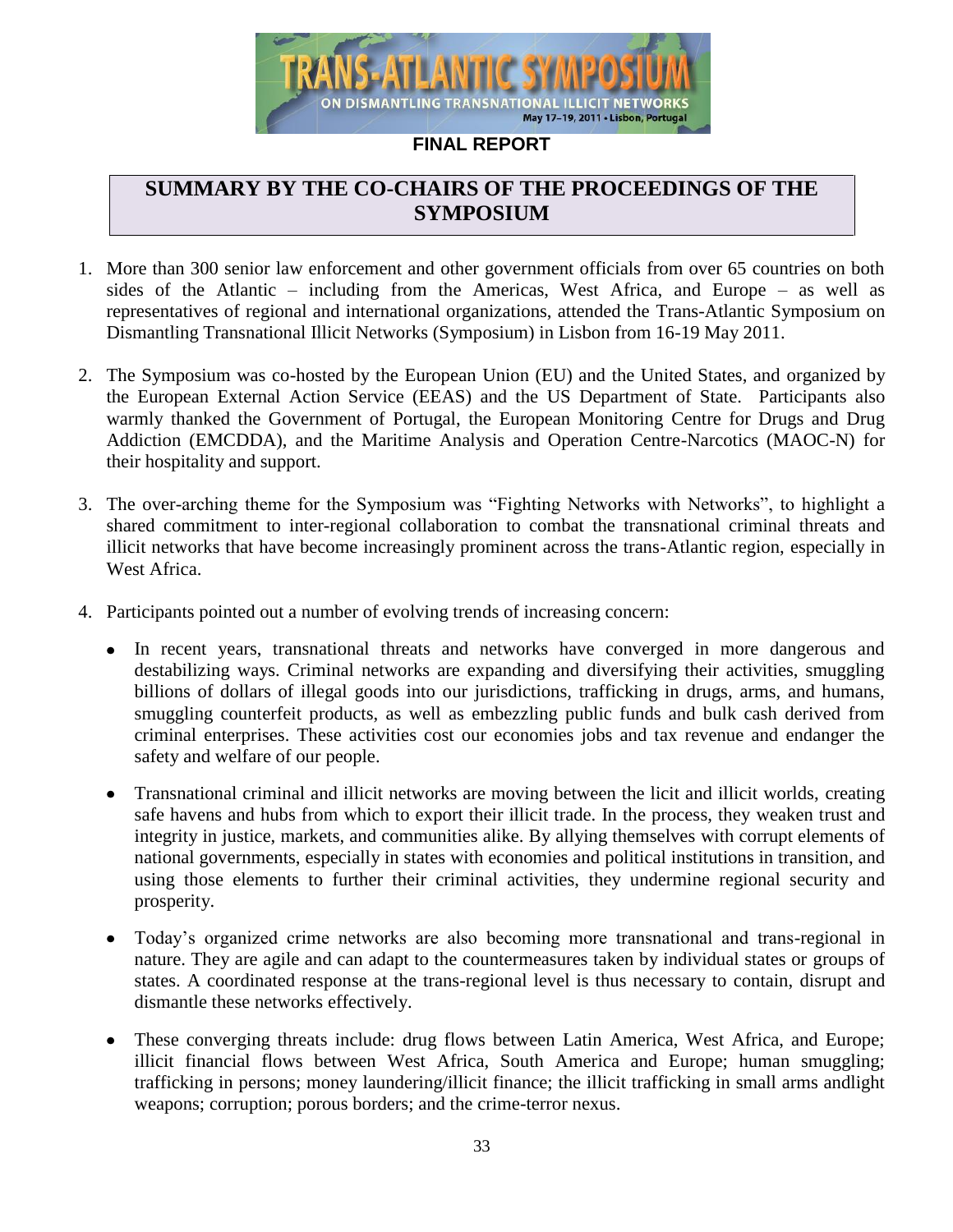

- $\bullet$ Better intelligence is needed on the links between terrorist groups and criminal and illicit networks, including with drug cartels in Central and South America and the Caribbean, as well as better data collection, mapping and analysis of trafficking flows and collaboration between Latin American Cartels, Eurasian-based syndicates, and West African criminal gangs.
- Recent large seizures of cocaine indicate that West Africa may be experiencing a revival of the cocaine trade following a two year decline, driving growth in demand for illicit drugs in the region, which has experienced an increase in drug abuse over the past few years.
- 5. The proceedings of the Symposium highlighted the importance of translating political will and common resolve into concrete results. Participants identified a number of promising areas where increased operational co-operation could lead to practical outcomes:
	- Launching an informal trans-Atlantic Network: which would promote and support the establishment of networks and platforms of law enforcement and judicial practitioners at the regional/sub-regional level. Such platforms could subsequently be inter-connected. This initiative would facilitate the exchange of information/ intelligence and facilitate legal assistance. It could also promote best practices (such as joint investigation teams) within and between regions.
	- Combating high-level corruption and denying safe haven, including visas, to criminals, and other illicit or corrupt actors.
	- Promoting effective law enforcement practices and tools, such as mutual legal assistance, in connection with criminal investigations or proceedings aimed at combating transnational corruption, organized crime, and illicit networks.
	- $\bullet$ Strengthening collective capacities to counter trans-regional threats, including seeking greater coordination and synergies between multilateral and regional efforts as well as operational and information centers.
	- Improving the understanding of emerging threats, including identifying gaps and needs.  $\bullet$
	- Looking for opportunities to co-ordinate US, EU, and other law enforcement assistance and training on trans-Atlantic threats in West Africa, Latin America and the Caribbean.
	- Seeking opportunities to co-ordinate with key Latin American states to help build capacity in West Africa.
	- Examining ways in which international scientific collaboration could promote research, data collection and analysis of the scale and scope of transnational organized crime and the evaluation of law enforcement practices to ensure their effectiveness.
- 6. Participants also pointed to a number of factors which they saw as important to take into account in future efforts to enhance communication and coordination between national and international agencies, notably: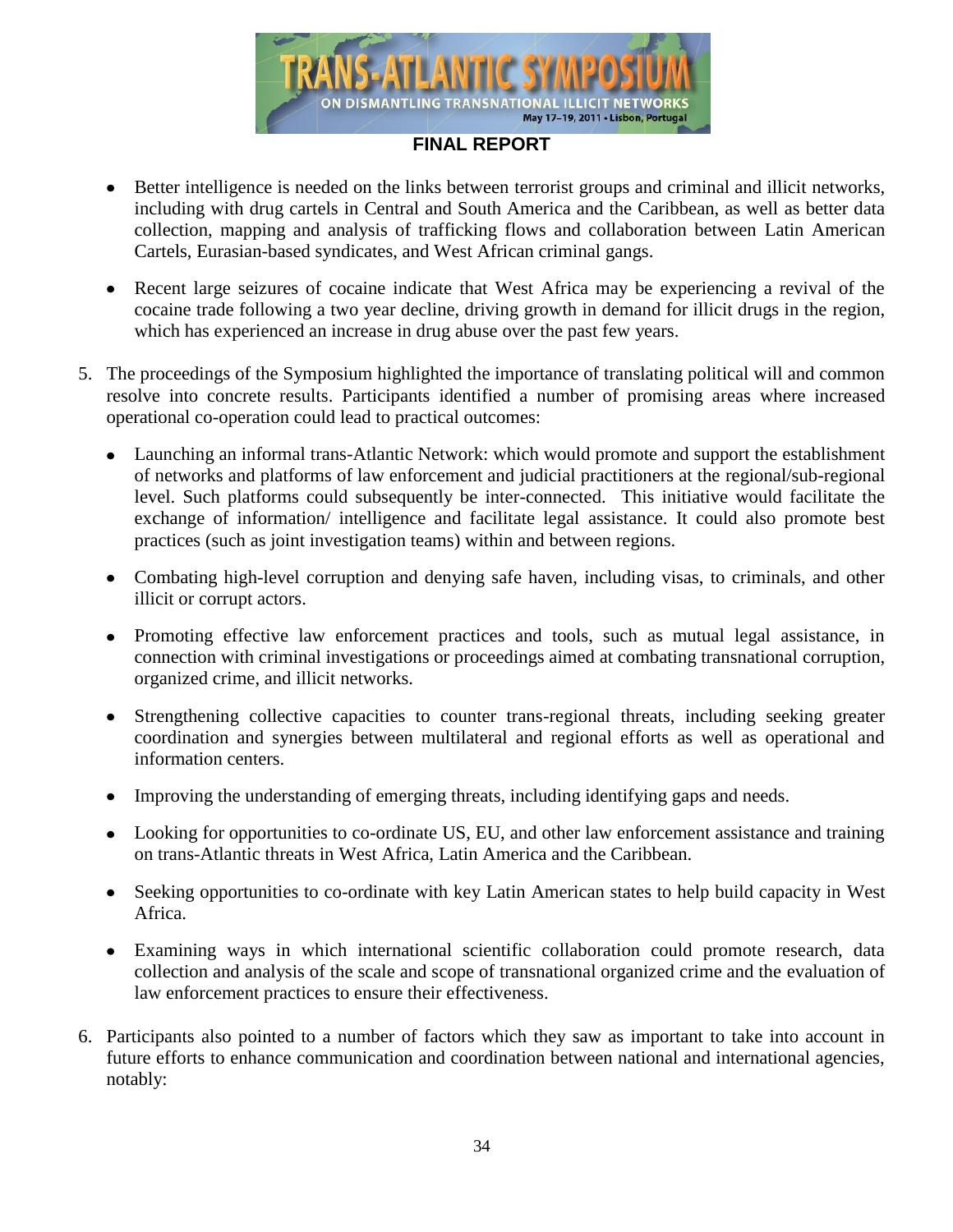

- $\bullet$ Developing a clearer picture of transnational crime trends across the Atlantic, including the presence and activities of illicit networks and their illicit financial flows, so that government agencies can develop more effective strategies to address transnational threats and deploy the most effective investigative techniques to disrupt them.
- Exploring the establishment of a contact group modeled after existing coordination mechanisms (e.g. piracy) to monitor and ensure progress and enhance the coherence of cooperation between stakeholders.
- Enhancing intelligence and information-sharing arrangements, including common arrangements for analyzing intelligence, and supporting evidence-sharing to assist in carrying out investigations and prosecutions.
- Examining the establishment of sound mechanisms to trace the flow of criminally derived funds and to prevent illicit networks benefitting from the proceeds of crime.
- Promoting the implementation and best use of the available international instruments, including the United Nations conventions regarding the control of drugs, corruption (UNCAC), and Transnational Organized Crime (UNTOC), as well as the Financial Action Task Force (FATF) principles on combating money laundering and terrorist financing.
- Promoting public awareness of the real costs to governments and their citizens of the insecurity, the loss of revenue, trade and investment, and the risks to health and safety caused by the activities of illicit networks.
- 7. Many participants emphasized that fighting transnational crime and dismantling illicit networks is not something that any one government can do alone, and that working together closely at the bilateral, sub-regional, regional and global level is essential. In this regard, the May 2011 G8 Political Declaration of the Ministers responsible for the fight against illicit drug trafficking was pointed to as setting out important commitments with regard to curbing the transatlantic trafficking of cocaine, as part of the world drug problem.
- 8. The co-chairs underlined that the aim of organizing the Trans-Atlantic Symposium was to bring together an informal trans-Atlantic "network of networks", and invited participants to make this network a reality by taking advantage of the contacts they had made during the Symposium in their daily efforts to combat transnational criminal threats. They also invited the participants to incorporate the best practices highlighted at the Symposium in their future work; and to look for further opportunities to bring the trans-Atlantic network together to follow-up on the outcomes of the Symposium and combat transnational illicit networks.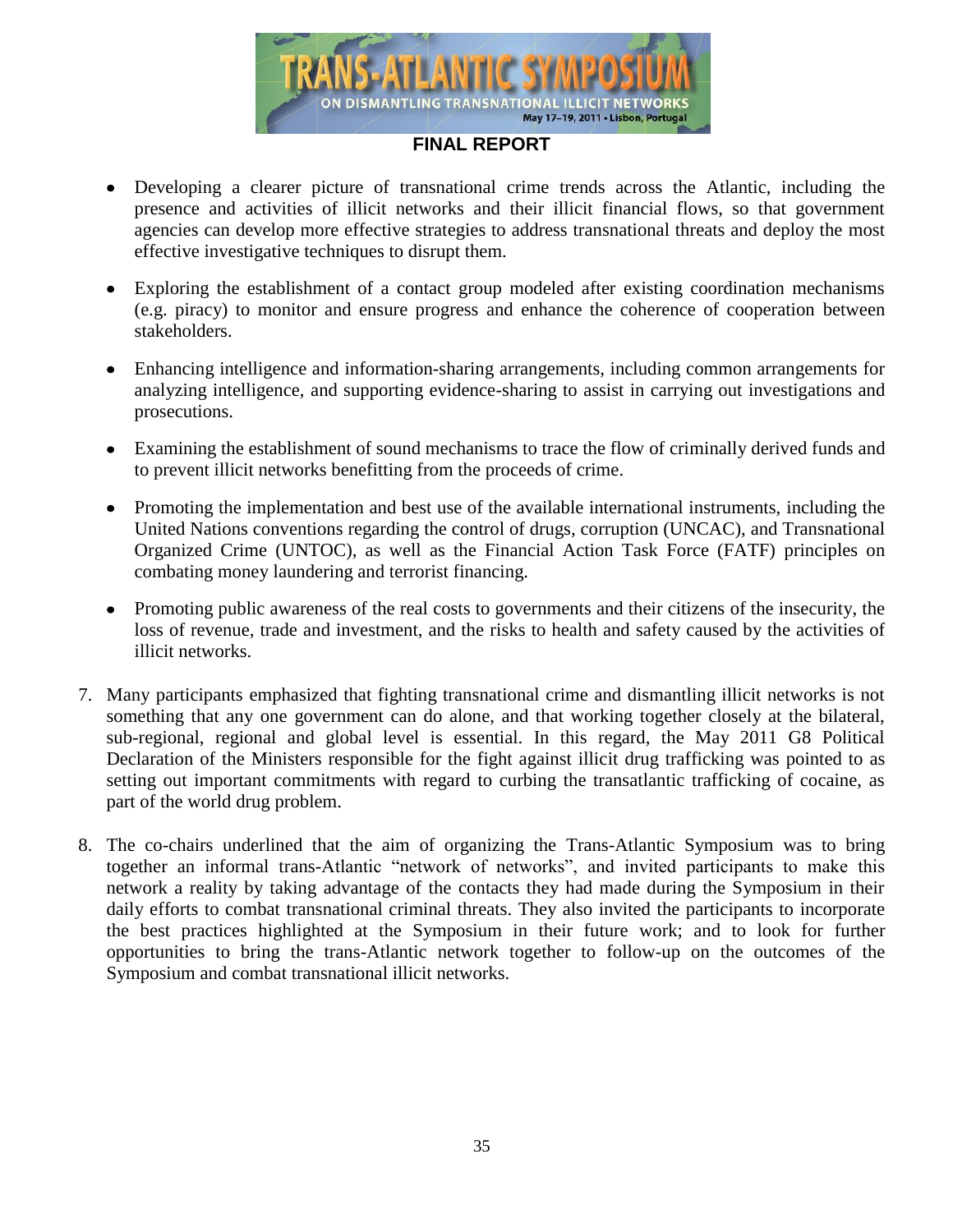

# **US AND EU CONCRETE ACTIONS OF COOPERATION TO ASSIST COMMITTED PARTNERS ACROSS THE ATLANTIC ON DISMANTLING TRANSNATIONAL ILLICIT NETWORKS**

#### 1. Synchronize National Security Strategies and Capabilities to Dismantle Transnational Illicit Networks: A United Front

As articulated in his message to TAS delegates, and as reflected in the recently released Strategy to Combat Transnational Organized Crime and Addressing Converging Threats to National Security [\(http://www.whitehouse.gov/administration/eop/nsc/transnational-crime\)](http://www.whitehouse.gov/administration/eop/nsc/transnational-crime), President Barack Obama and the United States are committed to strengthen partnerships with the EU, and other partners, to combat transnational crime and converging threats. As further recognized in Lisbon, many criminal and illicit networks are increasingly becoming more sophisticated, move easily between the licit and illicit worlds, and employ sophisticated technology and financial savvy.

Criminal networks are expanding and diversifying their activities, smuggling billions of dollars of illegal goods into our jurisdictions, trafficking in drugs, arms, and human beings, smuggling counterfeit products, as well as embezzling public funds and bulk cash derived from criminal enterprises. These activities cost our economies jobs and tax revenue and endanger the safety and welfare of our people. These criminal networks bribe government officials and take advantage of weak border security and ill-equipped law enforcement to facilitate their operations. Along emerging trafficking routes, such as the route from Latin America through West Africa to Europe, criminal networks are spreading corruption and undermining fledgling democratic institutions. Due to the enormous profits associated with drug trafficking, it is also a way to finance for a vast array of other illicit actors to manipulate deviant industries and illicit market conditions to leverage opportunity to sustain a crime-terror continuum.

**ACTION:** The United States unveiled its National Strategy to Combat Transnational Crime and Converging Threats in July 2011, which included making the trans-Atlantic network on dismantling transnational illicit networks a principal pillar of inter-regional cooperation, as well as its annual National Drug Control Strategy. The European Council issued the European Pact to Combat International Drug Trafficking in June 2010, the EU Anti-Drug Strategy in 2005, and the EU Action Plan for 2009-2012 The European Police Chief's Convention (June 2011) identified a number of converging and evolving transnational organized crime threats and vulnerabilities. To diminish these threats, the EU and the U.S are committed on coordinating a robust response at the trans-regional level to contain, disrupt and dismantle illicit networks effectively, and especially the drug flows between Latin America, West Africa, and Europe. By building cooperative platforms and networks across the Atlantic, the EU and the US will mobilize greater collective action, joint cases, and common strategic approaches with our international partners to combat transnational criminal threats and dismantle their illicit networks including along the crime-terror continuum.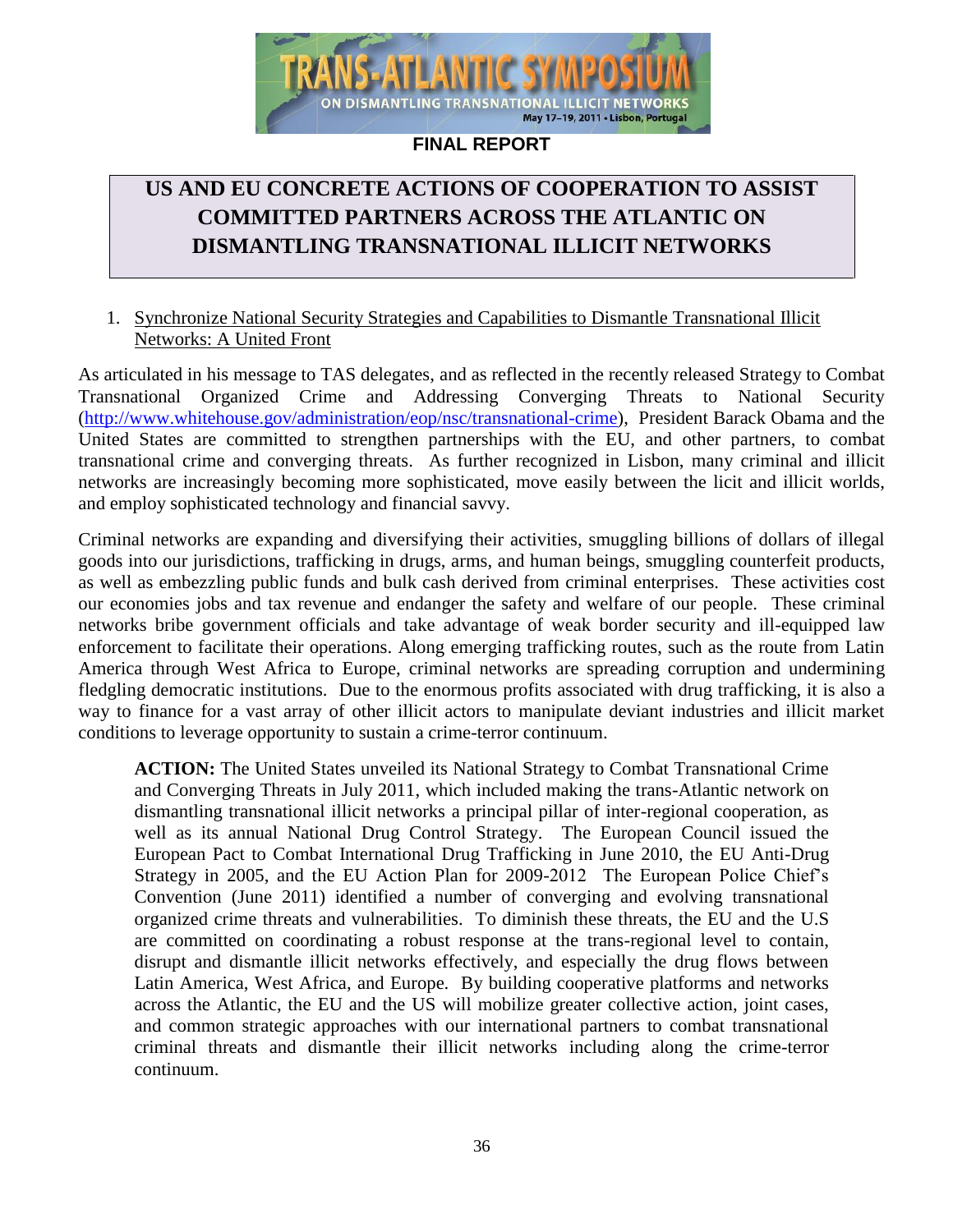

#### 2. Coordinate Training and Capacity-Building Efforts in West Africa

West Africa is facing a significant threat from transnational organized crime, as seen most prominently by the dramatic increase in drug trafficking through the region. It is the focal point and keystone of illicit trans-Atlantic trafficking routes. Transnational crime is a threat to stability and good governance in West Africa and poses a direct threat to the security of citizens across the Atlantic. Recent large seizures of cocaine indicate that West Africa may be experiencing a revival of the cocaine trade following a two year decline, driving growth in demand for illicit drugs in the region, which has experienced an increase in drug abuse over the past few years. At the same time, West African states that are plagued by corruption, weak institutions, and large ungoverned areas lack the capacity to defeat organized crime threats.

The EU and the US acknowledge the importance of promoting legislative reforms and effective law enforcement practices and tools, such as mutual legal assistance, in connection with criminal investigations or proceedings aimed at combating transnational corruption, organized crime, and illicit networks in West Africa. In Lisbon, the EU and the US agreed to strengthen collective capacities to counter trans-regional threats, including seeking greater coordination and synergies to help committed West African partners to develop criminal justice systems and rule of law institutions to combat corruption, money laundering, and organizing crime. Based on shared interests by Ghana and Senegal, and others, it was agreed to coordinate law enforcement training workshops and related capacity-building projects to strengthen their national efforts to combat transnational criminal threats. It was agreed that it was important to foster inter-regional exchanges and best practices among jurisdictions including engaging with key Latin American countries to partner more strategically with West African governments. The EU and the US also agreed that ECOWAS must play a critical role and provide leadership to effectively combat transnational crime in West Africa.

**ACTION:** The United States has embarked on a West Africa Cooperative Security Initiative (WACSI). WACSI is the first ever USG-wide agreed upon set of priorities for combating transnational organized crime in West Africa. WACSI builds on a holistic understanding of security and has five strategic pillars to guide USG efforts: 1) building accountable institutions; 2) establishing legal and policy frameworks; 3) strengthening security operations; 4) reinforcing justice operations; and 5) mitigating the negative impacts on local communities. The USG seeks to coordinate with the EU and other international partners to support WACSI efforts.

The EU and ECOWAS are currently working towards a very significant regional anti-drugs project financed by the  $10<sup>th</sup>$  EDF, which will focus on reinforcing advocacy, monitoring and coordination capacity of ECOWAS and in particular its drugs unit, as well as to improve its capacity to obtain valuable information and indicators on drugs trade, disseminate good practices and build national law enforcement and judicial capacities. This project is expected to include a strong focus on antimoney laundering, with substantial financing already foreseen, up to  $\epsilon$  19.4 M. This project will be in support of ECOWAS own Drug and Crime Action Plan (EDCAP).

Both the EU and the US agreed to map and share their respective technical assistance and projects in West Africa to enhance future coordination and cooperation. Both also agreed to step-up coordination with the participants of the G8-Plus Ministerial on Transatlantic Cocaine Trafficking, as well as ECOWAS, UNOWA, UNODC, EUROPOL, and other partners and initiatives.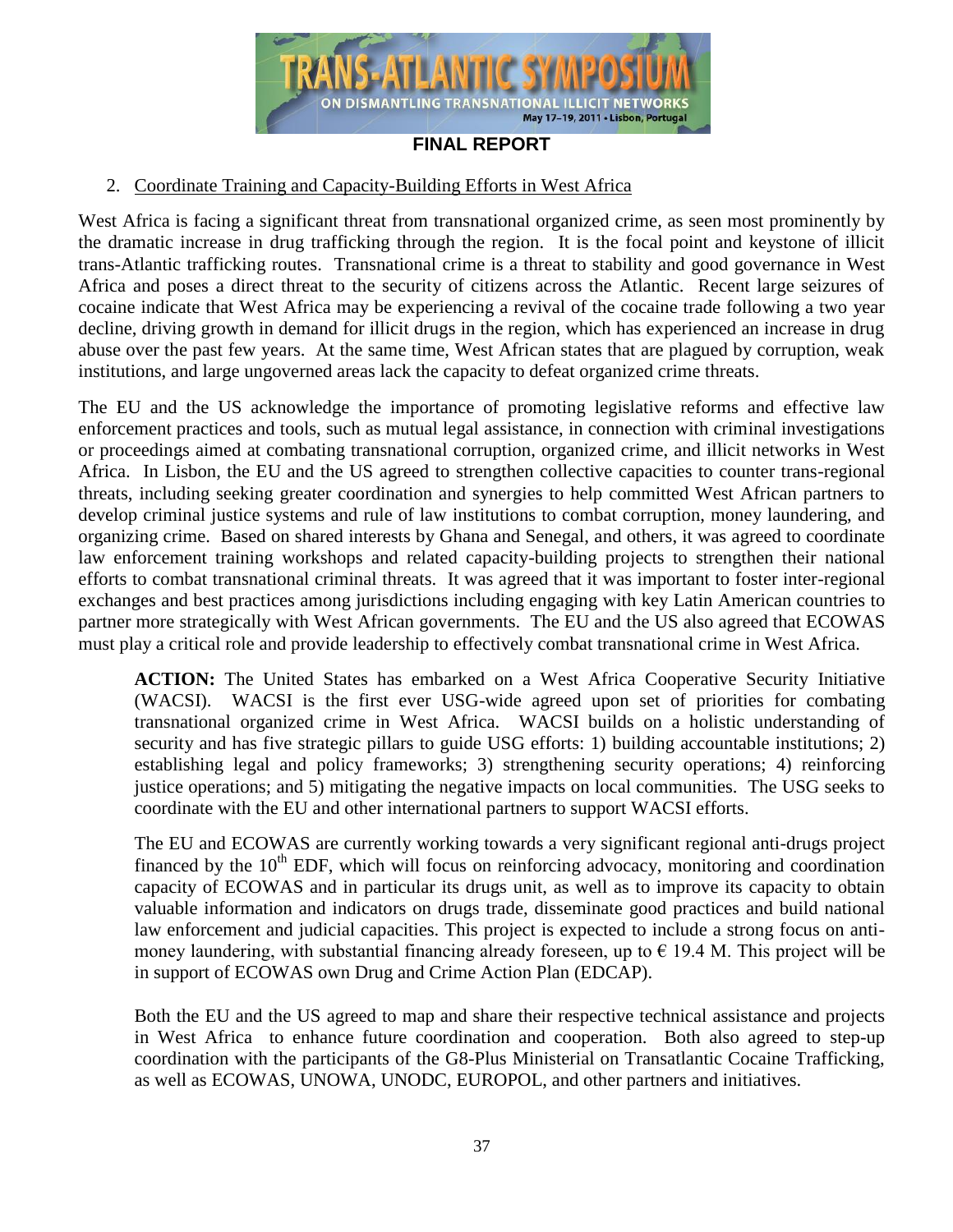

#### 3. Coordinate Training and Capacity-Building Efforts in Central America

Central America faces significant security challenges and is another subregional area that is alarmingly threatened by transnational criminal groups which are subverting governments and destabilizing fragile political and judicial systems and communities alike. The EU and the US are committed to assist partners in the region to combat the brutal violence and criminal activity by enhancing cooperation on combating narcotics- and illicit-trafficking; safeguarding the safety of citizens and communities; rooting out corruption at all levels of government; and disrupting the movement of criminals, contraband and illicit funds.

Supporting the security objectives of governments participating in the Central America Integration System (SICA), the EU and the US will help SICA partners to strengthen the rule of law, attack criminal organizations head-on, rehabilitate those who do fall into criminality while preventing young people from doing that in the first place, root out corruption, and ensure accountable and effective institutions are supported and reinforced.

**ACTION:** The EU and United States attach great importance to promoting international collaboration with the governments and peoples of the Central American countries to:

- reduce the levels of violence in the region and to foster social and economic opportunity for the citizens of Central America;
- prevent the transit of criminals, contraband, and illicit funds to, through and within Central America to reduce the ability of organized crime to conduct illicit activities and perpetuate the cycle of violence in the region;
- reduce corruption and support our partners in their efforts to maintain properly trained and resourced law enforcement, rule of law institutions, and community action programs, creating a culture of lawfulness;
- build the capacity of Central American governments and societies to enhance social and economic opportunities by strengthening local governments and communities to integrate sustainable socio-economic development policies into citizen security efforts; and
- support the development of coordinated action plans with Central America, building on the efforts of SICA, to harness the critical training and assistance capabilities of others, including Canada, Chile, Colombia, Mexico, and Spain, as well as international financial institutions, such as the Inter-American Development Bank and the World Bank, and multilateral organizations, such as the OAS and the UN.

The United States will implement this commitment via its Central American Citizen Security Partnership including support to special vetted police units, and via its participation in initiatives like the SICA Regional Crime Observatory to bring technology, data, and intelligence together; support to train police, judges, prosecutors, and other actors; encourage fiscal reform and implementation of asset forfeiture regimes; and a new challenge grants program to bolster security and justice sector institutions.

#### 4. Information- and Intelligence Sharing

Among the ways to fight networks with networks and getting ahead of today's criminal adversaries is for committed jurisdictions to enhance intelligence and information-sharing arrangements, including common arrangements for analyzing intelligence, and supporting evidence-sharing to assist in carrying out